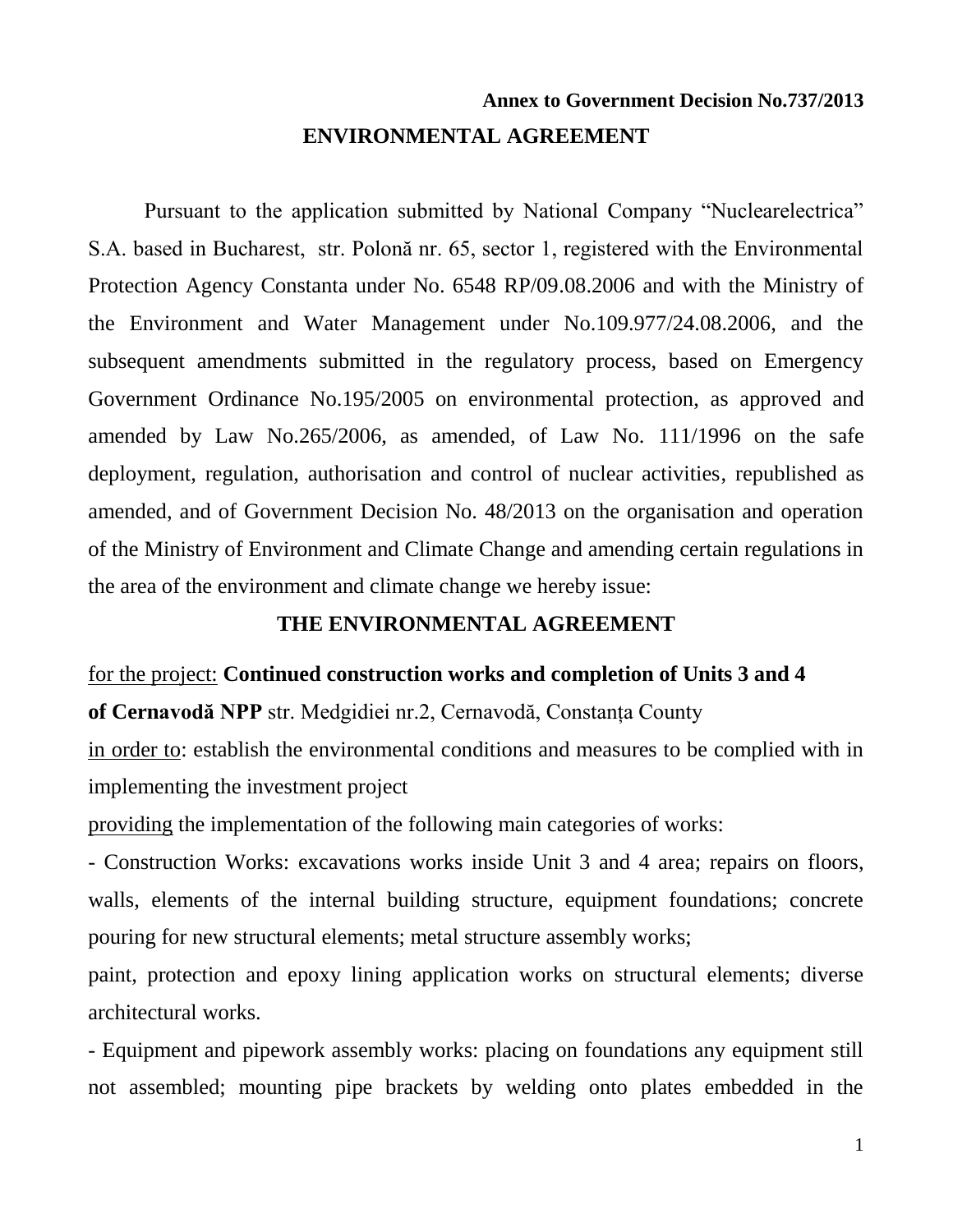structures or fastening with self-drilling anchors; mounting of various interior metal structural supports for the pipework; mounting of pipework and shut-off valves and adjustment by welding; mounting of ventilation tubes and equipment, mounting of hoisting equipment; completion of pipe installation and connections to external utilities.

- Electrical and automation installation works: mounting of transformers and distribution panels; mounting of racks and cable racing; mounting of local measurement and control devices and connections for remote transmission; mounting electrical distribution and control panels; mounting process computers, main and secondary control rooms; connections to the national grid from the outlet of the power generator (busbar trunking) to the 400 kV substation.

- Cleaning works, washing the process circuits and performing hydraulic tests thereof. - Operating and commissioning (P.I.F.) tests

# **I. Description of the project, works provided for the project, including plants and equipment**

## **1. General**

The site of the Cernavoda NPP was initially designed to host five CANDU 600 reactors, each estimated for gross installed output of 700 MW. Construction started simultaneously on the 5 units, but the strategy was changed in the early 1990s allowing for the units to be completed one by one. Units 1 and 2 started commercial operations as follows: Unit 1 in 1996 and Unit 2 in 2007; the other nuclear units left in conservation at the time.

The Project "Continuation of construction works and completion of Units 3 and 4 of Cernavoda NPP" means the continuation of the previously started works , the state of completion being as follows:

- for Unit 3 (U3), the civil construction works on both NSP (Nuclear Steam Plant) and BOP (Balance of Plant) have been 52% completed and the hydrotechnical, water supply and sewerage works 49% completed;
- for Unit 4 (U4), the civil construction works have been 15% completed.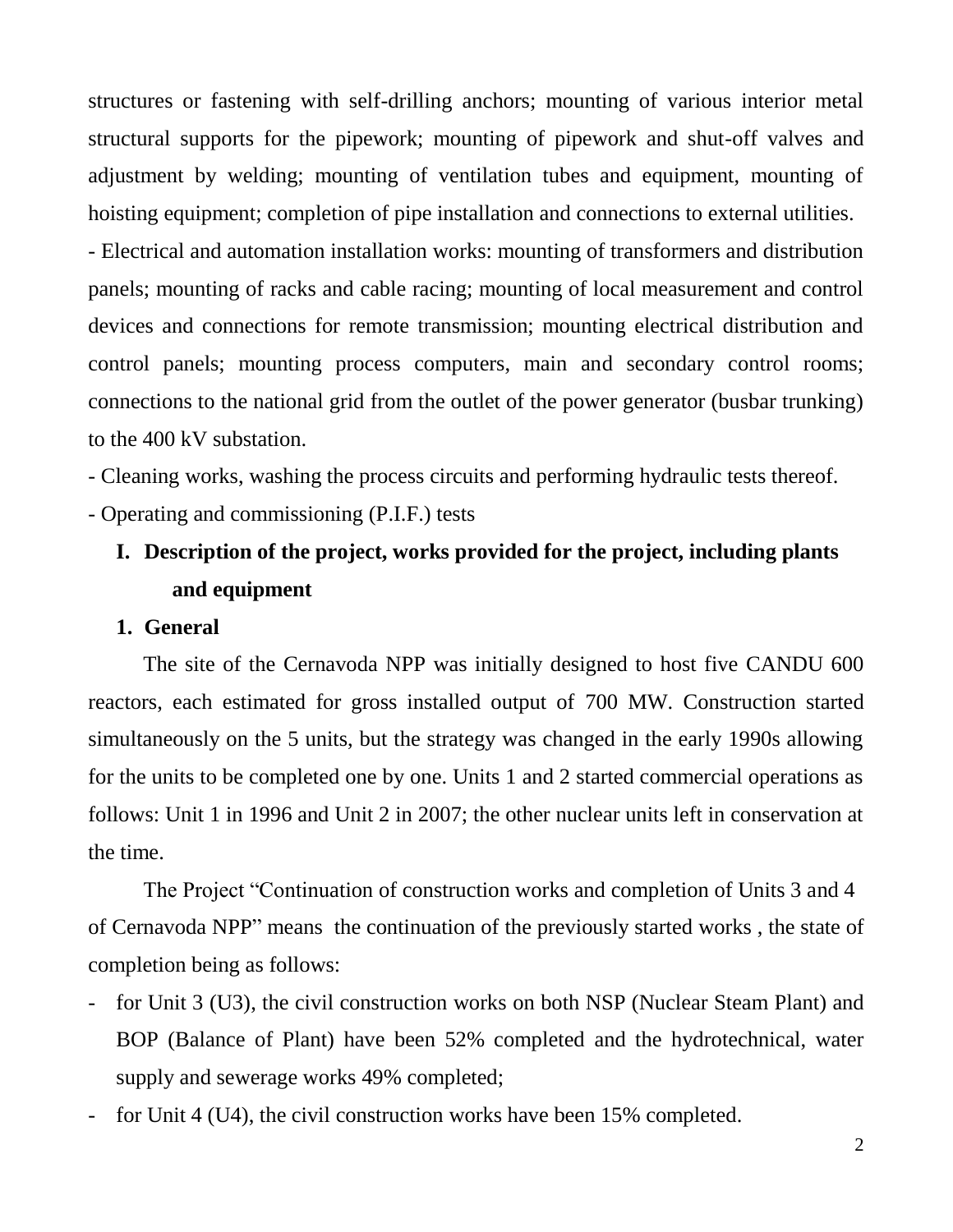The technology used is CANDU(Canadian Deuterium Uranium) 600 – PHWR. It's a Canadian-designed power reactor of PHWR type (Pressurized Heavy Water Reactor) that uses heavy water (deuterium oxide) for moderator and coolant, and natural uranium for fuel.

# **2. Main buildings, systems and equipment in Units 3 and 4**

Units 3 and 4 each include the following main buildings:

- Reactor building;
- Auxiliary Nuclear Service Building;
- Turbine Building;
- Emergency Power System Building and Secondary Control Area;
- Standby Diesels Generators Building;
- $(D_2O)$  Heavy water upgrading tower and main stack;
- High Pressure Emergency Core Cooling Building;
- Spent fuel Bay, including fuel transfer preparation area;
- Main output transformer building;
- Building of the Emergency Filtered Containment System;
- Building of the Emergency Water Supply System;
- Administrative building.

The main systems serving each of Units 3 and 4 and their main functions and/or characteristics include:

The Reactor Assembly: the reactor comprises a stainless steel horizontal cylinder calandria vessel, closed at each end by end shield, which support the horizontal fuel channels that span the calandria, and provide personnel shielding. The calandria is housed in and supported by a light water-filled, steel lined concrete structure (the reactor vault), which provides radiation shielding and cooling. Calandria contains heavy water (D2O) moderator at low temperature and pressure, reactivity control mechanisms, and 380 fuel channels.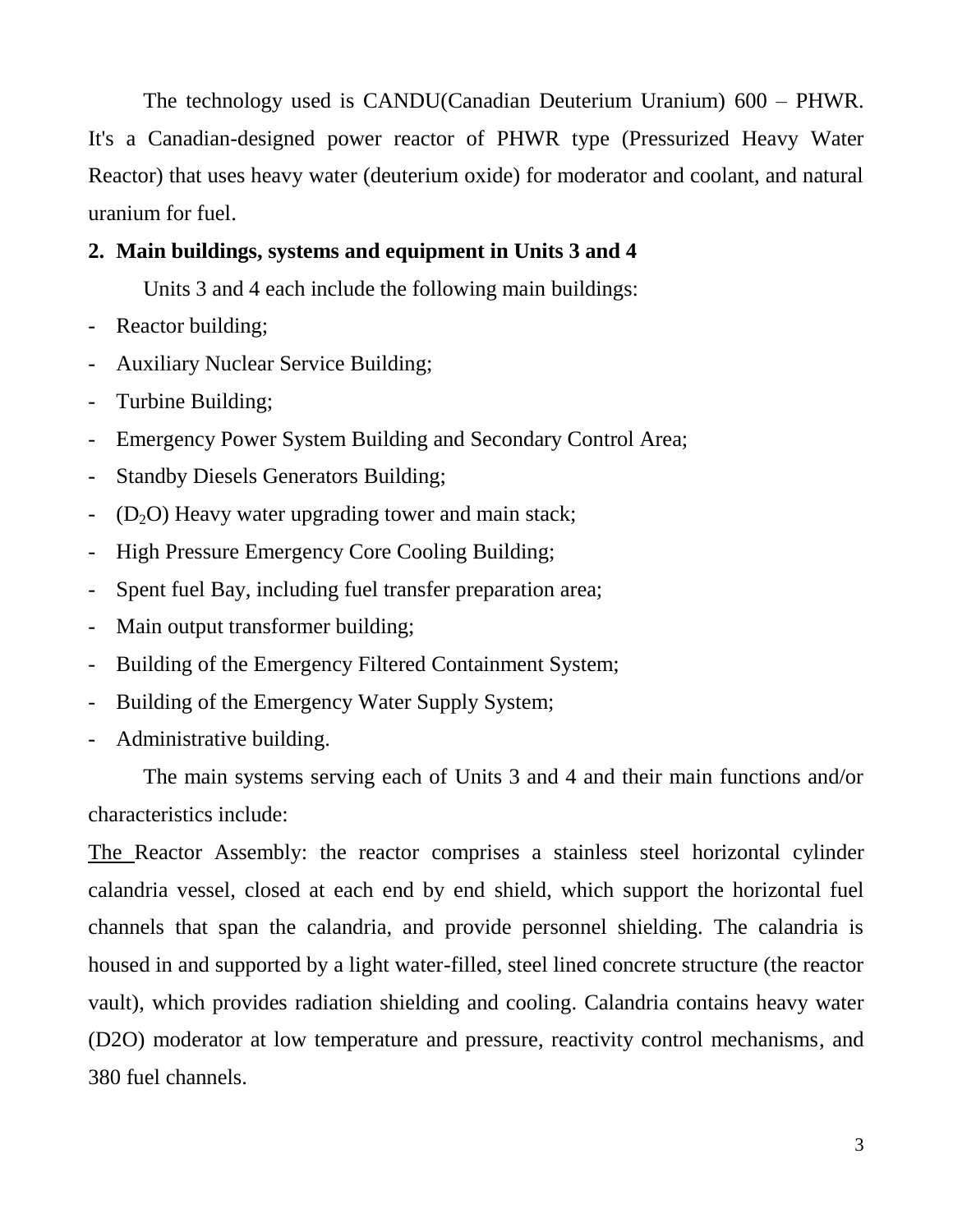The Primary Heat Transfer System is designed to circulate pressurized heavy water coolant (D2O) through the reactor fuel channels, in order to remove heat produced by fission in the uranium fuel. The heat is carried by the reactor coolant to the steam generators, where it is transferred to light water to produce steam.

The Moderator System is a closed loop circuit containing heavy water at low temperature and pressure. Neutrons produced by nuclear fission are moderated (slowed) by D2O in the calandria. The heavy water in the calandria functions also as a heat sink.

The Secondary Heat Transfer System. The steam generators transfer heat from heavy water reactor coolant to light water (H2O) to form steam, which drives the turbine generator. The low pressure steam exhausted by low pressure turbine is condensed in the condensers by a flow of condenser cooling water. The feedwater system processes condensed steam from the condensers and returns it to the steam generators via pumps and a series of heaters. The cooling water The condenser is cooled with water coming from the Danube-Black Sea Canal.

Turbo-Generator System: the steam produced in the steam generators transfers the heat to a steam turbine that converts heat into mechanical work and than into electrical energy through a generator. The turbine set is of the condensation type and consists of one high pressure turbine and three low pressure turbines, discharging the steam into a vacuumised condenser in order to obtain maximum thermal efficiency. The synchronous type power generator supplies medium voltage alternative current.

The electrical systems independently and redundantly ensure availability of supply to the in-house consumers, in normal as well as in abnormal operation. Backup or failure supply to the nuclear safety systems is provided from the standby Diesel generators and the Emergency Power Supply system, respectively.

The special nuclear safety systems assures the safety of the personnel, of the population and of the environment.

The nuclear safety systems do not have an active role during normal plant operation;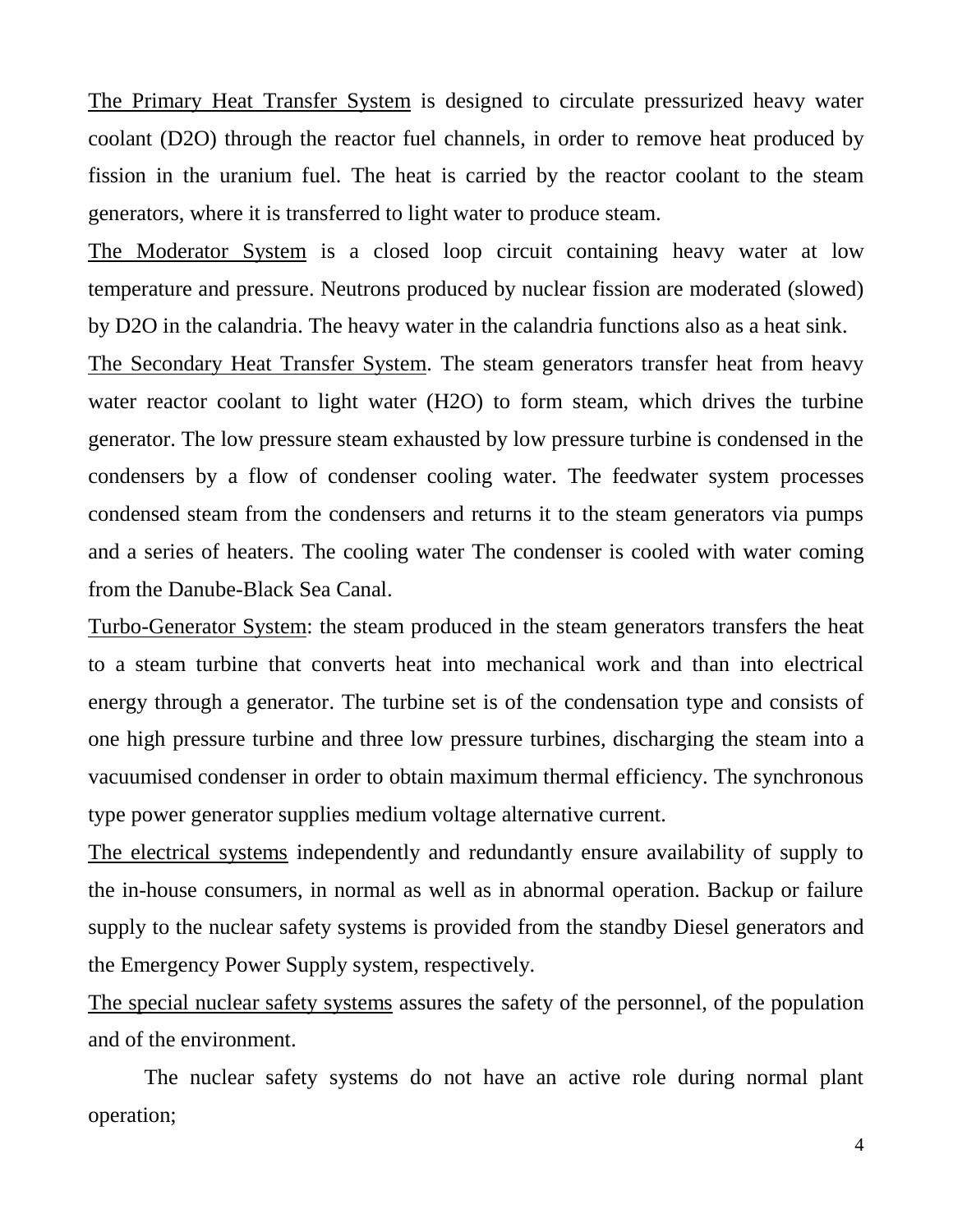they are only required to operate in case of abnormal operation of some components. Each of Units 3 and 4 is provided with the following independent, special nuclear safety systems: Shut Down System # 1, Shut Down System # 2, Emergency Core Cooling System and the containment;

The design of Units 3 and 4 includes the following measures aimed to improve plant response in case of severe accident, measures deriving from "stress test" -type assessments requested by the European Council and the European Commission and approved by the National Commission for Nuclear Activities Control:

- an Emergency Filtered Containment System: a system required to maintain the pressure inside the containment at reasonable level in order to not affect the containment integrity;
- Mounting of Passive Autocatalytic Recombinators within the containment to reduce hydrogen buildup after design base accidents and/or severe accidents;
- Seismic qualification of Class I and II batteries for the supply of essential consumers after a design base earthquake;
- Improved pressure discharge capacity for the reactor vault, required for residual heat removal, in order to maintain vault integrity during a severe accident;
- Water make-up in the reactor vault to provide continuous cooling of the vault in case of severe accident;
- Ensuring availability of mobile equipment (Diesel generators, pumps) as required for response after major floods or earthquakes;
- Ensuring a cooling line with fire water, seismically qualified, for the spent fuel bay, to provide an additional source of water in case of severe accident

The design base earthquake for Units 3 and 4 is defined by the peak land acceleration of  $= 0.306$  g.

# **3. Common objectives of Units 1, 2, 3, and 4**

NPP Cernavoda site contains completed facilities currently serving Units 1 and 2 and designed to serve Units 3 and 4 as well, after certain connection works: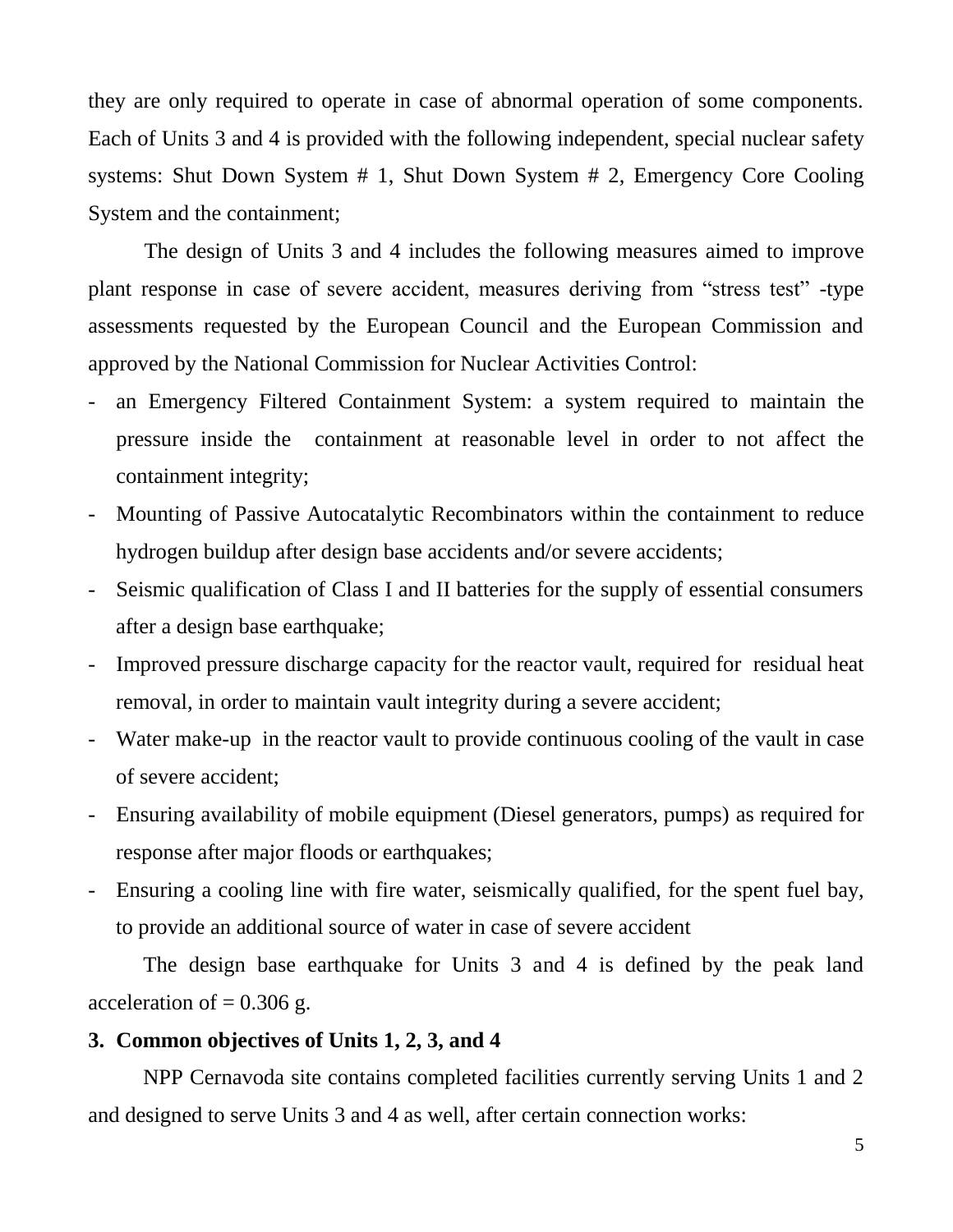- The Pump House; the design shall provide for the assembly of the necessary operating equipment;
- The start-up heating plant; an additional source of steam for nuclear unit start up or outage situations;
- Chemical Water Treatment Plant;
- The 110 kV station; the design shall provide for the assembly of the necessary operating equipment for U3 and U4;
- Fire station and fire water pumps house;
- Deep water wells;
- Interim Spent Fuel Storage Facility (DICA);
- Interim radioactive waste Storage Facility;
- Alternative Emergency Control Centre;
- Environmental Control Laboratory;
- The cooling water intake and discharge canals;
- Administrative Buildings.

The shared facilities of Units U1-U4 are included in the Annex to Government Decision No.1515/2008 on issuing the environmental permit for "Nuclearelectrica" National Company - S.A. - NPP Branch - Unit No. 1 and Unit No. 2 of Nuclear Power Plant Cernavodă.

# **4. Other aspects required for the organisation of the NPP site in the area of Units 3 and 4**

The Cernavodă NPP site design provides for underground pipelines for water supply, domestic and storm water sewerage, electrical cable systems, fuel tanks for the emergency and stand-by Diesels.

Pedestrian and vehicle access to the site was sized to allow freight, equipment and personnel circulation as required for the operations, as well as for fire response and medical intervention traffic.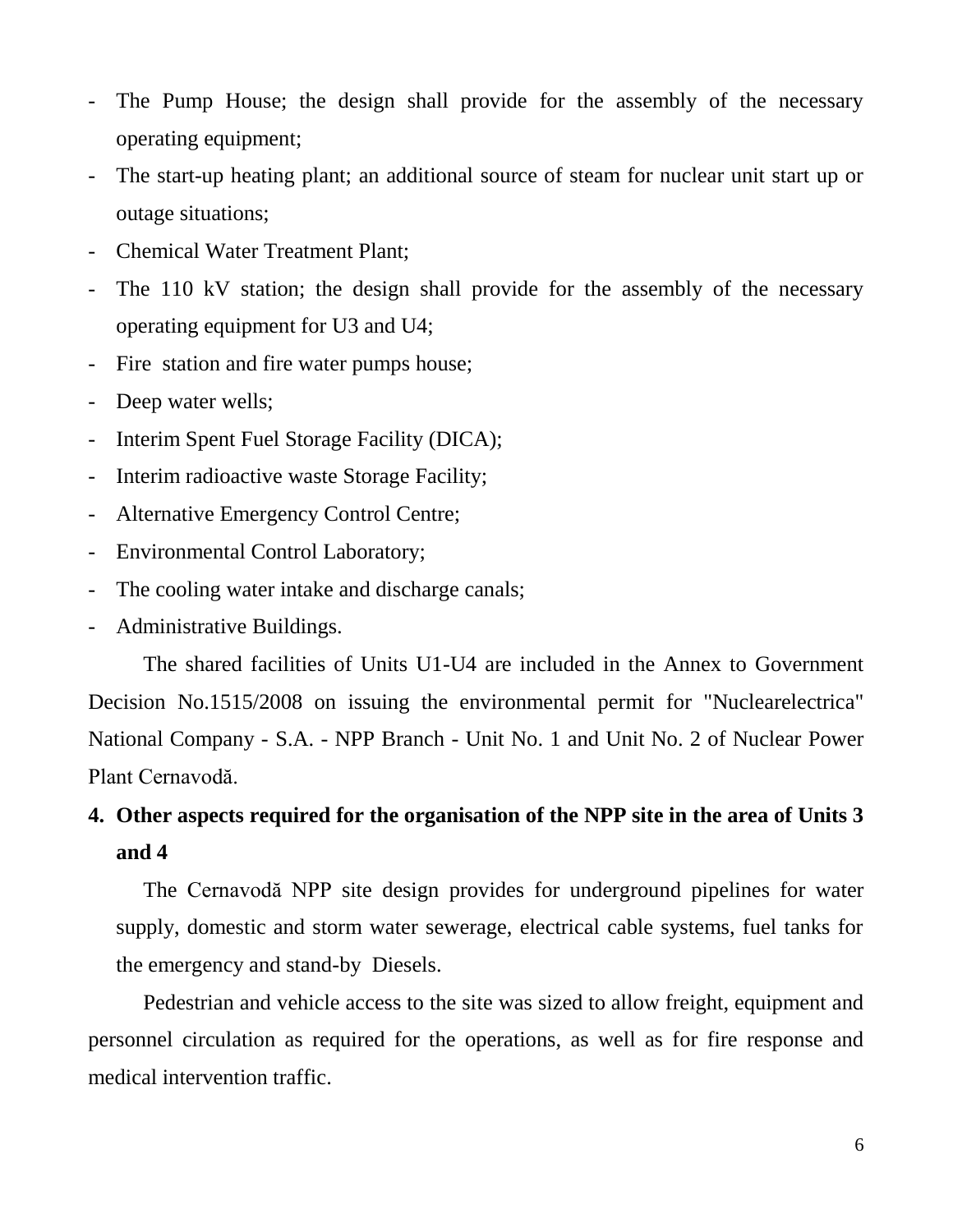The controlled area of the Cernavodă NPP site for Units 3 and 4 will be defined by a physical protection system similar to the existing one for U1 and U2.

The construction site logistics will include temporary facilities as required for the Contractor's personnel and the handling of construction equipment and materials, arranged in controlled conditions as approved based on similar procedures as those applied for Units 1 and 2.

#### **5. Production Processes (during Operations)**

## **5.1 Process Description**

Unit U3 (similar to U4) will produce electrical power from nuclear power by successive transformation of fission energy into thermal energy in the nuclear reactor, of thermal energy into mechanical energy in the steam turbine and of mechanical energy into electrical energy in the electrical generator. The plant turbo-generator supplies electrical power at 700 MWe using the steam produced by the energy developing in the CANDU-type nuclear reactor.

Along the string of transformations that occur in the electricity production process, there are closed systems using heavy water and demineralised water, respectively, as thermal agent (the primary heat transport system, the moderator system, the condensate/feed water system, the recirculated cooling water system) and two open systems using water from the Danube (circulation cooling water system and raw service water system).

The initial fuel load will be produced by "Nuclearelectrica" National Company S.A. – "Nuclear Fuel Plant" Piteşti Branch, according to the provisions of Government Decision No. 643/2007 on approving the Strategy of investor selection in completing Units NPP Cernavoda and of Government Decision No. 691/2008 on amending the annex to Government Decision No. 643/2007 on approving the Strategy of investor selection in completing Units NPP Cernavoda.

The hazardous raw materials, inputs, substances/mixtures etc. used in the process include: uranium dioxide (UO<sub>2</sub>), (U), heavy water (D<sub>2</sub>O), hydrogen, helium, nitrogen,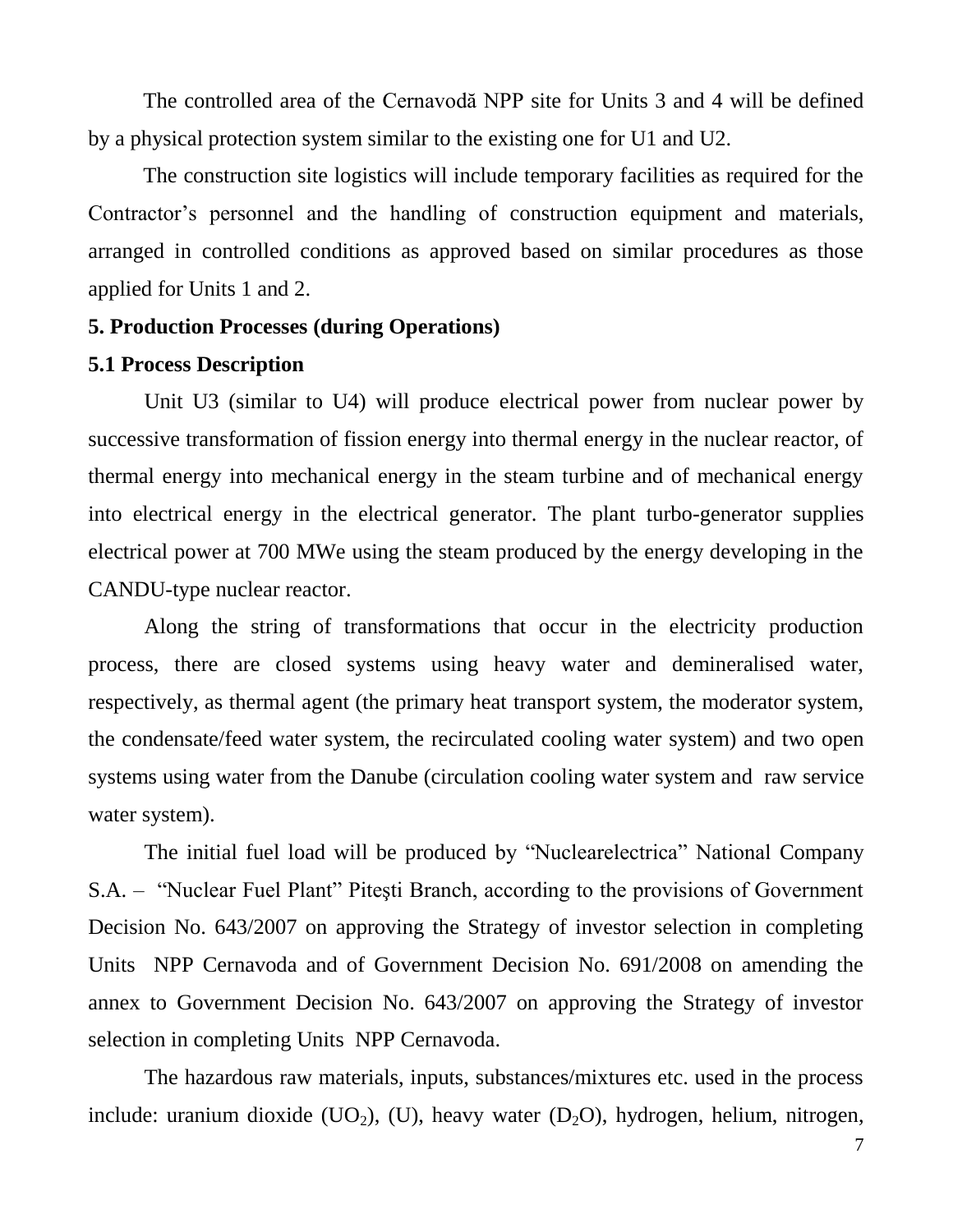oxygen, acetylene, carbide  $(CaC_2)$ , morpholine, cyclohexylamine (alternative to morpholine), hydrazine hydrate, sodium nitrite (Flomat 537/ RGCC-100), lithium hydroxide, sodium hydroxide, hydrochloric acid, ferric chloride, lime, Biocide MB-40.

## **5.2 Water supply and sewerage systems; pollution control installations**

Some of the hydrotechnical, water supply and sewerage works associated to Units 3 and 4 have already been completed. They were implemented at the same time as Unit 1, and include: the water intake and supply channel, as well as the distribution bay.

The source of cooling water for the cooling water systems (circulation and raw service water) is the Old Danube Arm, which, downstream of the Bala branch, takes up only 15-20% of the Danube flow rate recorded at Silistra during low water periods.

water flow is abstracted from the Danube at the entrance to the Danube-Black Sea Canal, transferred along the Danube-Black Sea Canal race I and the by-pass channel and reaches the Cernavodă NPP units via special hydrotechnical works.

Water Management works proposed for this Project includes:

- The Circulation Cooling Water System;
- The Raw Service Water System;
- The Fire Water System;
- The Emergency Water System;
- The Drinking Water Distribution System;
- Sewerage for storm water, process wastewater and water drained from the water table associated to U3 and U4;
- Discharge water tunnel into the Danube;
- The chemical water treatment plant; the design provides for the extension of filtration lines, as the other component systems have already been installed for the operation of Units 1 and 2;
- Management of liquid RAW (radioactive waste);
- Domestic sewerage.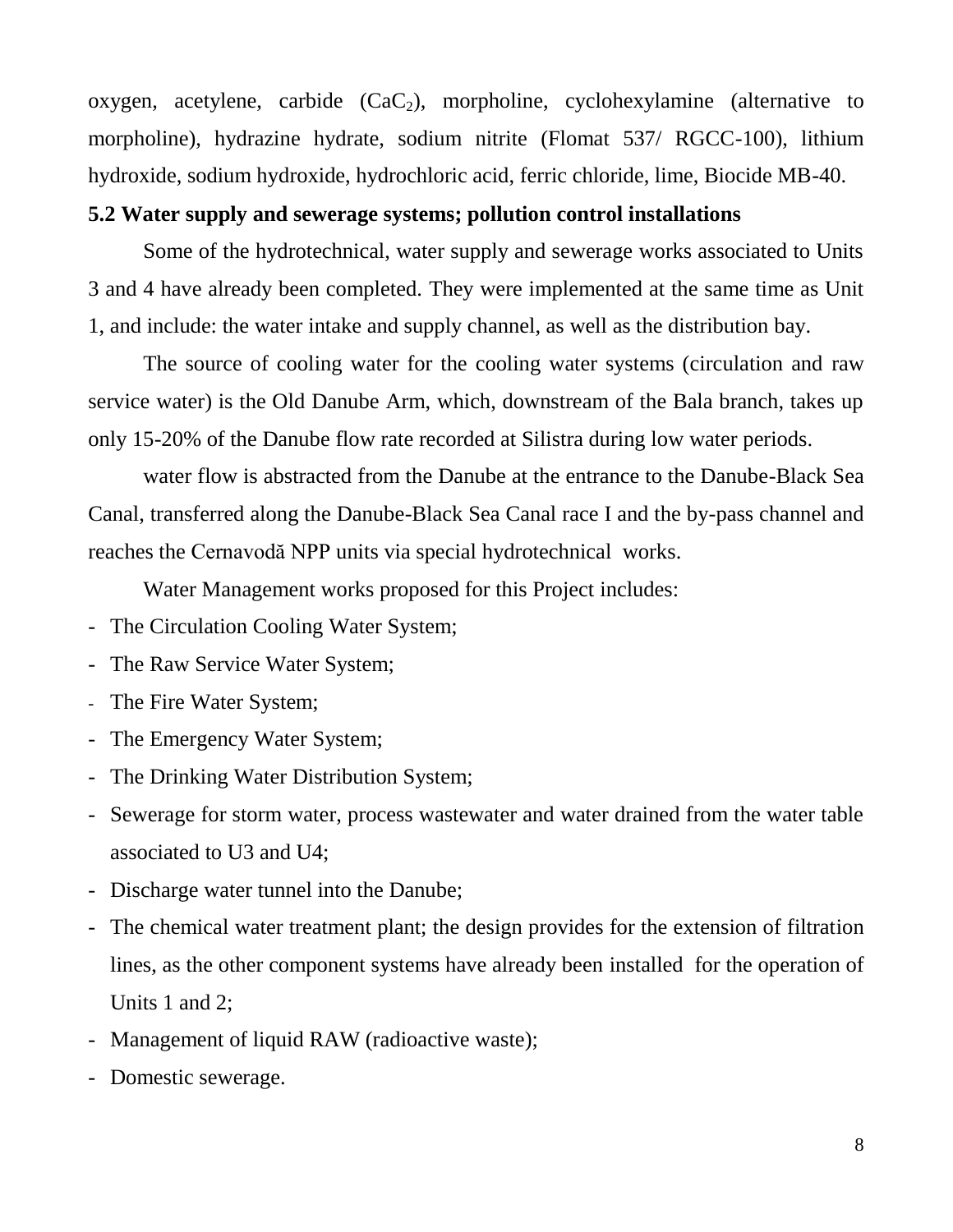Process (industrial) water will be supplied from the Danube River, Race I of the Danube-Black Sea Canal via the by-pass channel.

The necessary operational flow rates for Units 3 and 4 are:  $Q_{d \text{max}} = 9,331,200$ cm/d (108 cm/s) and Q  $_{\text{dav}}$  = 6,863,616 cm/d (79.440 cm/s).

The Circulation Cooling Water System is an open circuit, where the water supply to each nuclear unit of Cernavodă NPP is provided by a set of 4 pumps. The source of water is the Danube River, water abstracted from the Danube-Black Sea Canal Race I – bypass channel – supply channel – distribution tank.

The Raw Service Water System is an open circuit of cooling water, fed from the distribution bay via the relevant pumps in the Pump House. Filtered bulk water is distributed to the Service Building and the Turbine Building, where it cools the following equipment: heat exchangers for the recirculated cooling water, coolers of the turbine bearings oil, chilled water production plant, auxiliary steam condensers, cooling water tanks for the stand-by Diesel sets.

The Drinking Water System consisting of: groundwater source (3very deep wells of H=700 m); - drinking water supply system of Cernavodă Town; pump station; drinking water system on the NPP site with drinking water tanks  $(V=1000 \text{ cm.})$ ;

The drainage systems on site required for the optimum operation of units U3, and U4, respectively, include:

- Exterior drainage around the nuclear buildings in the screened area associate4d to U3, and U4, respectively;
- Drainage around the Ancillary Nuclear Service Building;
- Drainage around the spent fuel bay;
- Drainage for the reactor building underwater ; associated to U3 and U4 respectively;

The fire extinguishing water supply system uses the Danube as a source of fire water, abstracting it either directly from the by-pass channel or downstream of the rotary screens in the service process water system. The fire water system consists of 2 above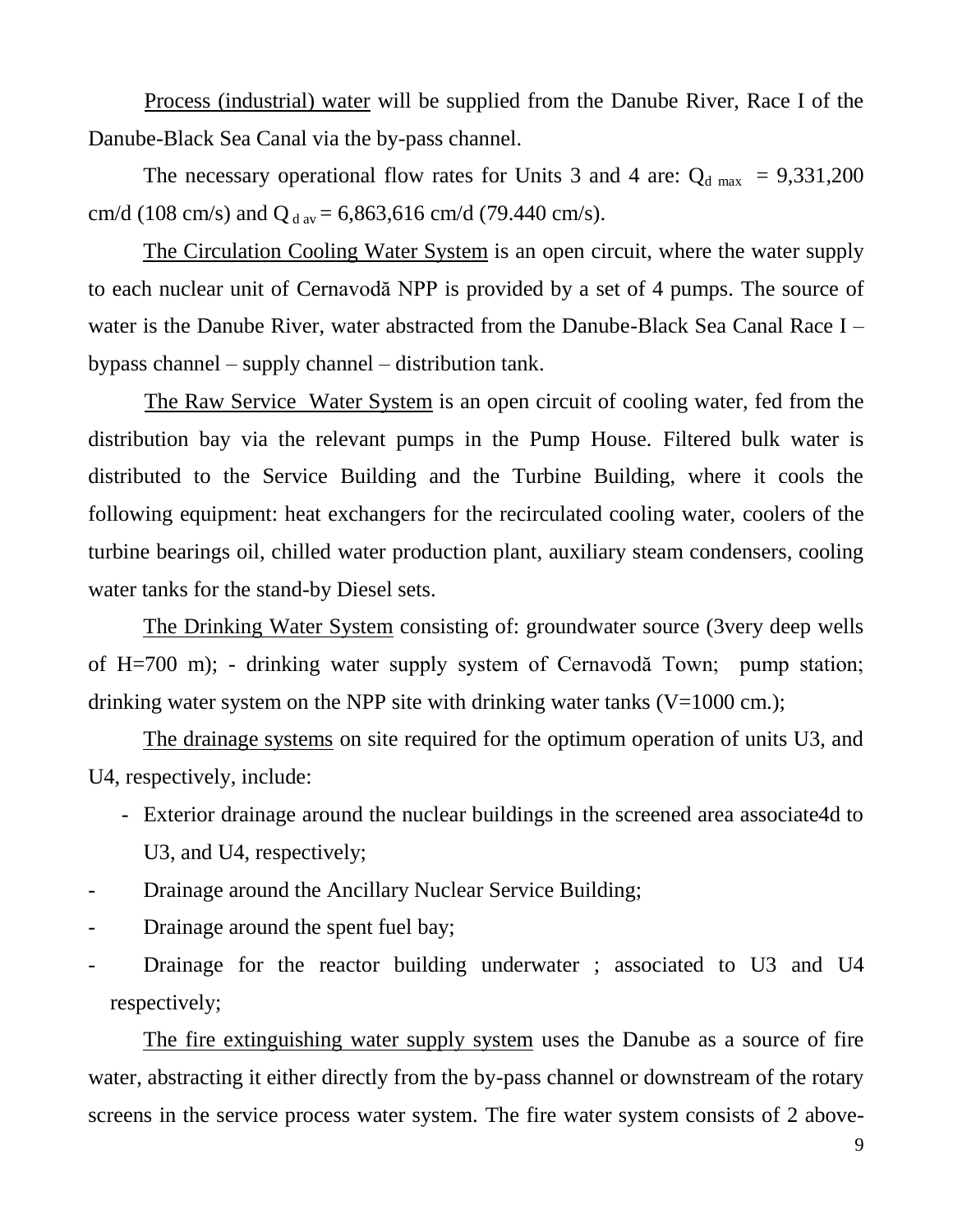ground tanks of  $V=1500$  cm each, a pumping station, the fire water top-up pumping station, fire water networks, automated fire extinguishers.

The emergency water system is an alternative cooling water source in case of events that may cause the loss of the normal heat removal systems. The cooling agent is Danube water abstracted from the distribution bay.

#### Wastewater Collection and Discharge

Non-radioactive wastewaters originates from the following sources: inactive drainage systems, steam generator purge, hot water from the condensers, raw service water, domestic sewerage, storm water sewerage system, groundwater drainage system, chemical water treatment plant (sludge from the clarifiers, neutralised water from neutralisation tanks, wash water from the mechanical filters).

The domestic sewerage system collects domestic wastewaters from the BOP, from the Service Building of the 2 nuclear units and from the Administrative Building of Units 3 and 4**.** Domestic wastewaters are transferred gravitationally to the domestic wastewater pumping station, located between units U3 and U4, and hence to the "Valea Cişmelei" Cernavodă municipal pumping station to be handled in the WWTP of Cernavodă Town.

Storm water sewerage provides the discharge for the storm waters, for waters from the mechanical (sand) filter washing from the Chemical Water Treatment Plant, from the groundwater inside the protective screen surrounding the nuclear buildings, for the wastewaters from the heavy fuel oil separator, inactive drainage systems in the Turbine Building and the syphoning basin (Diesel Building and Chillers Building), for the drainage of water accumulated in the basement of the Service building below the foundation plate.

The water collected in the storm water sewerage system discharges into the distribution bay of Cernavodă NPP.

Discharge of cooling water from the 4 nuclear units into the Danube is done through the cooling water discharge tunnel consisting of boxes, tunnels, a concrete open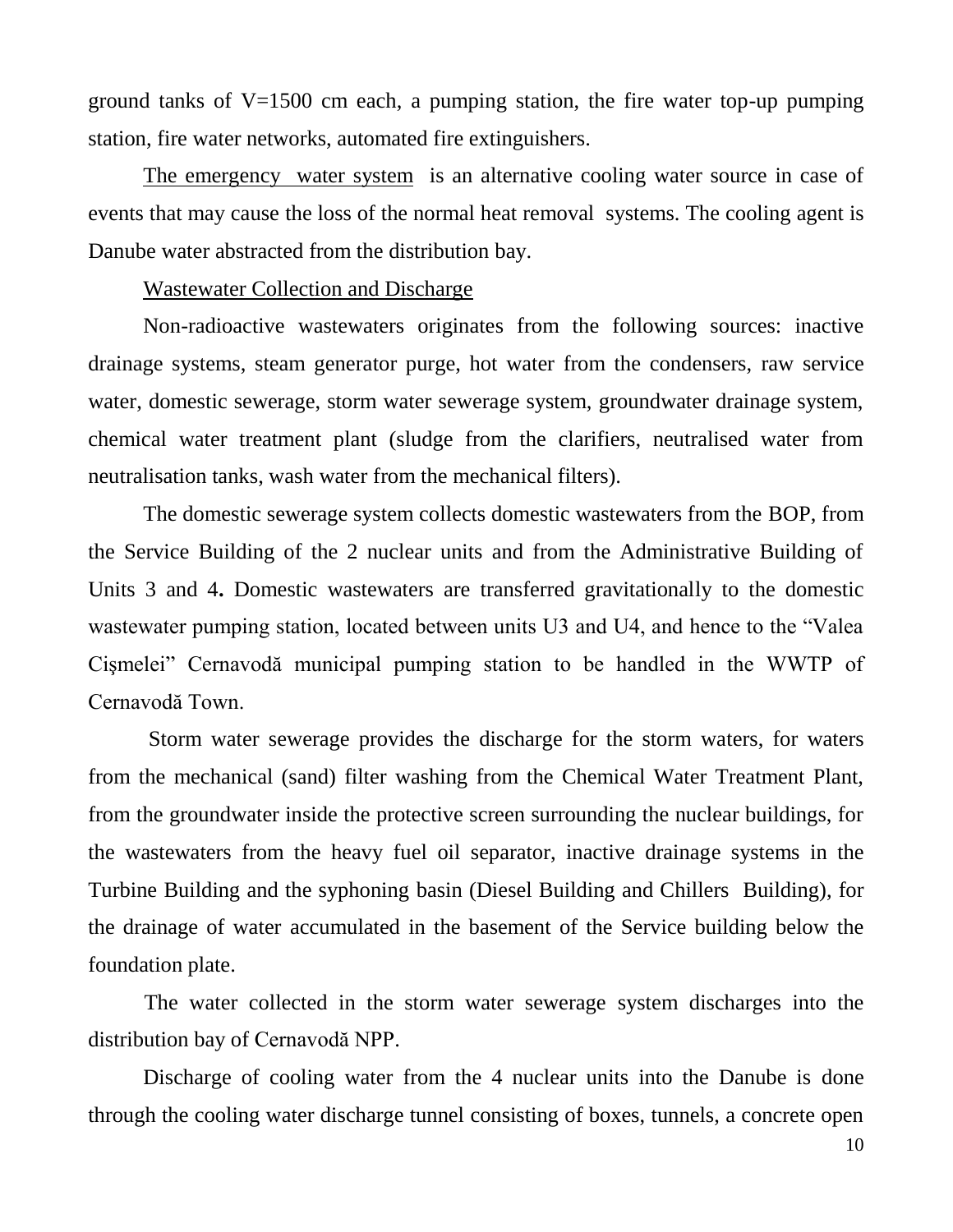channel and an earth channel discharging into the Danube. The circuit dimensions are designed to provide discharge at a flow rate of 200 cm/s in the concrete channel.

Circulation water and raw service water from U3 and U4 are discharged into the Danube or in Race II of the Danube-Black Sea Canal (in special situations).The hot circulation and service water discharge flows from one nuclear unit is 53.8 cm/s.

Wastewater Pre-Treatment facilities include:

- heavy fuel oil separator for process wastewaters from the heavy fuel oil management facility and storm waters from the oil and fuel tank sumps/tubs;

- storm water grit separator;

- neutralisation system for the waters generated in the regeneration process, equipment and floor washing in the Chemical Water Treatment Plant.

The liquid RAW system collects the active liquid effluents also providing storage, sampling, decontamination (if necessary) and controlled discharge of radioactive liquid waste from the operation of the process systems in the NSP area, and from maintenance, revision, repair and decontamination activities.

Liquid RAW is collected in epoxy lined concrete tanks every nuclear unit, inside the Service Building. When a tank is filled, the gamma activity and tritium content are measured.

If necessary, decontamination is provided in the liquid RAW treatment plant, and after decontamination the waters are discharged into the emissary water.

The activity of liquid RAW effluents is measured by the Radioactive Liquid Effluent Monitor. The Radioactive Liquid Effluent Monitor is located in the basement of the Service Building. It determines the quantity of gamma radiation emitting radionuclides, tritium and C-14 in the effluents.

#### **5.3 Emission Sources and Atmospheric Air Protection Installations**

#### a) Non-radioactive emission sources

The activities that generate air emissions during construction site organisation and construction works are construction and assembly of equipment and pipelines, electrical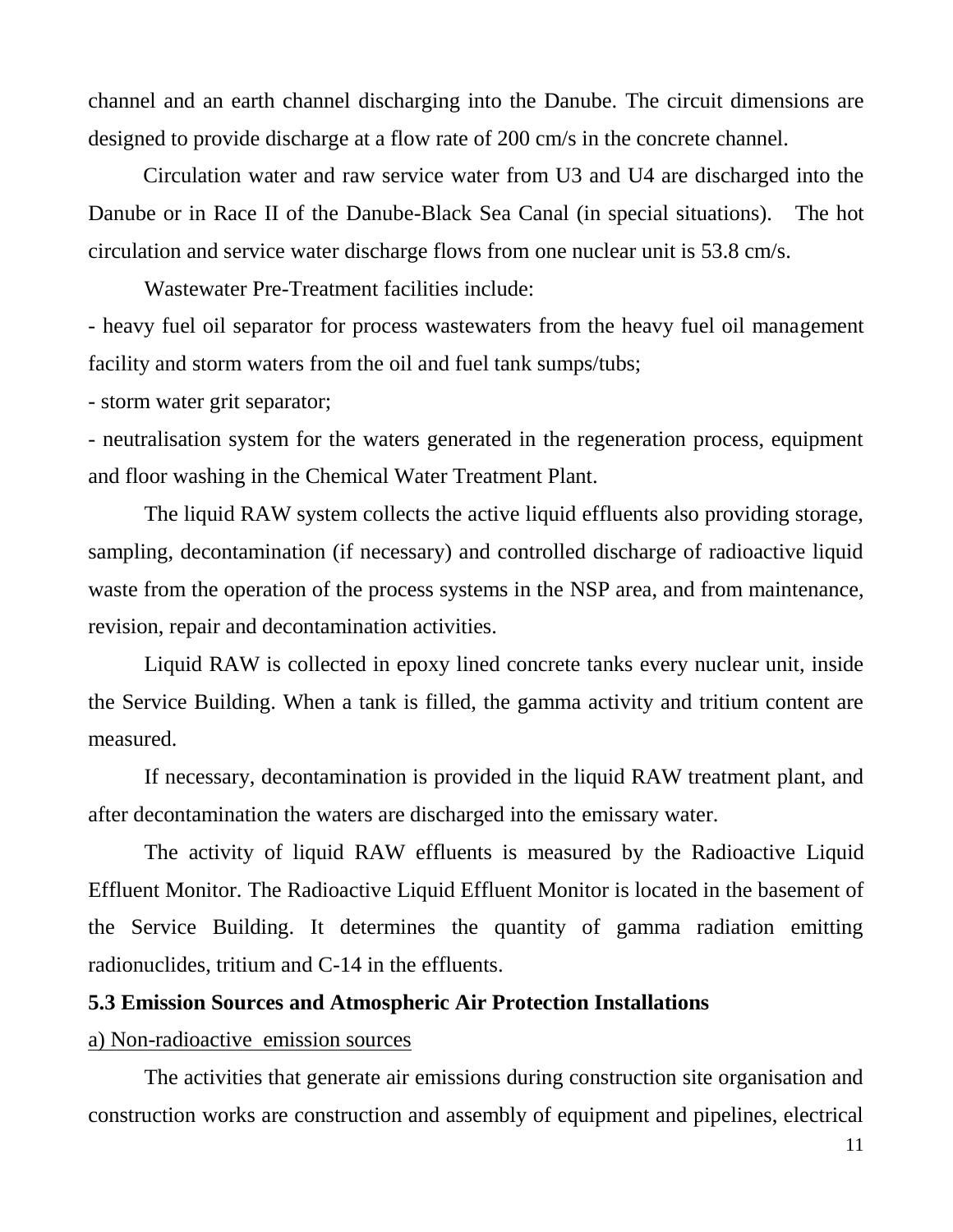and automation installations, and some road repair works as necessary, including emissions from transport thereof.

The machinery used ( trucks, cranes, loading – hosting machinery, compressors, concrete mixers, bulldozers, etc.) operate with Diesel-type engines and release insignificant amounts of pollutants into the ambient air, so that the impact on air quality is insignificant, provided they all work at design parameters.

Fugitive emissions may also occur during the construction period, from welding activities in enclosed spaces, finishing and building painting operations. Removal of such fugitive emissions is done by retention and ventilation.

Non-radioactive air from the Service Building and the Turbine Building is taken by the non-contaminated air exhaust system and Turbine Building ventilation system respectively and discharged directly into the atmosphere. Air from the Reactor Building (considered potentially radioactive) is taken by the Reactor Building ventilation system and the heavy water vapour recovery system, filtered and discharged in a controlled manner through the dispersion stack.

Other potential non-radioactive emission sources not controlled in the plant ventilation systems include: steam from the steam pipe vents and the safety valves only releasing steam into the ambient air in abnormal operating conditions, and vapour releases from the Diesel-type generators, oil storage tanks and the sewerage system of the water treatment plant.

Non-radioactive pollutant sources of units 3 and 4 of Cernavodă NPP are the sources using fuels (light fuel oil, diesel) as follows: The start-up heating plant, the stand-by Diesels and the emergency Diesels.

The start-up heating plant is designed to provide the necessary heat source to start the units from cold shutdown state. It is in stand-by mode and only used when starting a nuclear unit. Once completed, Units 3 and 4 may also be started using the necessary steam from Units 1 or 2 when in operation, without calling on the steam from operating the Start-up Heating Plant.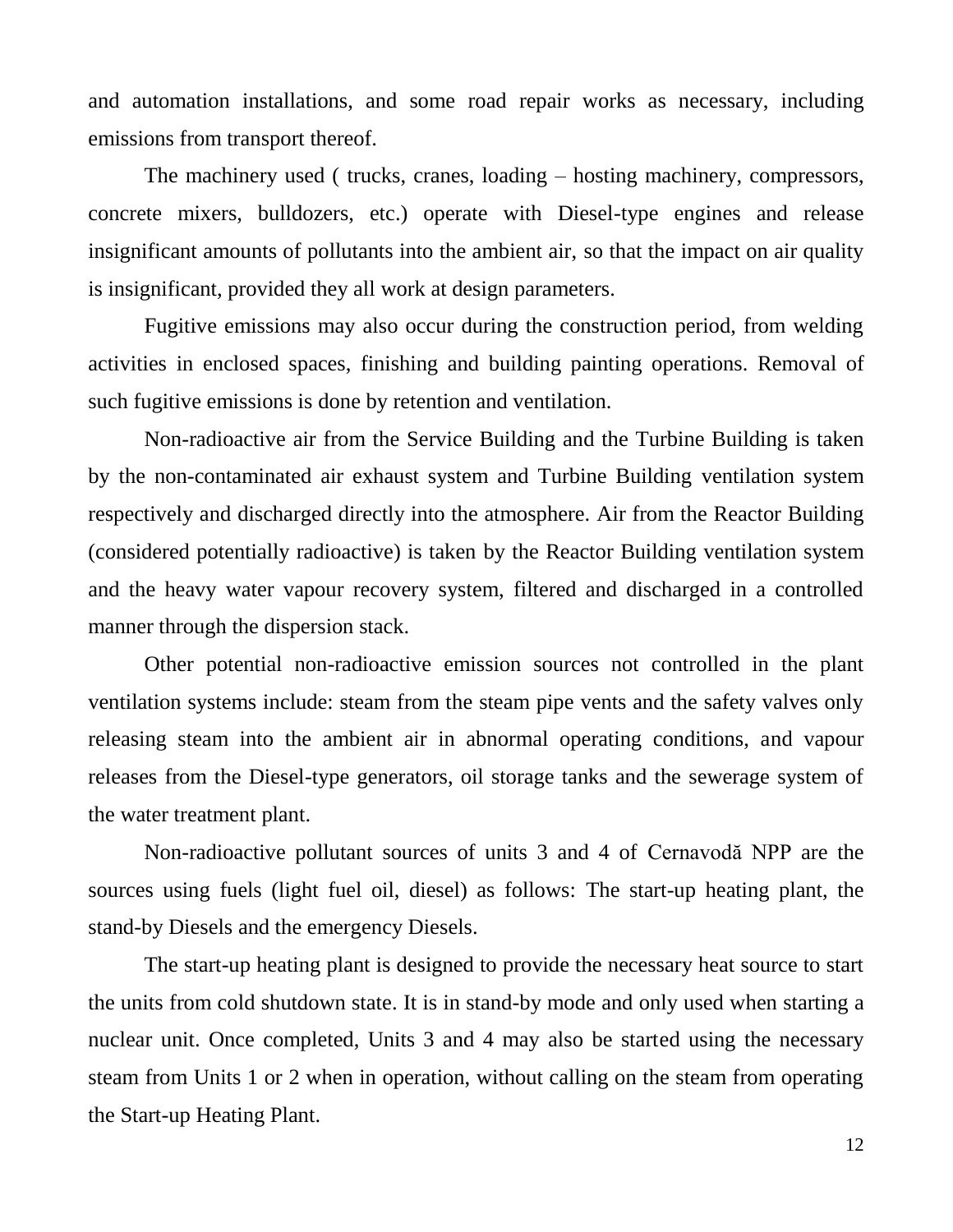The Start-up Heating Plant will only be operated for starting the nuclear units from cold state and may also provide heating to the administrative buildings if required.

The liquid fuel necessary for the operation of the Start-up Heating Plant is stored in a facility consisting of 2 above-ground metal tanks  $(2\times1000 \text{ m}^3)$  for heavy fuel oil and a 100 m<sup>3</sup> buffer tank for diesel.

b) Sources of radioactive gaseous effluents include the Reactor Building, the spent fuel bay, the decontamination centre and the heavy water management facility.

Radioactive gaseous effluents from the operation of a nuclear plant contain noble gases, particulate matter, iodine, tritium, C-14.

Radioactive gaseous effluents are collected in the plant ventilation systems which also provide air circulation from the low potential contamination areas to the high potential contamination areas. Subsequently, they are subject to a filtering process followed by controlled discharge through a dispersion stack of height H= 50.3 m and inner diameter d=2.3 m.

Radioactive gaseous effluents are controlled by:

a) filtration systems mounted on the discharge pipes of the ventilation systems as follows:

- one three-stage filtering unit (retaining the radioactive particles and radioactive iodine) mounted on the discharge of the Reactor Building ventilation system .

- one three-stage filtering unit (retaining the radioactive particles and radioactive iodine) mounted on the discharge of the Spent Fuel Bay ventilation system .

- one filtering unit (retaining the radioactive particles) mounted on the discharge of the Service Building contaminated exhaust system .

b) the heavy water vapour recovery system which, through a dryer system, retains tritium out of the atmosphere of the Reactor Building, thus helping cut down plant emissions as well.

c) monitoring systems for the radioactive gaseous effluents: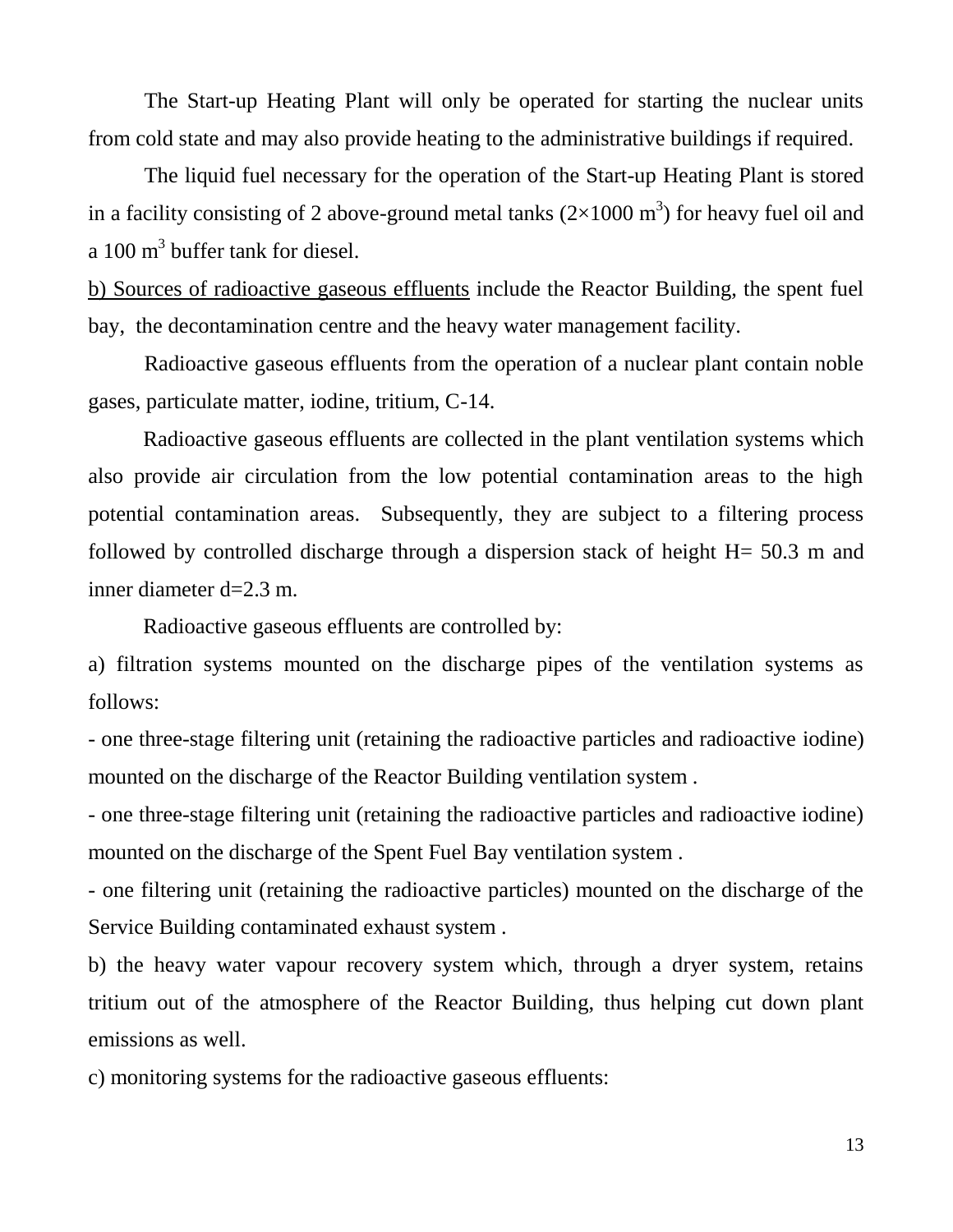- Radioactive Gaseous Effluent Monitor; measures the activity of the gas effluent before discharge through the dispersion stack.

- heavy water in air monitoring system , located on the dispersion stack.

- activity detectors located in the Reactor Building as follows: one set on the discharge pipe of the ventilation system and another on the discharge pipe of the heavy water vapour recovery system.

d) automated containment isolation system located in the Reactor Building; necessary to detect radioactive emissions at levels above the trigger threshold.

#### **5.4 Operational Waste Generated in Nuclear Units U3 and U4**

# 5.4.1. Non-radioactive waste

The main types of non-radioactive hazardous/non-hazardous waste estimated to result from the operations of unit U3, and U4, respectively, and the corresponding code numbers assigned under Law No.211/2011 on the regime of waste are as follows: lubricating oil (13 02 05\*); emulsion (water + oil+sludge) (13 01 05\*); solvents (14 06 03\*); hydraulic fluid (13 01 11\*); battery electrolyte (16 06 06\*); ethylene-glycol (16 01 14\*); biological sample containers (20 01 39\*); batteries and car batteries (16 06 01\*); absorbent materials (18 02 03); washing solutions (11 01 12); scrap tires (16 01 03); organic content waste materials (16 03 06\*); glass(20 01 02); wood (20 01 38); iron (17 04 05); copper (17 04 01); paper (20 01 01); municipal and similar waste (20 03 99).

Fluid or solid hazardous non-radiation waste include lead batteries, oils, solvents, biological samples, glycol, flammable solvents, biological sample containers, emulsions, etc.

#### 5.4.2. Radioactive waste

The main types of radioactive waste generated in the operations of Units 3 and 4 include: spent fuel, spent resins, used filters and filter cartridges, screens from the collection sumps (in the active drainage system), activated carbon filters, medium activity solid waste (from the components of systems on the nuclear side), low activity solid waste (from routine plant operations).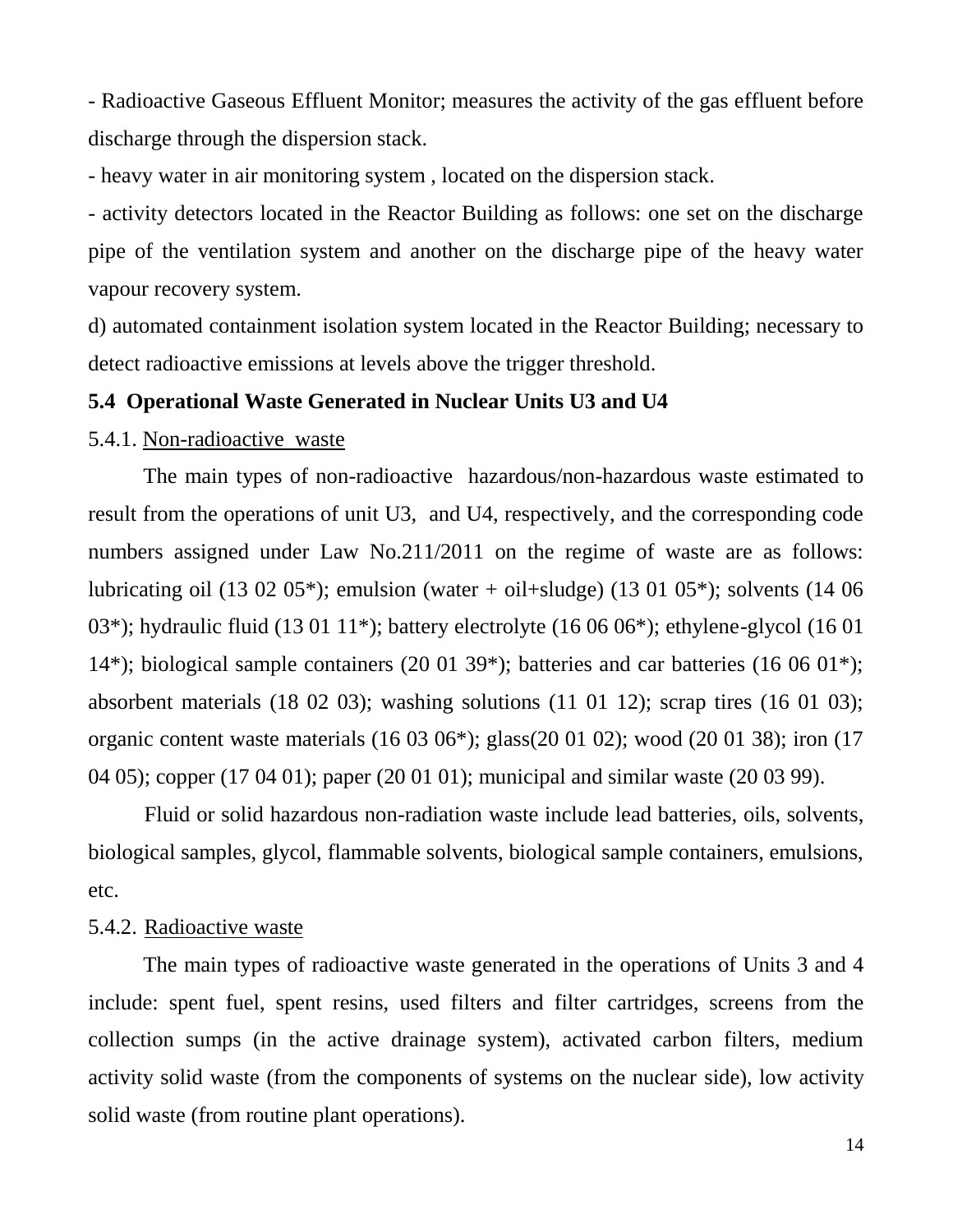#### **5.5 Hazardous Substances and Mixtures**

The main hazardous substances and mixtures required in the operating processes of Units 3 and 4 include: ammoniac 25%, cyclohexamine, sodium nitrite, sodium nitrate, biocide MB-40, ethylene glycol, hydroquinone, sodium hypochlorite, citric acid, activated carbon, lithium hydroxide, gadolinium nitrate hexahydrate min.99.9%, boric anhydride, renex 36.

Units 3 and 4 of Cernavodă NPP use hazardous substances/mixtures regulated under EC Regulation No. 1907/2006 of the European Parliament regarding the registration, evaluation, registration and restriction of chemicals (REACH), as amended.

Activities associated to Units 3 and 4 do not involve the use of organochlorine organic compounds containing polychlorinated biphenyls (PCB).

#### **6. Project Screening in Relation to Natural Protected Areas**

The cooling water discharge channel is located as follows in relation to the Natura 2000 sites of the Cernavodă-Hârşova sector of the Danube:

- Natura 2000 site ROSCI0022 Canaralele Dunării: includes about 700 m of the downstream side of the earth channel, at the mouth of which the cooling waters discharge into the Danube.

- Natura 2000 site ROSPA0002 Allah-Bair – Capidava: the southern boundary of the site is about 6.5 km downstream of the cooling water discharge into the Danube.

- Natura 2000 site ROSPA0017 Canaralele de la Hârşova: the southern boundary of the site is more than 33 km downstream of the cooling water discharge into the Danube.

**1. Site of Community Importance ROSCI0022 Canaralele Dunării** covers a total 25.943 ha and includes predominantly forest, aquatic and semi-aquatic ecosystems, followed by grassland and anthropic ecosystems.

The Adequate Assessment Study identified that the plume of modified temperature in the Danube water may influence about 2.16% of the aquatic ecosystems in an area about 3.5 km long and about 350m wide of the Danube sector, an area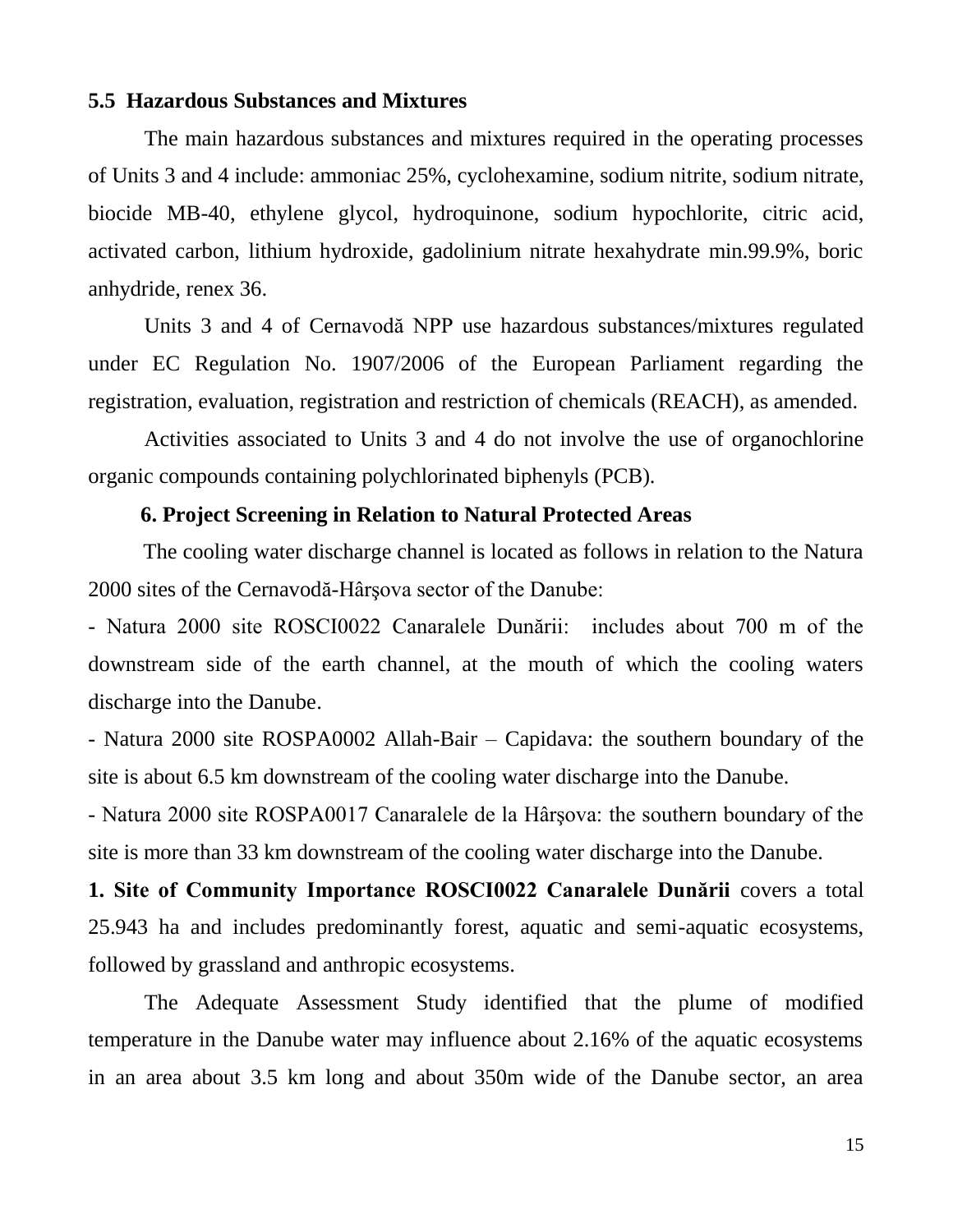between the confluence of the cooling water discharge channel and the area near Seimeni village.

Natura 2000 standard forms, for the sites located in the Project impact area, contain the following information in regard to the conservation object: Natura 2000 site ROSCI0022 Canaralele Dunării was designated an integral part of the Natura 2000 network for the protection of the following conservation objectives: 15 types de natural habitats of community importance, of which 3 habitats of priority conservation interest; 23 wild flora and fauna species (other than birds) protected under Annex II of Council Directive 92/43/CEE, as well as one mammal species, 4 amphibian and reptile species, 15 species of fish, one invertebrate species and 2 plant species. Apart from these species, the standard form for Natura 2000 site ROSCI0022 Canaralele Dunării also lists 15 important species of plants and animals that documented the designation of the site. Also, the site overlaps with other natural protected areas, i.e.: Natura 2000 site ROSPA0039 Dunăre-Ostroave (protected for 39 species listed in Annex I of the Birds Directive and a further 10 regular migration bird species not listed in Annex 1 of the Birds Directive) and protected areas of national interest: Neo-Jurassic Reef at Topalu – code 2.352., Fossil-bearing bed at Seimenii Mari – code 2.355. and Fossil-bearing bed at Cernavodă – code 2.354., designated under Law No.5/2000 on approving the National Land Use Development Plan – Section III - protected areas.

**2. Natura 2000 site ROSPA0002 Allah Bair-Capidava** covering 11,645 ha was included in the European network of natural protected areas Natura 2000 for the protection of 43 wild species of birds of conservation interest listed in Annex I of the Birds Directive and 37 species of regular migration birds not listed in Annex I of the Birds Directive. This site overlaps with the natural protected area of national interest Dealul Allah Bair, covering 10 ha, declared under 5/2000 on the approval of the National Land Use Development Plan – Section III - Protected Areas. The Project for Units 3 and 4 does not cover areas of the ROSPA0002 site Allah Bair-Capidava.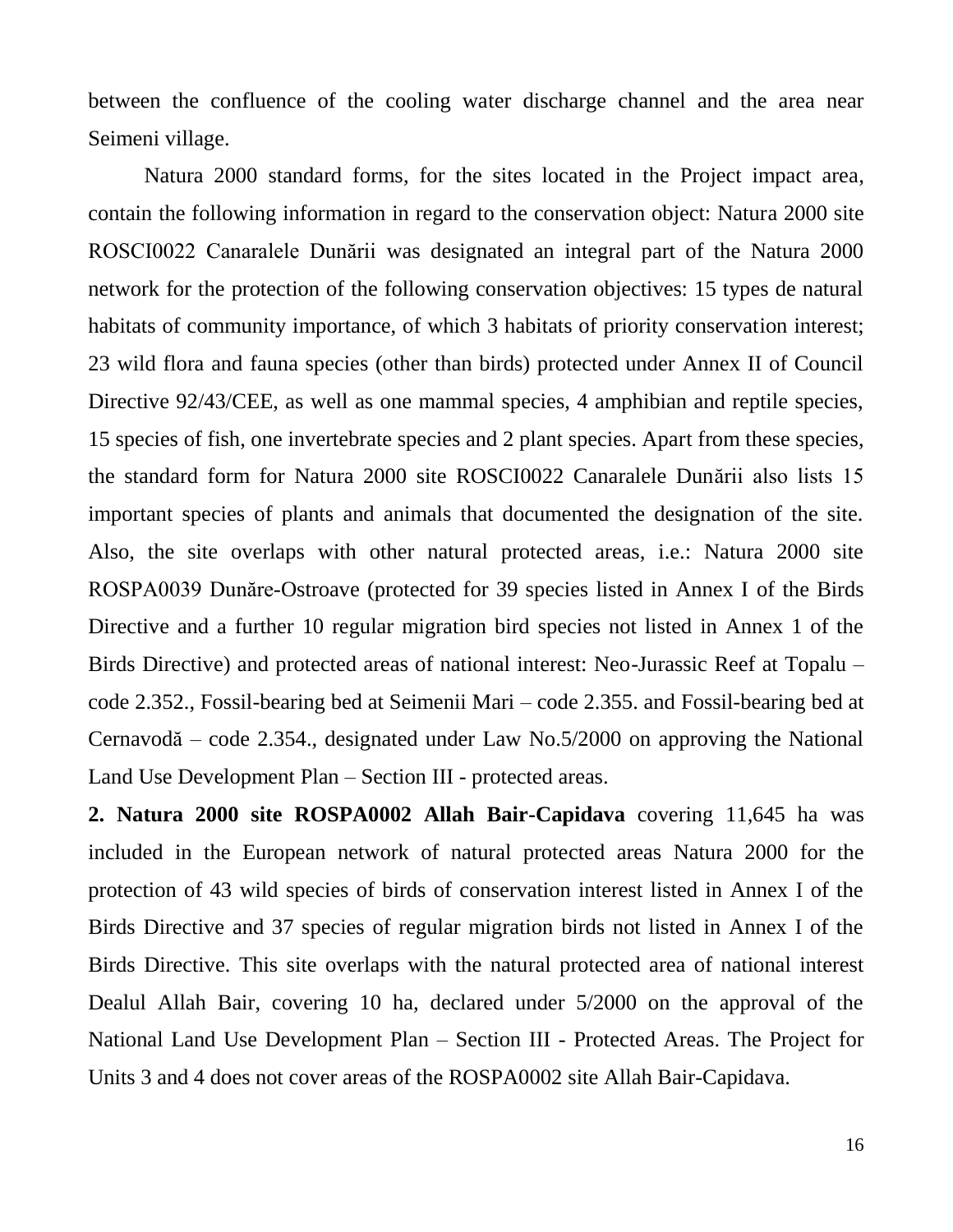**3. Natura 2000 site ROSPA0017 Hârşova** covering 7,406 ha was designated as an integral part of the European network of natural protected areas Natura 2000 for the protection of 39 wild species of birds of conservation interest listed in Annex I of the Birds Directive and another 32 species of regular migration birds not listed in Annex I of the Birds Directive.

The Project for Units 3 and 4 does not cover areas of the ROSPA0017 site Hârşova.

There are no priority species and habitats documented in the designation of the Natura 2000 sites ROSCI0022 Canaralele Dunării, ROSPA0002 Allah Bair-Capidava şi ROSPA0017 Canaralele de la Hârşova, as listed in the Standard Forms for Natura 2000 and Emergency Government Ordinance No. 57/2007 on the regime of protected areas, the conservation of natural habitats, wild flora and fauna as amended, approved under Law no. 49/2011Înear the Project for Units 3 and 4 of Cernavodă NPP .

**II. Reasons and considerations in issuing the Environmental Agreement , considering the conclusions and recommendations of the Environmental Impact Assessment Report, of the Adequate Assessment Study and public participation**

The environmental impact assessment procedure for this project was developed under the following provisions:

- art. 46 para (3) of Emergency Government Ordinance No. 195/2005 on environmental protection, as amended by Law no.265/2006, amended.
- Government Decision No. 918/2002 on establishing the framework environmental impact assessment procedure and approving the list of public and private projects subject to this procedure as amended, Annex 1 point 3.2 (in force from the date the Environmental Agreement was applied for, August 2006 and until 24.11.2006).
- Government Decision No. 1213/2006 on establishing the framework environmental impact assessment procedure for certain public or private projects (in force from 24.11.2006 and until 1.09.2009).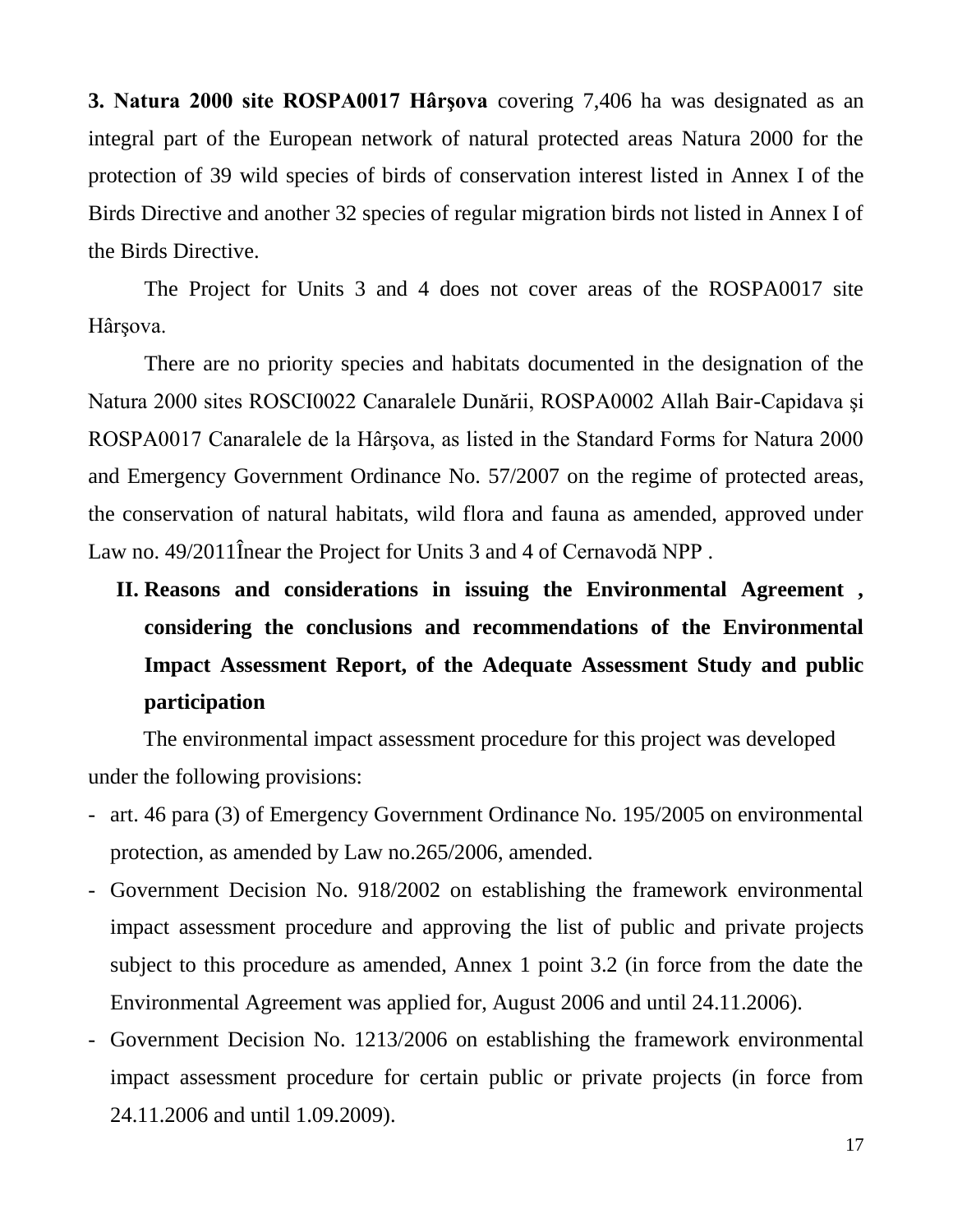- Government Decision No. 445/2009 on assessing the environmental impact of certain public and private projects, as amended, Annex 1, point 22.
- Order of the Minister of Waters and Environmental Protection No. 860/2002 on the framework environmental impact assessment procedure and issuance of an Environmental Agreement, as amended (in force at the date the Environmental Agreement was applied for, in August 2006 and until 27.04.2010).
- Joint Ministerial Order of the Minister of the Environment and Forests No.135/2010, Minister of Administration and Internal Affairs No.76/2010, Minister of Agriculture and Rural Development No.84/2010 and Minister of Regional Development and Tourism No.1284/2010.
- Convention on cross-border Environmental Impact Assessment (Espoo Convention) ratified by Law No.22/2001, Annex 1 "point 2. Thermopower plants and other combustion plants of output equal to or greater than 300 MW and nuclear power plants and other nuclear reactors (except for research facilities for the production and conversion of fissionable and fertile materials of maximum output not exceeding 1 kW continuous thermal load)".
- Emergency Government Ordinance No. 57/2007 on the regime of protected natural areas, the conservation of natural habitats and wild flora and fauna, as amended by Law No.49/2011.
- Order of the Minister of the Environment and Forests No. 19/2010 on approving the Methodological Guidelines for the Appropriate Assessment of the potential impacts of plans and programs on the natural protected areas of community interest

**Based on the results and conclusions of the Environmental Impact Assessment Report**, of the additional documents submitted by the Project OwnerOwner during 2006-2013 and the conclusions expressed in the final opinions of the states potentially affected by the Project, it may be stated that the potential impacts of the operation of Units 3 and 4 and the cumulated impact of the operation of all 4 nuclear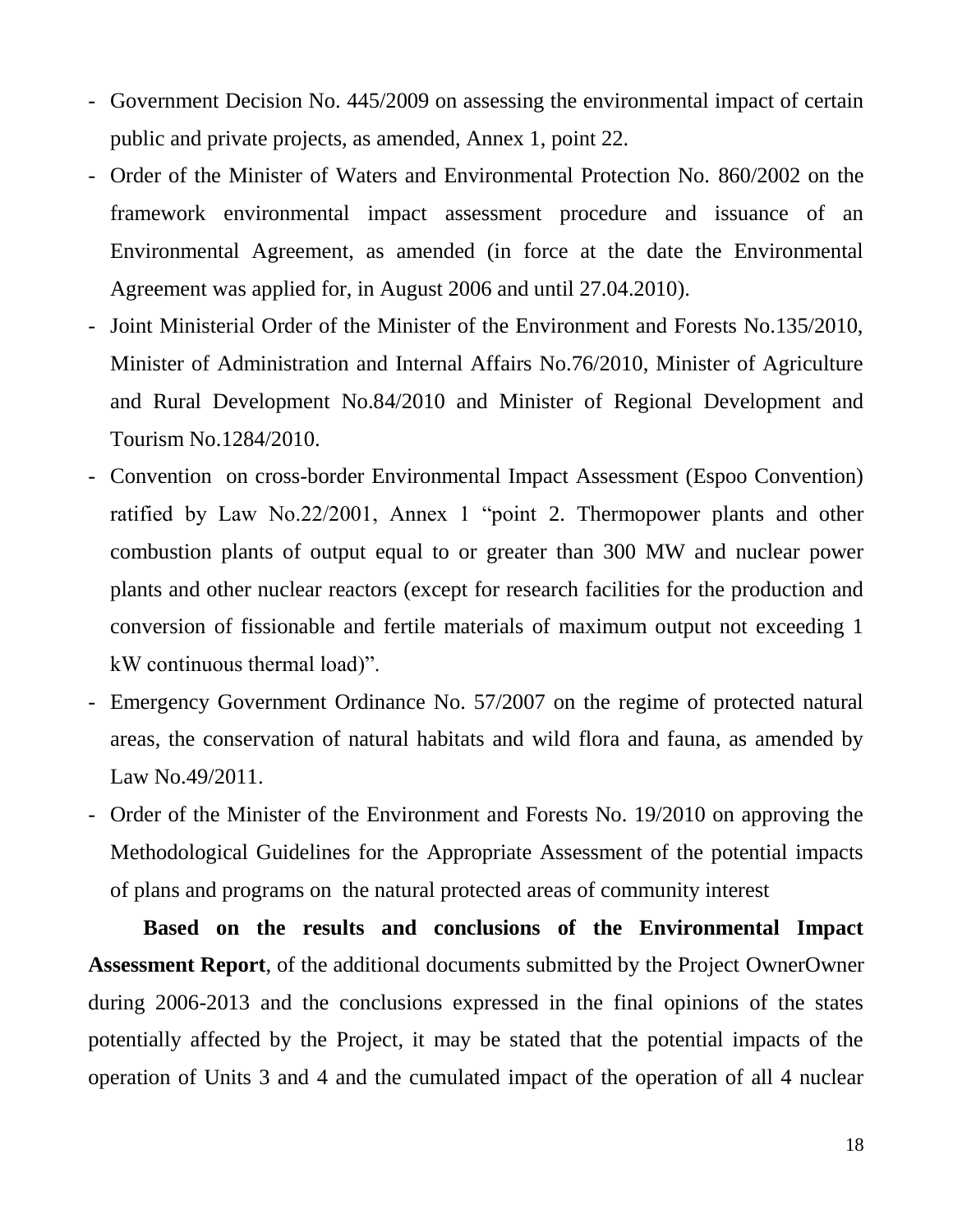units on every environmental element were identified and assessed and no significant negative impact was identified for normal operation.

The additional thermal input contributed by the discharge of Cernavodă NPP effluent into the Danube causes the development of an altered temperature water plume. It is estimated that the effect of the thermal gradient of the Cernavodă NPP effluent will not cause a significant impact if the operation of Units 3 and 4 comply with the conditions set forth in Water Management Endorsement No.54/2013 on "Continuing construction and completing the works on Units 3 and 4 of Cernavodă NPP" issued by the National Administration "Romanian Waters" renewing Water Management Endorsement No.35/2011 for "Nuclear Plant Cernavodă Units 3 and 4", Constanţa County. These conditions provide that the discharge temperature should be a maximum  $10^{0}$  C above the river water temperature, but no higher than 35<sup>0</sup> C, after crossing the mixing area.

No significant negative impact was identified on the evolution of flora and fauna in the project impact area due to the discharge of process water into the Danube

Measures for the prevention/mitigation of potential negative impacts on the environment and the necessary conditions for normal operation at operational capacity have been included as provided by the legislation in force.

These measures and conditions are reflected in this Environmental Agreement, in the appropriate sections.

Operating procedures, response measures for the personnel of the nuclear plant and of other responsible authorities are provided for accident conditions.

The results and conclusions of the adequate assessment of the environmental impact presents the assessment of impacts on protected species and habitats, including those of community interest in the Project impact area, i.e. Natura 2000 sites ROSCI0022 Canaralele Dunării, ROSPA0002 Allah Bair-Capidava and ROSPA0017 Canaralele de la Hârşova. The analysis also considers significant aspects of the potential impact on biodiversity in the natural protected areas included in or overlapping with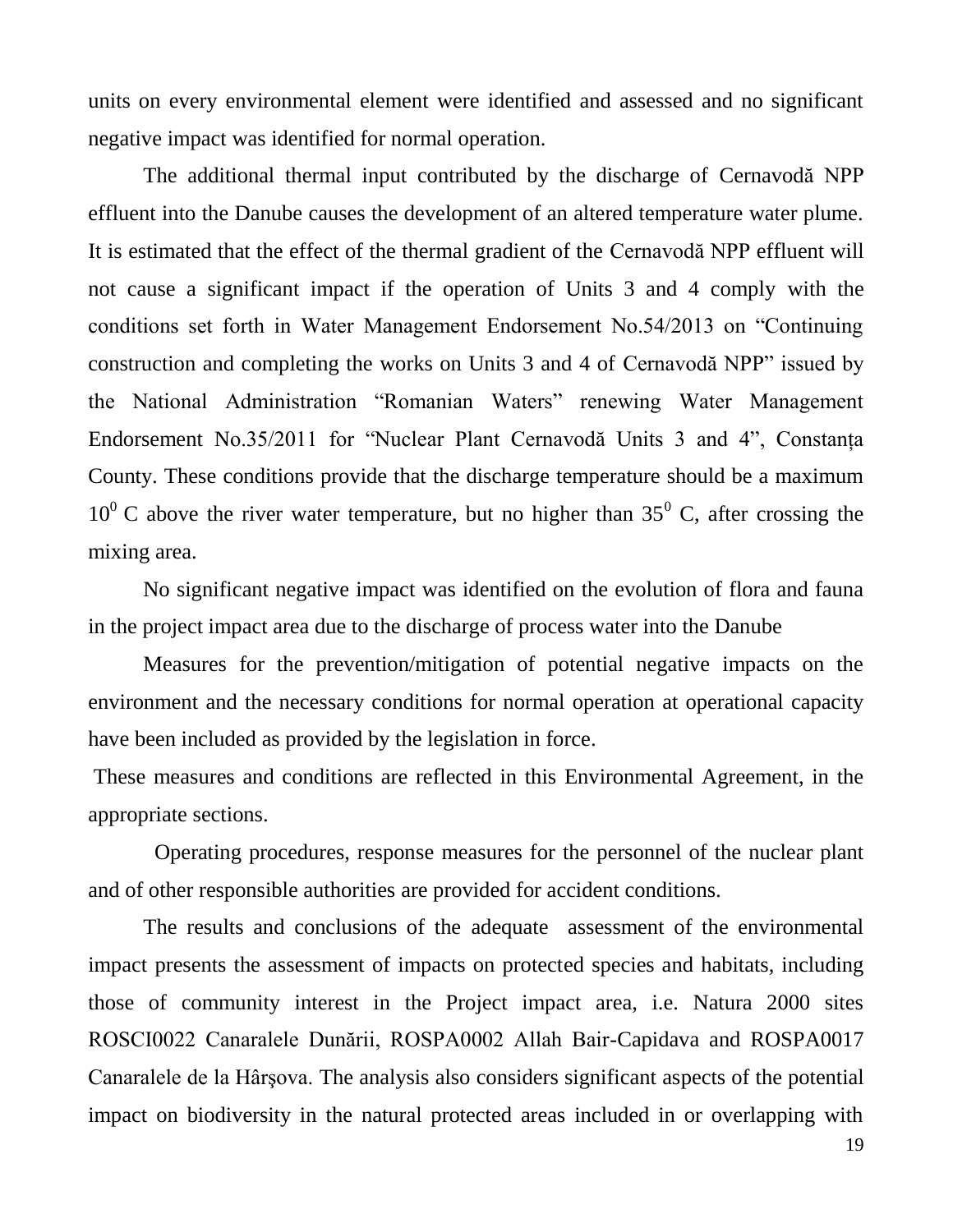these Natura 2000 sites. The appropriate assessment study estimated that the operation of Units 3 and 4 will not significantly impact on :

- the habitats and wildlife of community interest underpinning the designation do Natura 2000 site ROSCI0022 Canaralele Dunării and of the natural protected areas it includes;

- the bird species that for the object of protection of Natura 2000 site ROSPA0002 Allah Bair-Capidava;

- the species of wild birds the conservation of which determined the designation of special protection area ROSPA0017 Canaralele de la Hârşova.

In regard to allochtonous species, the presence of the invasive species *Corbicula fluminea* (Phylum Mollusca) was identified upstream and downstream of the cooling water discharge channel of Cernavodă NPP, as well as in the discharge channel, but no negative effect of its presence on native clam species was found;

these species occupy similar spatial niches, living together.

**The Adequate assessment study conclusions** show that the impact of the Project for Units 3 and 4 would be insignificant, and the parallel operation of all 4 units on the Cernavodă NPP site will not affect the good conservation status of the habitats and species, including of community interest ones.

It also estimated that the operation of Units 3 and 4 will not cause a significant impact on the natural habitats and wildlife species in the Project impact area, directly or indirectly, either in the short or long term, in the construction, operations and decommissioning stages, not even cumulated with the impact of other activities conducted on the site of Cernavodă NPP.

In the context of predicted long term climate change in Romania, the Dobrogea region, corroborated with the general insignificant environmental impact assessed for the operation of Unit 3 and 4, it is estimated that the effect of the hot NPP effluent discharge into the Danube for the 4 nuclear units together will not generate negative effects on the species and habitats of conservation interest, and the impact is assessed as insignificant.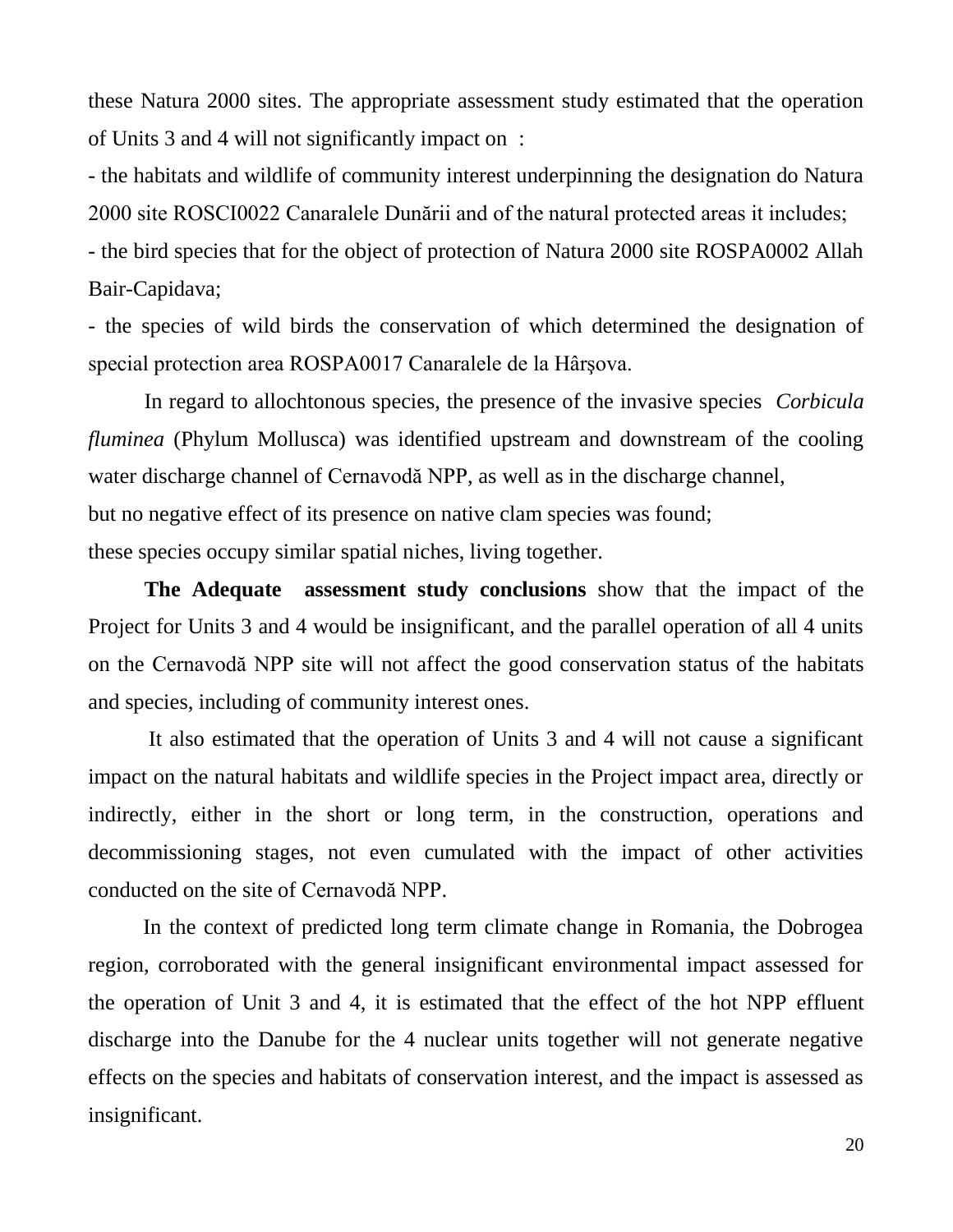#### **Criteria in selecting the technological and siting alternative**

In building the scenarios for the analysis of Units 3 and 4 siting efficiency, consideration was given to developing a basic scenario for the basic assumption, starting from the trend of power demand in Romania. 4 alternatives were studied. The potential development of this scenario was based on the Strategy for Increasing Energy Efficiency in Romania and the "Energy Roadmap for Romania" attached to Government Decision No.890/29.07.2003, as amended.

*Alternative 0:* represented "abandoning" the construction works already implemented on the site of units U3 and U4 and supplying the necessary energy from a 1400 MWe thermal power plant using classic fuel (gas, heavy fuel oil, coal).

 Implementation of such a plant on the Cernavodă site will involve, inter alia, the building of a "fuel management facility", an installation that cannot be built on the current site, as it requires large built on areas.

The other 3 scenarios investigated for meeting national energy demand for the 2025 horizon shared a common and a differentiating part each.

Scenario A considered meeting the energy demand by installing  $13 \times 255$  MW (3315) MW) in combined cycle plants, gas turbines - steam turbines using natural gas which, for 2025, would determine a natural gas consumption of  $3.46 \times 10^9$  m<sup>3</sup>.

Scenario B considered maintaining a quasi-constant annual consumption of lignite and pit coal as provided in the Energy Roadmap for Romania by 2025 and installing  $3 \times 255$ MW (765 MW) in combined cycle plants gas turbines - steam turbines using natural gas, of  $14 \times 165$  MW (2310 MW) in combustion plants with fluidised bed at atmospheric pressure and recirculation operating on lignite and  $2 \times 165$  MW (330 MW i.e. a total 3405 MW) in combustion plants with fluidised bed at atmospheric pressure and recirculation operating on pit coal at a consumption rate for 2025 of 23 million ton lignite, 1.3 million ton pit coal and  $0.8 \times 10^9$  m<sup>3</sup> natural gas.

Scenario B considered building unit U3 at Cernavodă (700 MW) and installing  $14 \times 165$ MW (2310 MW) in combustion plants with fluidised bed at atmospheric pressure and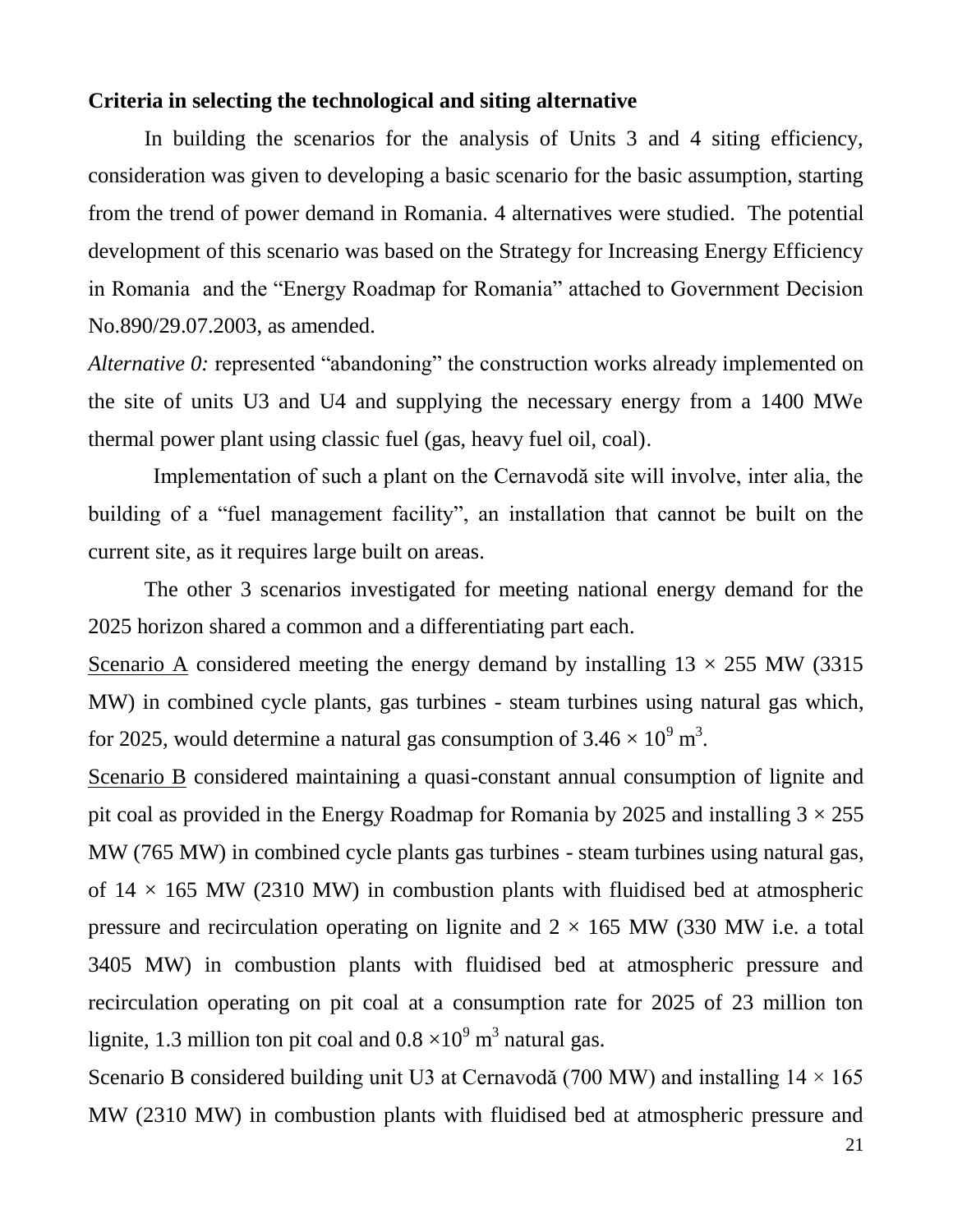recirculation operating on lignite and  $2 \times 165$  MW (330 MW i.e. a total 3340 MW) in combustion plants with fluidised bed at atmospheric pressure and recirculation operating on pit coal at a consumption rate for 2025 of 23 million ton lignite, 1.3 million ton pit coal and 1.8 million tcc nuclear fuel.

The criteria used in comparing the long term scenarios were grouped into three categories : technical-economic, environmental impact-related and social impact-related.

The multi-criteria analysis showed that the preferable scenario would include implementation of Unit 3.

Subsequently, when the possibility of implementing Unit 4 was also included, analysis of criteria "total discounted expenses", "environmental impact", and "technicaleconomic impact", it was found that the operation of Units 3 and 4 at Cernavodă will determine a stronger differentiation between the preferable scenario and the other scenarios previously considered.

*The alternative proposed by this project* is the best alternative for the following reasons:

- it aims to continue the works on Units 3 and 4 on the Cernavodă NPP site; these works were interrupted and replaced with conservation works.

- since the site was approved, construction works on Units 3 and 4 have been implemented as follows: on U 3 - 52% of the civil works on the nuclear and classic side and 49% of the hydrotechnical works, water supply and sewerage; on U 4 - 15% of the civil works.

- The Cernavodă NPP site, with 4 CANDU-type units was approved by "State Council Decree No. 15/10.01.1979 approving the siting of Cernavodă NPP with a CANDU-PHW 600 MWe-type nuclear reactor, with 4 units 660 MWe each, on the Cernavodă site and implementation of installation works under a derogation regime, before the preparation of the execution project".

- the site contains "Unit 0" the unit that supplies shared services for all the nuclear units (Chemical Water Treatment Plant, Starter Heating Plant and Fire Pump Station). "Unit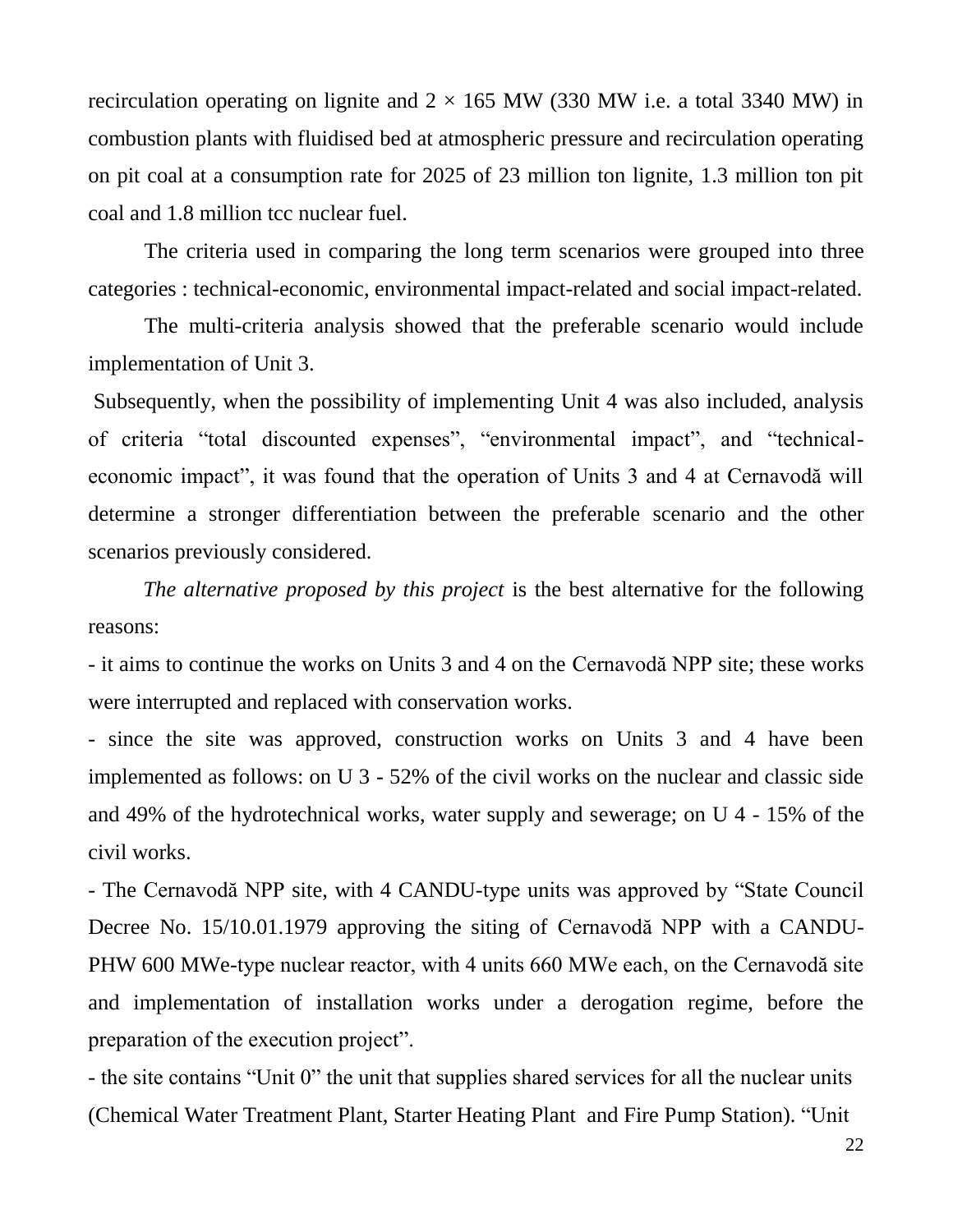0" was also sized to serve the needs of Units 3 and 4.

Selection of the nuclear power plant site was based on considering the physical characteristics of the site (seismological, geological, meteorological and hydrological), the socio-demographic and land use features, the design characteristics of the reactor in accordance with the nuclear safety criteria and requirements.

Specialists of Bucharest University and international experts cooperated in defining and confirming the geological and seismic conditions.

The seismological site data used in designing Cernavodă NPP were determined y the National Research and Development Institute for Earth Physics and later assessed by independent experts.

The National Commission for Nuclear Activities Control and the International Atomic Energy Agency coordinated verifications and expert studies of the site and of the Project, using the updated guidelines and recommended methodology to demonstrate assurance of nuclear safety and confirm the interpretations used in the site studies of Cernavodă NPP.

Completion of Units 3 and 4 will lead to an increase of electricity production capacity at Cernavodă NPP by an output of at least 1440 MWe, in order to meet the additional national and regional demand for stable electricity supply with low carbon emissions.

## **Reasons that Justify the Decision to Issue the Environmental Agreement**

- the land on which construction of Units 3 and 4 is to continue is owned by "Nuclearelectrica" National Company S.A.- Cernavodă NPP Branch and classed in the category "sub-zones and production facilities belonging to the NPP".

- the siting permit for the CANDU-type nuclear plant for 4 nuclear units was issued By the State Committee for Nuclear Energy in 1978.

- it is a strategic project, necessary to provide energy security for the country by ensuring a good balance between the national demand and supply of energy, and is one of the major projects contributing to the optimum development scenario for the national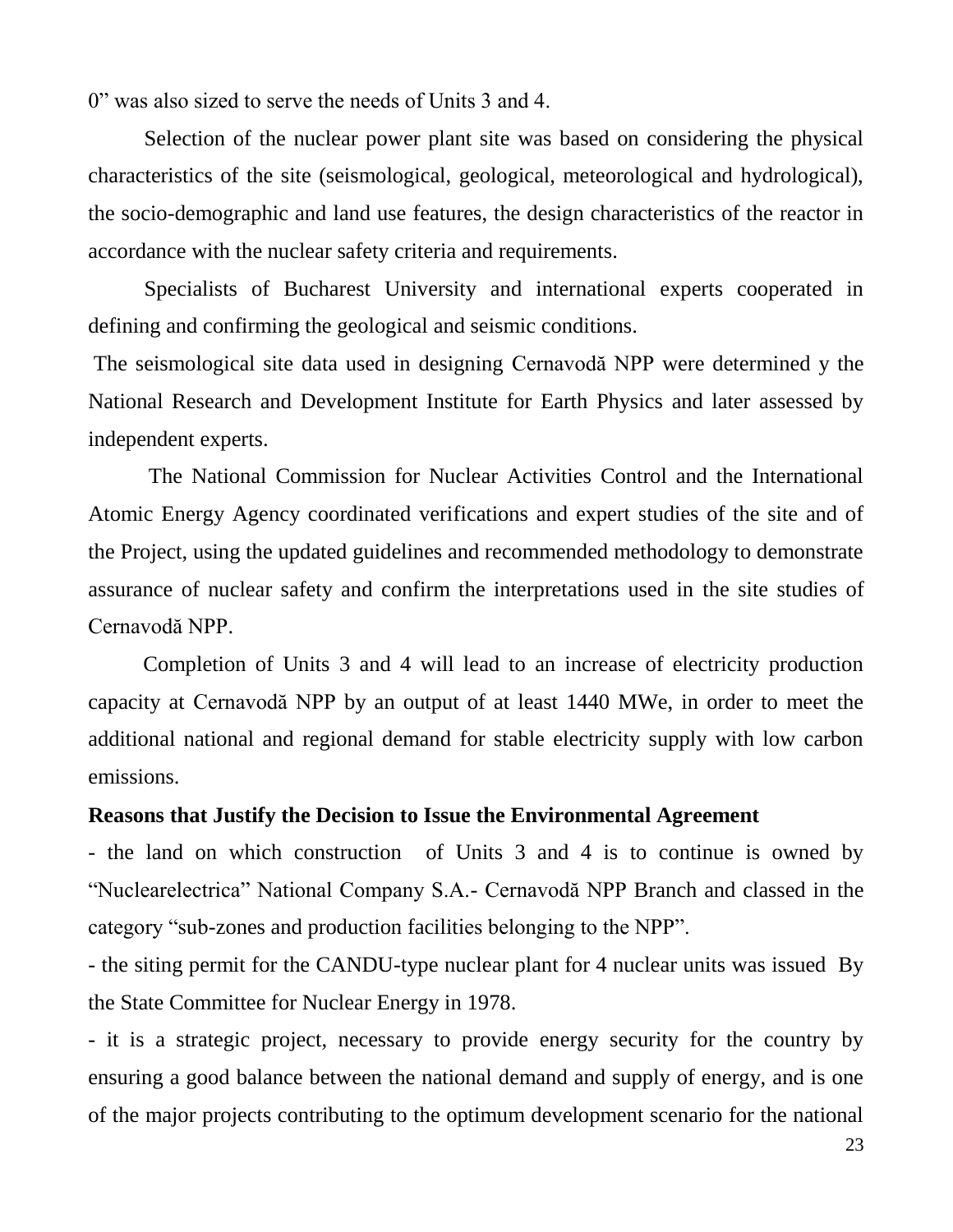energy supply system for 2007-2020, in accordance with the document *Romanian Energy Strategy for 2007-2020 updated for 2011-2020*.

- the possibility of ensuring the necessary flow rates for the open circuit operation of 4 700 MW nuclear units for a 97% rated output is a condition for the operation of Units 3 and 4; this condition is also included in Water Management Endorsement No. 54/2013 . Thus, nuclear units U3 and U4 will only be commissioned after the commissioning of the river works on the Danube to change the distribution of water flows on the Bala, Borcea and Old Danube arms, respectively. Once these works have been implemented, it is estimated that they will be able to provide the following parameters:

- minimal flow rates ensured for the Old Danube, downstream of the Bala branching, will be 40 - 42% of the single Danube water flow at Silistra;

- minimal water levels on the Bala arm reduced by 0.80 m and increase thereof in the Old Danube arm, downstream of the Bala branching, by 1.20 m, and 1.08 m, respectively, in the Cernavodă section.

- the project impact on biodiversity was assessed and it was concluded that the project will have insignificant impact on the protected species and habitats, the natural protected areas and Natura 2000 sites in the area, i.e.: ROSCI0022 Canaralele Dunării, ROSPA0002 Allah Bair-Capidava and ROSPA0017 Canaralele de la Hârşova. No natural habitats and/or species of community interest that might be affected by the project implementation were identified on the project site and in its close proximity. The Project will not cause significant damage or loss of natural habitats of community interest and will not use resources on which the biological diversity of the natural protected areas of community interest depends.

- the environmental impact assessment procedure provides complex information in the specific areas of competence of other national regulatory and control authorities (nuclear, public health, water management and emergency management), representative information for the current state of the permitting procedure. These reflect the

24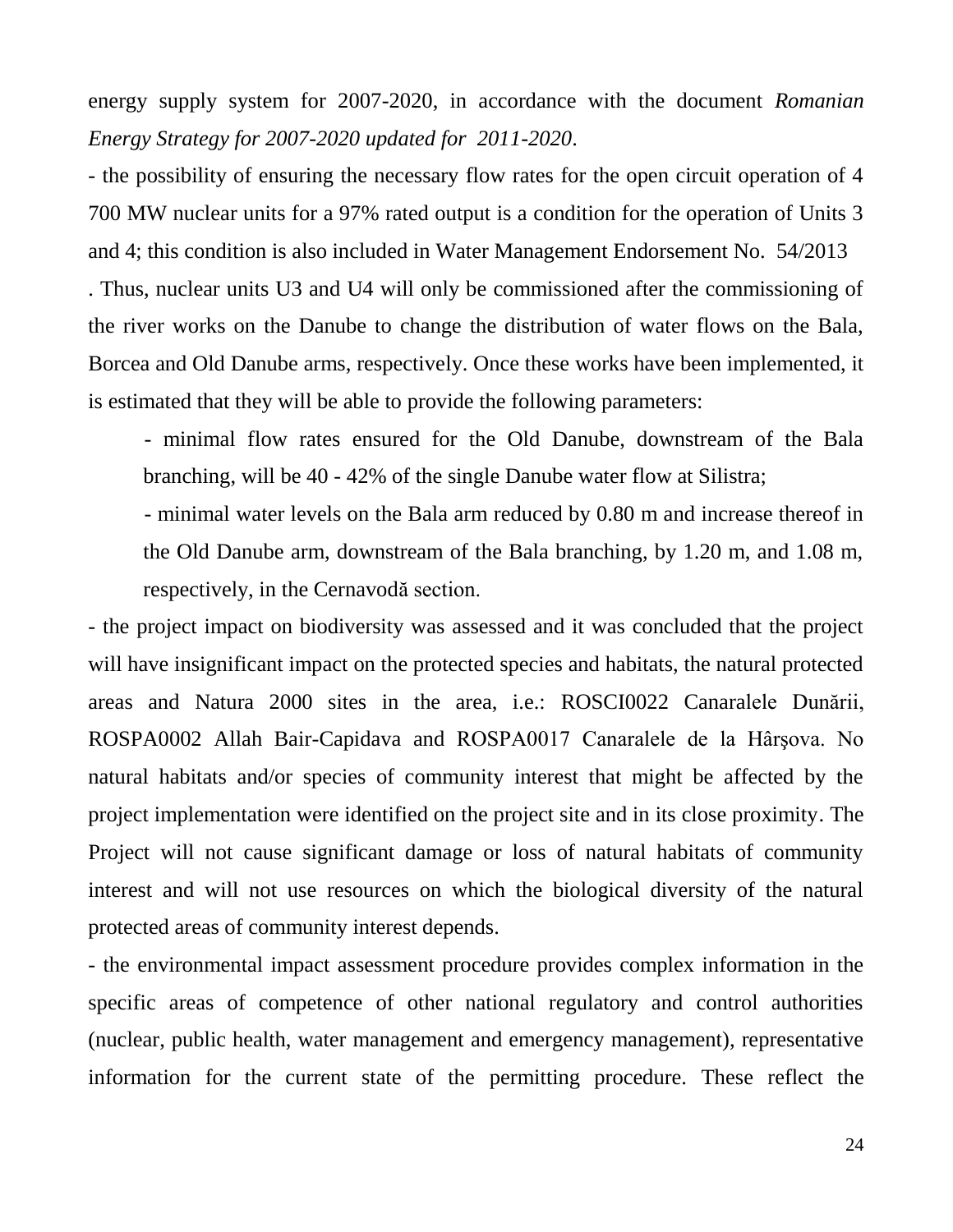implementation of the project and the operation of Cernavodă NPP in accordance with the national and international legislation.

- the points of view expressed by the national authorities represented on the central Technical Review Committee: National Commission for Nuclear Activity Control, Ministry of Economy, Ministry of Health, Ministry of Internal Affairs-General Inspectorate for Emergency Situations, Ministry of Transport, Ministry of Agriculture and Rural Development, Ministry for Regional Development and Public Administration, Ministry of Environment and Climate Change, "Romanian Waters" National Administration, National Environmental Protection Agency.

- Commission Opinion of 26.11.2010 under art. 43 of the Euratom Treaty regarding the completion of units 3 and 4 of the Nuclear Plant of Cernavodă, Romania.

- the comfort letter regarding the permitting of Units 3 and 4 of Cernavodă NPP issued by the National Commission for Nuclear Activity Control (May 2012) states that the project is permissible under the specific nuclear legislation in force and reiterates the improvement proposals derived from the reassessment of the nuclear safety margins ("stress tests") for the European nuclear power plants, as requested by the European Council and European Commission after the accident at Fukushima (Japan).

- the nuclear safety measures comply with the basic principles set under Directive 2009/71/EURATOM of the Council of 25 June 2009 on instituting a Community framework for nuclear safety in nuclear facilities.

- the report of the seismic hazard assessment mission, issued by the International Atomic Energy Agency (July 2012) titled "Report on the  $2<sup>nd</sup>$  follow up review mission for the probabilistic seismic hazard analysis and development of design basis ground motions for the Cernavoda NPP Units 3&4" .

- the update of the terrorist attack risk assessment for Cernavodă NPP conducted by the National Commission for Nuclear Activity Control in cooperation with the state authorities with responsibilities in preventing, combating and responding to events of

25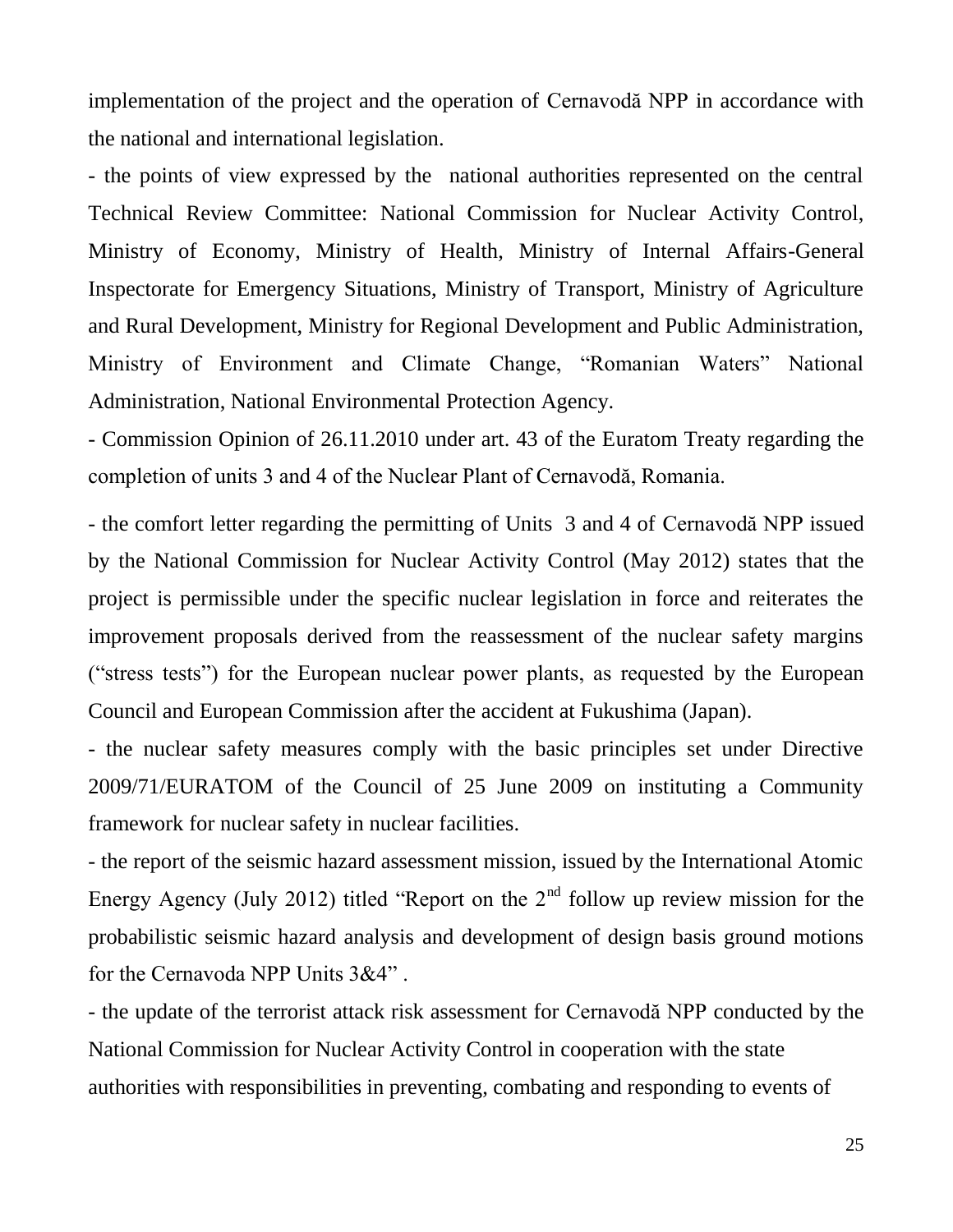this kind (year 2012).

The analysis considers all the relevant information on the terrorist attack risk, the latest requirements and guidelines of the International Atomic Energy Agency on nuclear safety and physical protection, and the recommendations of the Ad Hoc Group on Nuclear Security (AHGNS) established by the European Union Council.

- the national policy on radioactive waste management has been aligned to the international requirements established by the "Joint Convention on Safe Spent Fuel Management" developed by the International Atomic Energy Agency and ratified by Romania under Law No.105/1999 on ratifying the Joint Convention on Safe Spent Fuel Management and on the Safety of Radioactive Waste Management, adopted in Vienna on 5 September 1997, and to the radioactive waste management policy promoted by the European Union.

# **Compliance with the Community legislation transposed into the national legislation**

- Directive 2011/92/UE of the European Parliament and Council of 13 December 2011 on the assessment of the effects of certain public and private projects on the environment, transposed into the national legislation by Government Decision No. 445/2009 on assessing the impacts of certain public and private projects on th environment, as amended.
- The Water Framework Directive 2006/60/EC transposed into the national legislation by the Water Law No.107/1996, as amended.
- Directive 2006/60/EC of th European Parliament and Council of 23 October 2000 establishing a framework for Community action in the field of water policy transposed into the national legislation by the Water Law No.107/1996, as amended.
- Council Directive 98/83/EC of 3 November 1998 on the quality of water for human consumption , transposed into national legislation by Law No. 458/2002 on the quality of drinking water, republished as amended.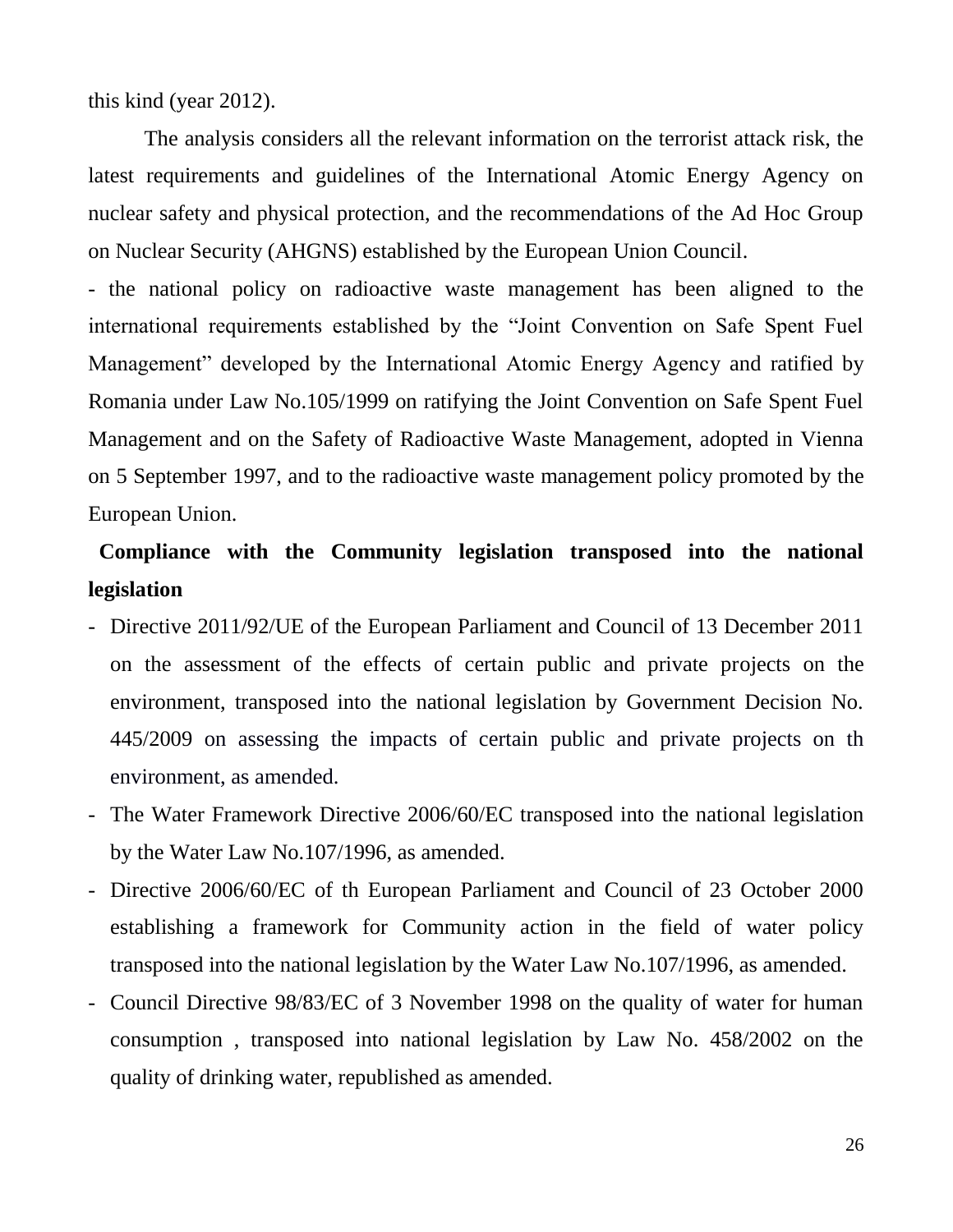- Council Directive 75/440/EEC of 16 June 1975 concerning the quality required of surface water intended for the abstraction of drinking water in the Member States, transposed into the national legislation by Government Decision No. 100/2002 approving the Quality Norms to be met by surface waters used as drinking water and the Norms on measurement methods and sampling and analysis frequency of surface waters for the production of drinking water, amended by Government Decision No. 567/2006.
- Council Directive 91/271/EEC of 21 May 1991 concerning urban waste-water treatment as amended, transposed into the national legislation by Government Decision No. 188 /2002 approving the norms for wastewater discharge into the aquatic environment, amended by Government Decision No. 352/2005.
- Council Directive 78/659/EEC of 18 July 1978 on the quality of fresh waters needing protection or improvement in order to support fish life, amended, transposed into the national legislation under Government Decision No.202/2002 on approving the technical quality norms for surface waters requiring protection and improvement in order to support fish life, as amended.
- - Directive 2006/11/EC of the European Parliament and Council of 19 February 2006 on pollution caused by certain dangerous substances discharged into the aquatic environment of the Community, transposed into the national legislation by Government Decision No. 351 of 19 April 2006 on approving the Phase Out Program for discharges, emissions, and spills of priority hazardous substances, amended by Government Decision No. 1038/2010.
	- Directive 91/271/EEC concerning urban waste-water treatment as amended, transposed into the national legislation by Government Decision No. 188 /2002 approving the norms for wastewater discharge into the aquatic environment, amended by Government Decision No. 352/2005
	- Council Directive 78/659/EEC of 18 July 1978 on the quality of fresh waters needing protection or improvement in order to support fish life, amended, transposed into the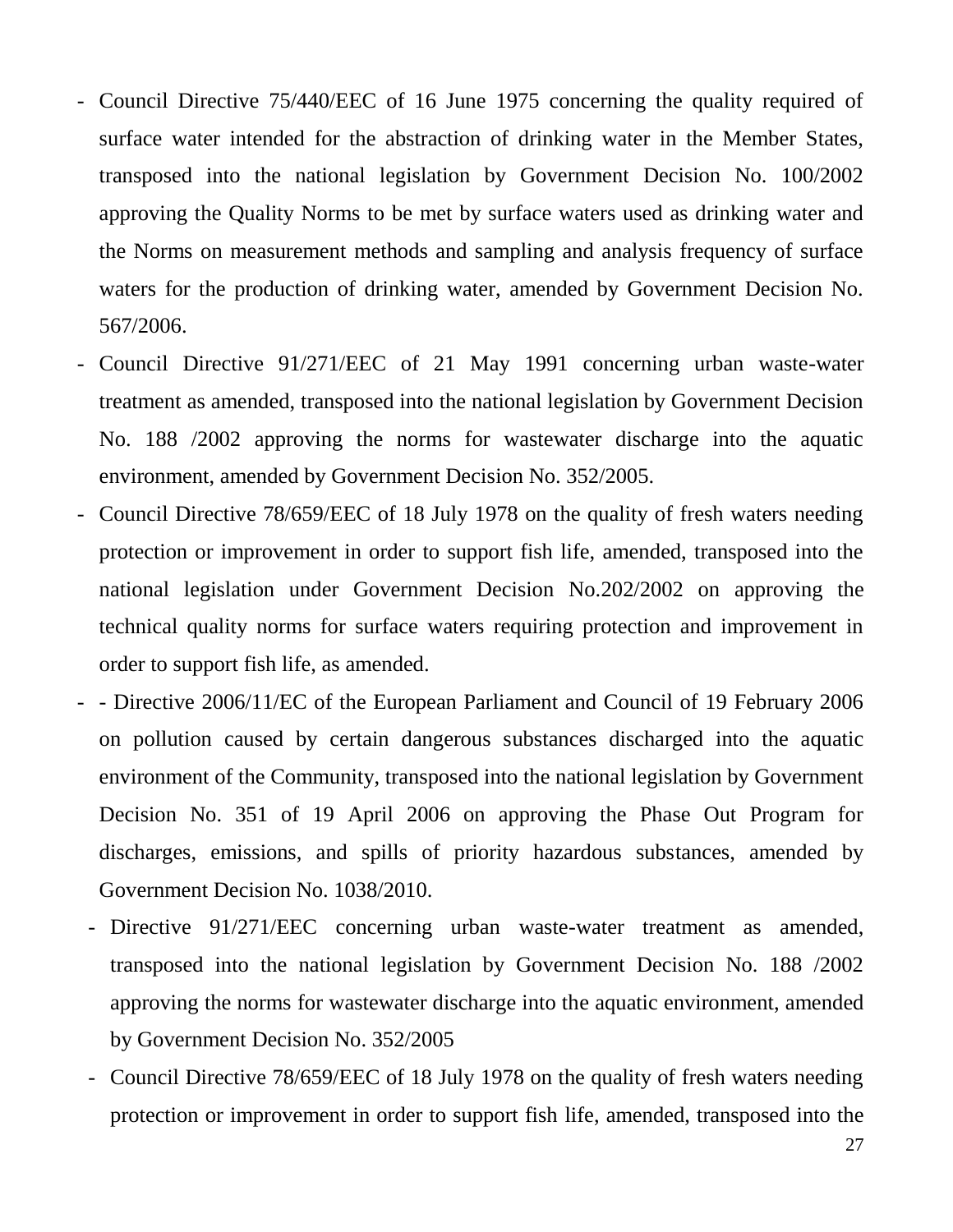national legislation under Government Decision No.202/2002 on approving the technical quality norms for surface waters requiring protection and improvement in order to support fish life, as amended.

- - Directive 2006/11/EC on pollution caused by certain dangerous substances discharged into the aquatic environment of the Community, transposed into the national legislation by Government Decision No. 351 of 19 April 2006 on approving the Phase Out Program for discharges, emissions, and spills of priority hazardous substances, amended by Government Decision No. 1038/2010.
- Directive 2008/50/EC of the European Parliament and Council of 21 May 2008 on ambient air quality and cleaner air for Europe and Directive 2004/107/EC of the European Parliament and Council of 15 December 2004 on arsenic, cadmium, mercury, nickel. Polycyclic aromatic hydrocarbons in the ambient air, transposed into the national legislation by Law No. 104/2011 on ambient air quality.
- The Habitats Directive 92/43/CEE concerning on the Conservation of natural habitats and of wild fauna and flora and the Birds Directive 79/409/CE concerning the conservation of wild birds, amended by the Birds Directive 2009/147/CE transposed into the national legislation by Emergency Government Ordinance No. 57/2007 on the regime of protected natural areas, the conservation of natural habitats and wild flora and fauna as amended, approved by Law No.49/2011.
- Directive 2008/98/EC on waste and repealing certain directives, transposed into the national legislation by Law No. 211/2011 on the regime of waste.

#### **How it relates to/complies with the environmental protection objectives for the area**

Following the analysis and further investigations of the appropriate assessment study and of the interpretation thereof it is appreciated that the Project for Units 3 and 4 of Cernavodă NPP has considered the following:

- the environmental objectives established by the Water Framework Directive, as promoted and implemented by Government Decision No. 80/2011 on approving the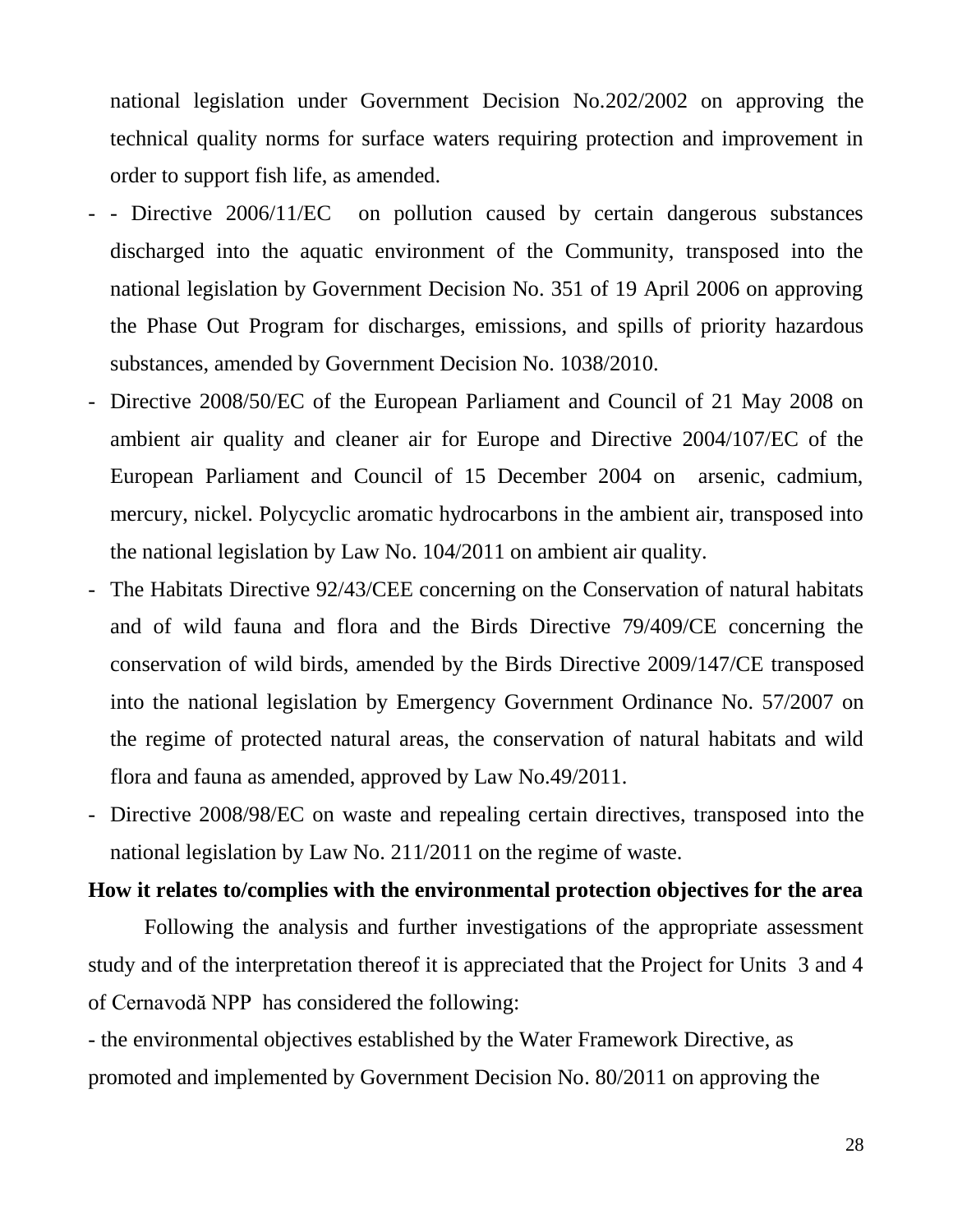National Management Plan to the part of the international River Basin of the Danube included in the Romanian territory;

- the directions of national and European interest of the European Union Strategy for the Danube Region approved by the European Commission on 8 December and adopted on 24 June 2011 on the European Council;

- directions de national and European interest of the European Union Strategy for the Danube Region and associated Action Plan.

# **Consideration of the direct, indirect and cumulative impacts of all the activities present in the area**

The activities conducted in the Project area, on an approximate 10 km radius of Cernavodă NPP were grouped into the following 4 areas: industrial area Cernavodă – Saligny, Cernavodă Industrial Harbour area, the dispersion area around Cernavodă Town and the dispersion area around the communes of Mircea Vodă and Stelnica. The main business activities include: businesses (naval, oil product storage and distribution, farming activities, construction works, clay quarries); oil and petrol transport mains (Constanţa–Piteşti, Constanţa-Ploieşti, Constanţa-Borzeşti and Ploieşti-Constanţa); road, railroad, naval transport (the Old Danube and the Danube-Black Sea Canal).

The business objectives and activities currently conducted in the area of the nuclear plant do not cause a cumulative impact with the type of activity conducted by Cernavodă NPP operating with 4 units.

# **III. Measures for the prevention, reduction and, where possible, for the compensation of the significant side effects upon the environment.**

The Project Owner has the obligation to comply with all the procedures, approaches and measures described in the environmental impact assessment documentation underpinning the issuance of this Environmental Agreement. The Project Owner shall take all the measures provided by the national legislation, including the laws related to the nuclear sector, and by the international legislation, for implementing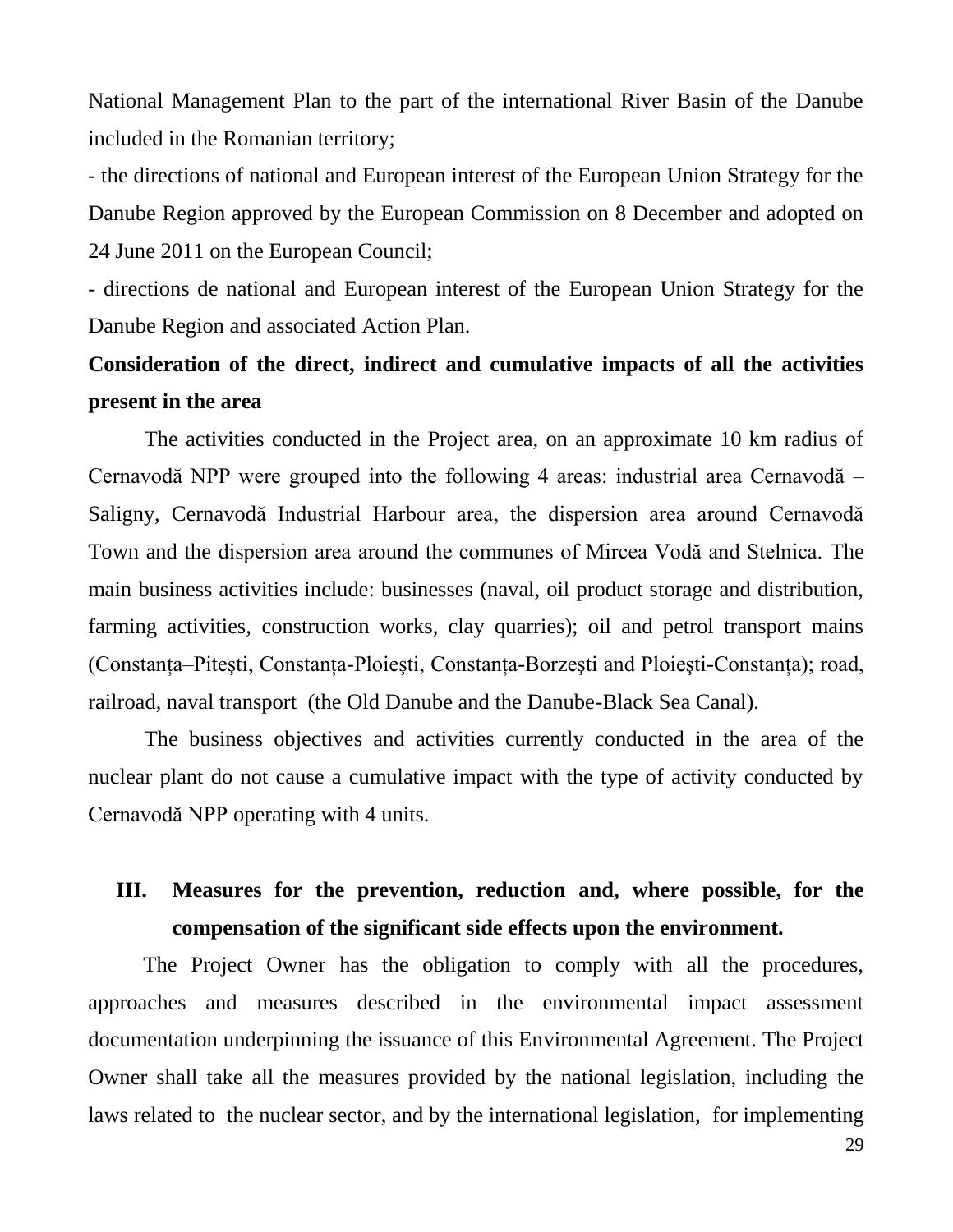and ensuring the highest physical protection and nuclear safety requirements as early as the design stage, and, later, in the commissioning period, during the operation at nominal capacity and response to contingencies, in the decommissioning and site restoration period, in order to ensure a high level of protection for the personnel, population and environment.

#### **a) Measures during the project implementation**

#### a1) Water quality protection

The Project Owner has the obligation to take the necessary measures in order to eliminate or reduce any negative impact on surface and ground waters, by applying the ALARA principle (As Low As Reasonable Achievable), during the construction works period, as well as during the technological operation tests period.

All water discharges into receivers shall be done as required by the Water Management Endorsement (in force) issued for Units 3 and 4 of the Cernavodă NPP, also correlated with the conditions and measures provided within the Water Management Licence (in force) issued to the Cernavodă NPP's Units 1 and 2.

During the work execution, all the necessary measures required to avoid water pollution, to protect the environment, the surrounding areas shall be taken to prevent and fight against accidental polluting leaks, involving especially oil products, as a result of the of process equipment operation.

The sludge generated from the waste water treatment in pre-treatment plants shall be properly stored and then disposed in compliance with the law.

### a2) Ambient air protection; protection against noise and vibrations

The Project Owner shall take all the necessary measures so that the air polluting emissions from the operating equipment and machinery should not exceed the limit values allowed by Law No. 104/2011 concerning the Ambient Air Quality, and should comply with the provisions of the regulations in force concerning the acceptable noise limit values during technological testing as well as when operating at full capacity.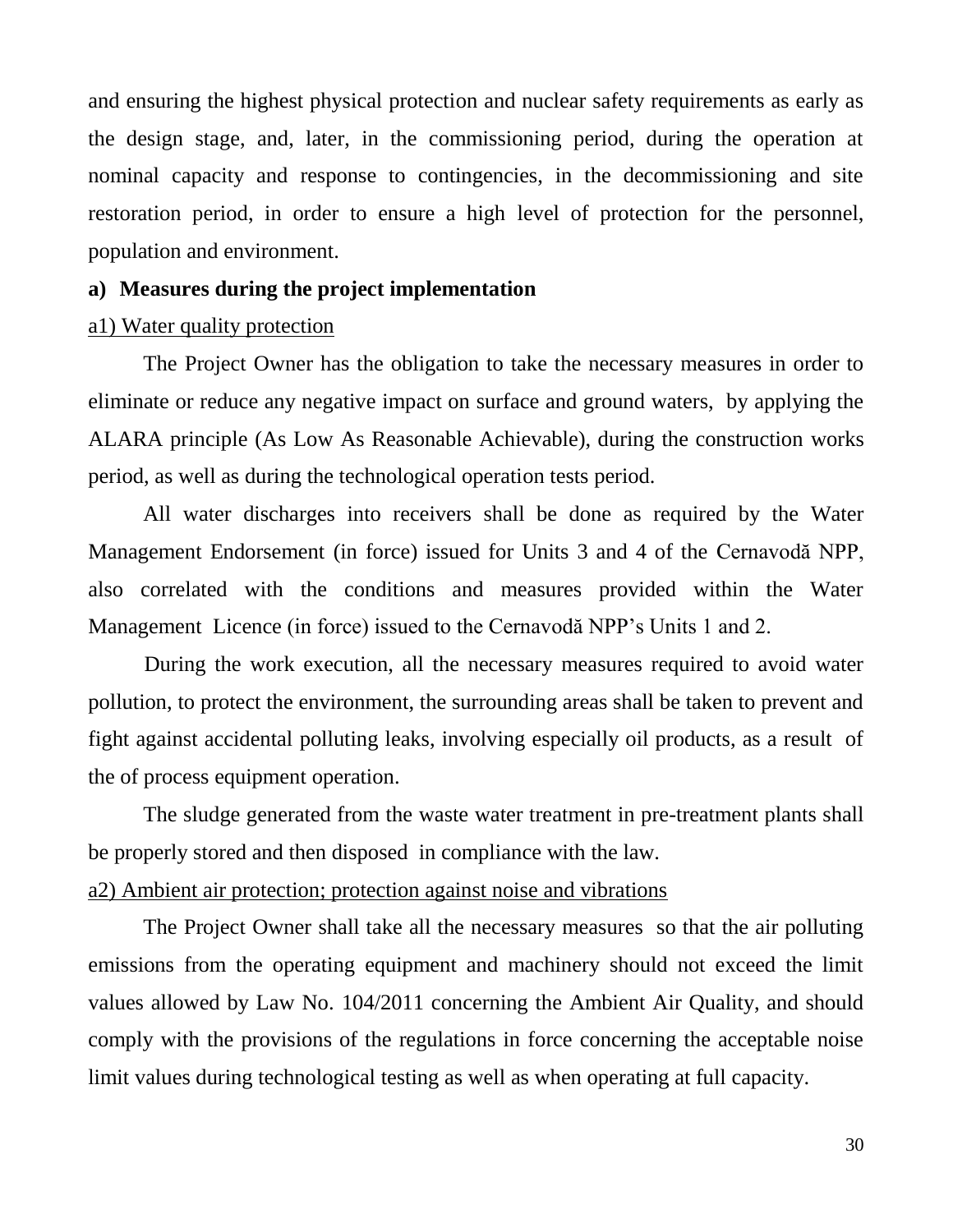The suspended particles and powder resulting from pipe cleaning activities shall be collected by the air filtering systems connected to the sand blasting equipment.

It will be ensured that the noise level of machinery and equipment should meet the range provided in the technical specifications (book) and should not exceed the regulated limits.

# a3) Protection of the soil, subsoil and groundwater

The Project Owner shall take all the measures to ensure that all the activities conducted during the construction works , technological testing and commissioning should not involve the pollution of the soil, subsoil and ground water.

#### a4) Waste management

The waste generated in the project implementation shall mainly include the following: demolition waste (earth and concrete debris), waste from waterproofing repairs, asphalt, bitumen, sludge from various chambers (potentially contaminated with oil waste), packaging waste and textile waste (damaged or used protective equipment, etc.), iron and steel scrap, plastics, paints, paper, board and spent oils.

The legal provisions, procedures and measures to prevent and/or reduce accidental leaks, the waste management procedures for the construction- related scrap, for regular maintenance of equipment and vehicles, and for the proper handling and storage of fuels and materials shall all be complied with.

The Project Owner shall take all the necessary measures to collect and appropriately store non-radioactive industrial waste generated during the project implementation and to ensure that the waste collection, transport, disposal or recycling operations are conducted by specialist certified companies.

The Project Owner shall take all the necessary measures to ensure the safe management of the potential generated RAW and shall ensure the implementation of such measures in the technological testing as well as in the commissioning period. a5) Nature protection/ protection of the natural protected areas of community interest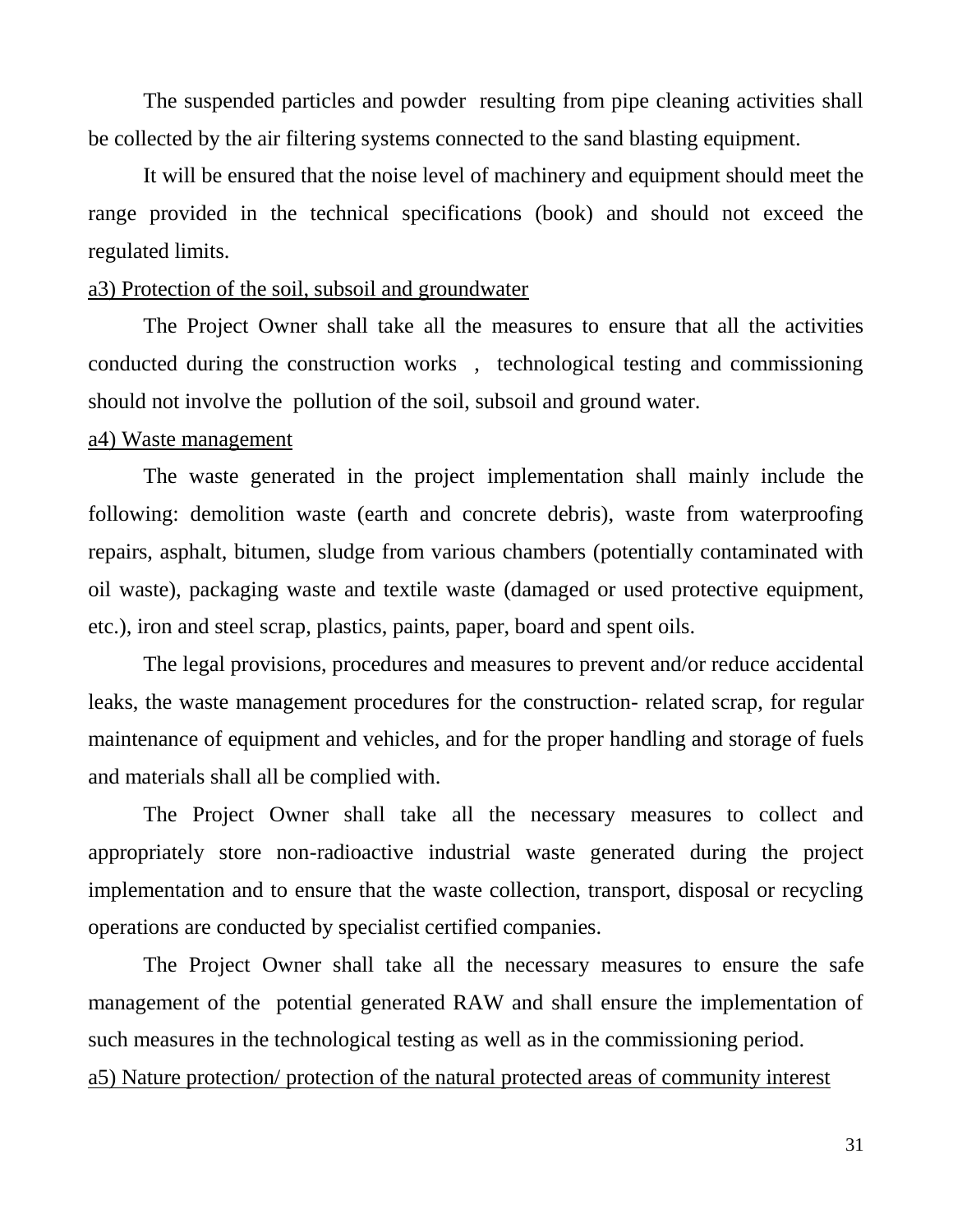The Project shall not use resources on which the biological diversity of the natural protected areas of community interest depends.

No material or substance that might affect the species and/or natural habitats of community interest shall be stored on the Project site and on the site logistics camp.

The works shall be conducted in such a way as to ensure good conservation conditions for the species and habitats on such special sites.

#### a6) Protection against radiations

As soon as the fuel is loaded into the reactor, the Project Owner shall take all the measures to protect the personnel, the population and the environment as provided by the Basic Radiological Safety Norms approved by the National Commission for the Nuclear Activity Control, in order to avoid contamination/ discharge of radioactive emissions.

#### **b) Measures during operations and the effects of their implementation**

#### b1) Water quality protection.

The optimum operation of the non-radioactive liquid effluent pre-treatment plants shall be ensured. The Project Owner shall regularly check the functional integrity of the drainage systems associated to the reactor building, the spent fuel tank and the auxiliary service building in order to prevent any potential effect on the groundwater.

The storm water on the fuel management facility and on the oil unloading installation, after having been pre-treated in the oil separator, will be taken over by the storm water sewerage system.

The leaks occurring during normal and abnormal operating regimes of certain process systems (the machine room, the structure connecting the machine room and the service building, the cooler house) shall be collected into the inactive drainage system and discharged by pumping ( $Qmax_{ev} = 20$  l/s) into the storm water sewerage system, after being subjected to dosimetric control (tritium and gamma). The integrity of the drainage and sewerage systems shall be regularly checked.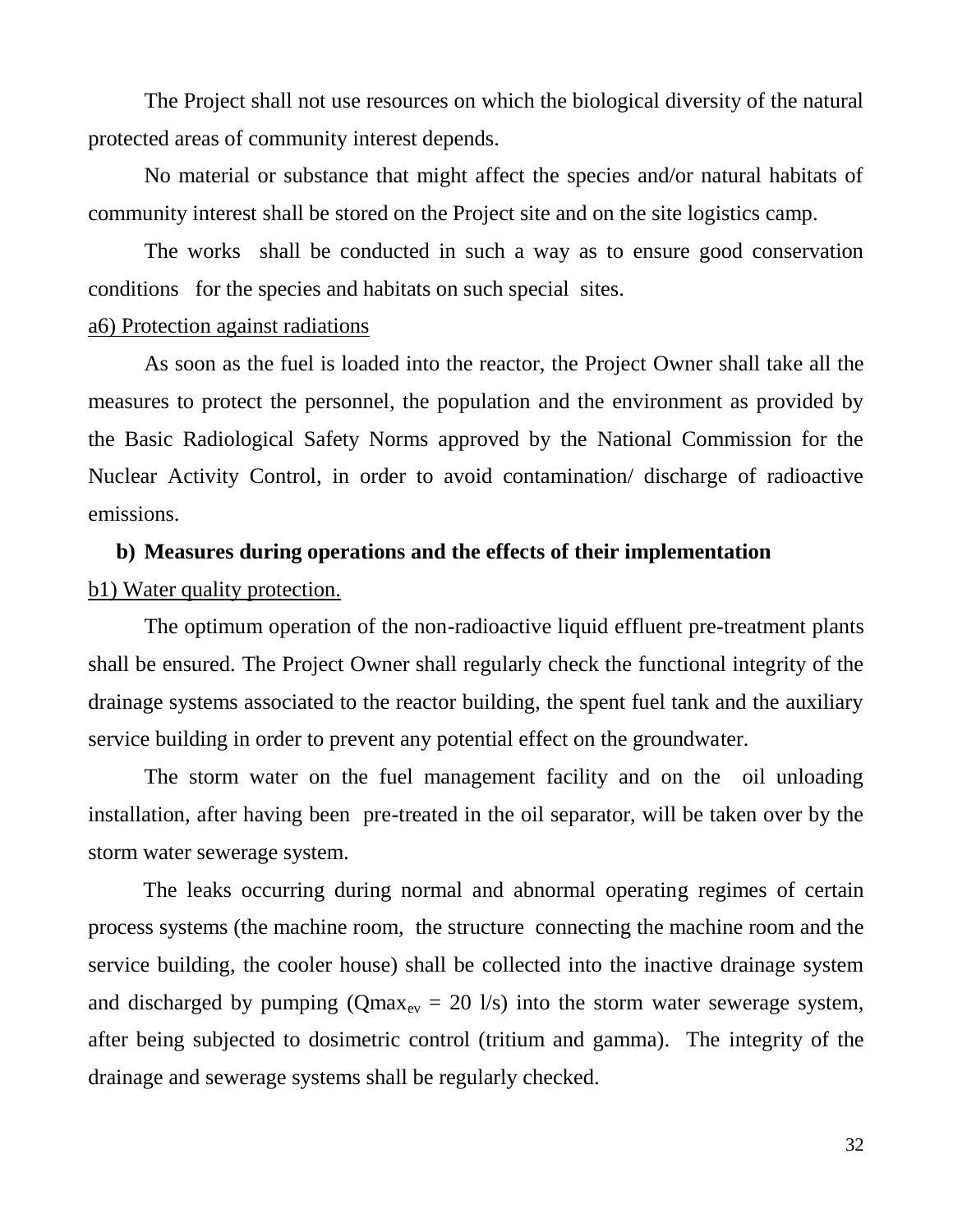The actions provided in the regular control procedures to avoid potential penetration/leaks of radioactive or non-radioactive products into the groundwater shall be complied with.

The Project Owner shall establish the response procedures in case of accidental leaks that might endanger the water quality.

The optimum operation of the Radioactive Liquid Effluent Monitor shall be ensured.

The design specifications and requirements enforced under the endorsements issued by the authorities shall be complied with, so that the Project meet the environmental objectives established under the Water Framework Directive and reflected in the "Management Plan for the Danube River, the Danube Delta, the Dobrogea hydrographic area and the coastal waters".

In extreme situations when the Danube flow rates do not meet the optimum levels required for operation at nominal power (drought ) the operating procedures for the abnormal operation of the Cernavodă NPP shall be implemented as established by the Owner, to ensure the operation or, as the case may be, the controlled shutdown of one or more nuclear units, when the water level in the distribution tank is extremely low. b2) Ambient air protection; protection against noise and vibrations

# The Project Owner shall take all the necessary measures to ensure that flue gas emissions  $(SO_2, NO_x, CO$  and suspended particles PM10, PM2.5) generated during the

operation of the Starter Heating Plant even during short periods of time (on starting up or closing down the nuclear units), although not continuous, might not affect the air quality, as required by Law No. 104/2011 on ambient air quality.

During the operation of Units 3 and 4, no kind of continuous polluting nonradiation emissions are not expected. The transitory emissions or the emissions from mobile sources (generated from vehicles passing through the site) will be mitigated by management measures and specific procedures elaborated by the Project Owner and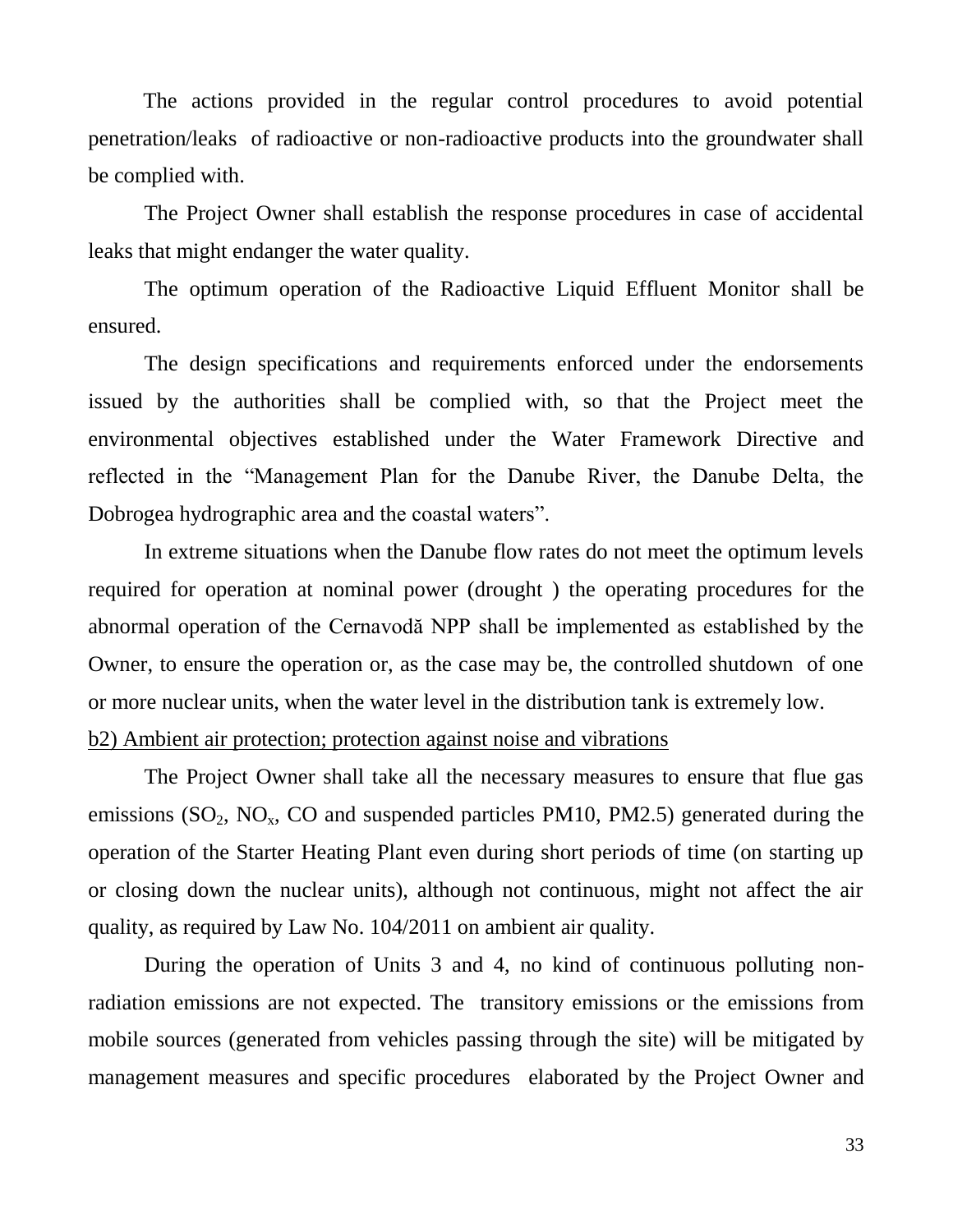shall also include technical inspections of the road vehicles to ensure they operate within the regulated pollution range.

The radioactive emissions during operations at normal capacity shall comply with the norms of the National Commission for the Nuclear Activity Control.

The optimum operation of the Radioactive Gas Effluent Monitor shall be ensured. In case of potentially exceeding the approved values, actions shall be taken in accordance with the plant procedures for the immediate remediation of any potential malfunction.

The noise and vibrations generating equipment (pumps, fans) shall be provided with dampers and buffers and located inside the buildings. The noise and vibration levels from other equipment (steam valves, electrical transformers) shall not exceed the limits provided in the regulations in force.

#### b3) Protection of the soil, subsoil and groundwater

The potential soil and subsoil pollution sources may be leaks of fuel, oils, chemicals resulting from the handling, management of solid waste, management of nonradiation industrial waste.

The regular surveillance and remediation (if necessary) of the tub-like concrete platforms with antacid lining and of the railway chemical tanker unloading bay supplying the chemicals necessary for the process.

A sealing screen, designed to control the groundwater on the plant site, is provided around the nuclear area of each nuclear unit, vertically descending down to the impervious marl bed. .

The level of the groundwater on the Cernavodă NPP site ranges, under the natural regime, from 8.50 mbBS normal level to a maximum level of 12.00 mbBS, depending on the Danube water (distribution tank) levels.

The protection of the structures and basements of the nuclear buildings against the rising groundwater levels is provided by a reinforced concrete screen that creates a sealed enclosure around the nuclear buildings and by a deep watertight diaphragm built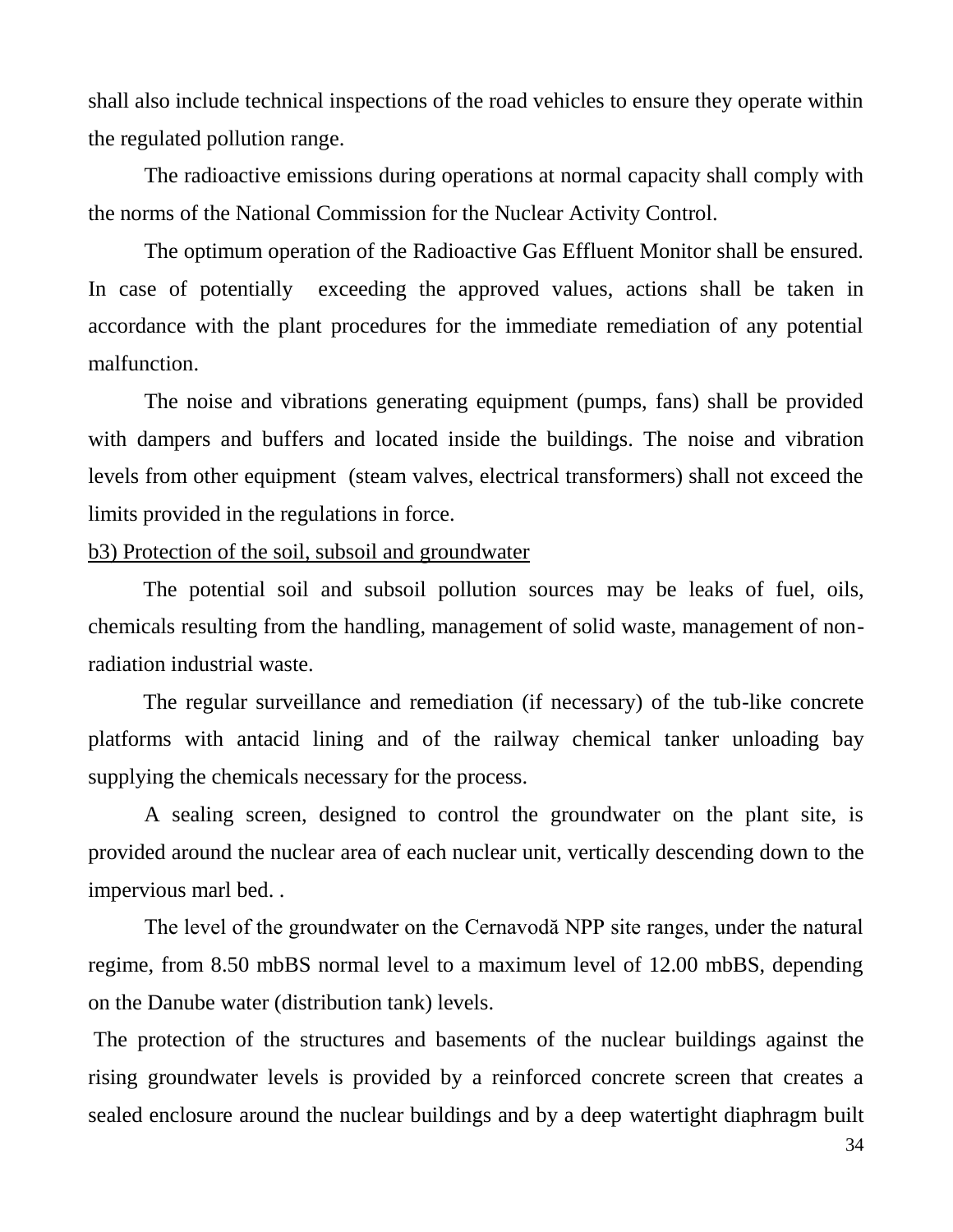by cement milk injection into the bedrock cracks, through40 m deep borings. A drainage system is provided within these screened enclosures in order to maintain the groundwater level below+ 8.50 mbBS.

The drained screened enclosures will be built around the buildings of each unit, from the surface (elevation 16.30mbBS) down to the impervious marl bed.

#### b4) Waste management:

#### *(1) Management of non-radioactive non-hazardous/ hazardous waste*

The waste generated during the operation of units U3 and U4 is collected on the site, generally within the department that has generated it, where it is separated by category, in compliance with the law.

The fluid or solid hazardous non-radiation waste includes lead batteries, oils, solvents, biological samples, glycol, flammable solvents, biological sample containers, emulsions, etc.

The hazardous non-radiation waste is strictly stored in labelled barrel-type containers at the collection centre and at the temporary storage facility on the premises. The temporary storage areas for hazardous non-radioactive waste are located on the plant premises in specially designed areas. The areas are marked and zoned so as to allow easy identification of their purpose, and all the barrels are stored on pallets. The spaces are regularly inspected by the maintenance personnel for container integrity and to avoid damage and loss of labels.

The temporary storage areas are provided with emergency cabinets equipped with leak response materials.

The waste monitoring, collection, temporary storage, disposal and transport off site to facilities authorized for storage, recycling and disposal shall be done in an efficient and safe way for the environment and the population, in compliance with the law.

The provisions of the national waste management shall be complied with.

The transport of non-radioactive non-hazardous/ hazardous waste containers for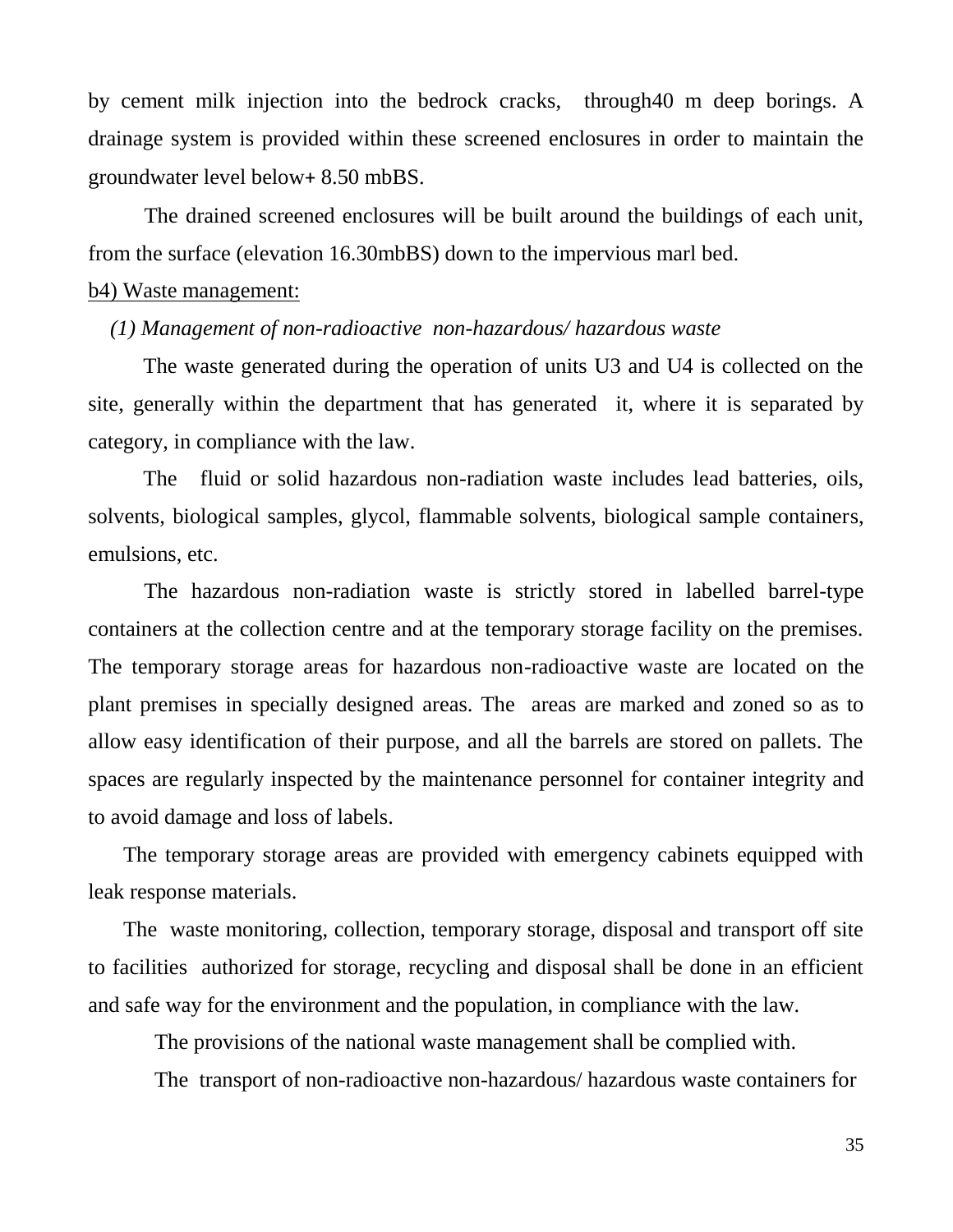temporary storage or disposal shall involve vehicles authorized for the transport of nonhazardous/hazardous waste, properly and securely packed up and fixed for transportation.

The plastic bags containing hazardous solid waste shall be transferred to metal containers.

The non-radioactive hazardous waste generated by the Cernavodă NPP may be radioactively contaminated. The waste containers from the radiological areas shall be monitored for tritium and gamma, prior to transfer outside the radiological area, for disposal by authorized waste collecting companies, or for storage in specially designed plant facilities. If values above the approved limits are detected, they shall be considered radioactive waste and treated according to the RAW procedures.

#### *(2)Radioactive waste management*

The radioactive waste from the operation of units U3 and U4 shall be managed in accordance with the community requirements specified in the European Commission Report "Seventh situation report - Radioactive waste and spent fuel management in the European Union" of 2011 and the Directive 2011/70/ Euratom of the European Council of 19 July 2011 requiring the establishing of a community framework for the responsible and safe management of spent fuel and radioactive waste.

The radioactive waste management includes all the administrative and operational activities involving the collection, handling, storage, transport and disposal of all RAW generated by Units 3 and 4 of the Cernavodă NPP.

The RAW generated within the Cernavodă Units 3 and 4 includes:

- solid radioactive waste (paper, textiles, plastic scrap, protective equipment, glass, wood, metal parts, concrete debris, spent filters, spent resins);

- liquid radioactive waste (waste oils, spent solvents, scintillation liquid mixes);

- spent fuel.

The RAW from the Cernavodă NPP's Units 3 and 4 (liquids and solids) is generated by the current operation and maintenance activities.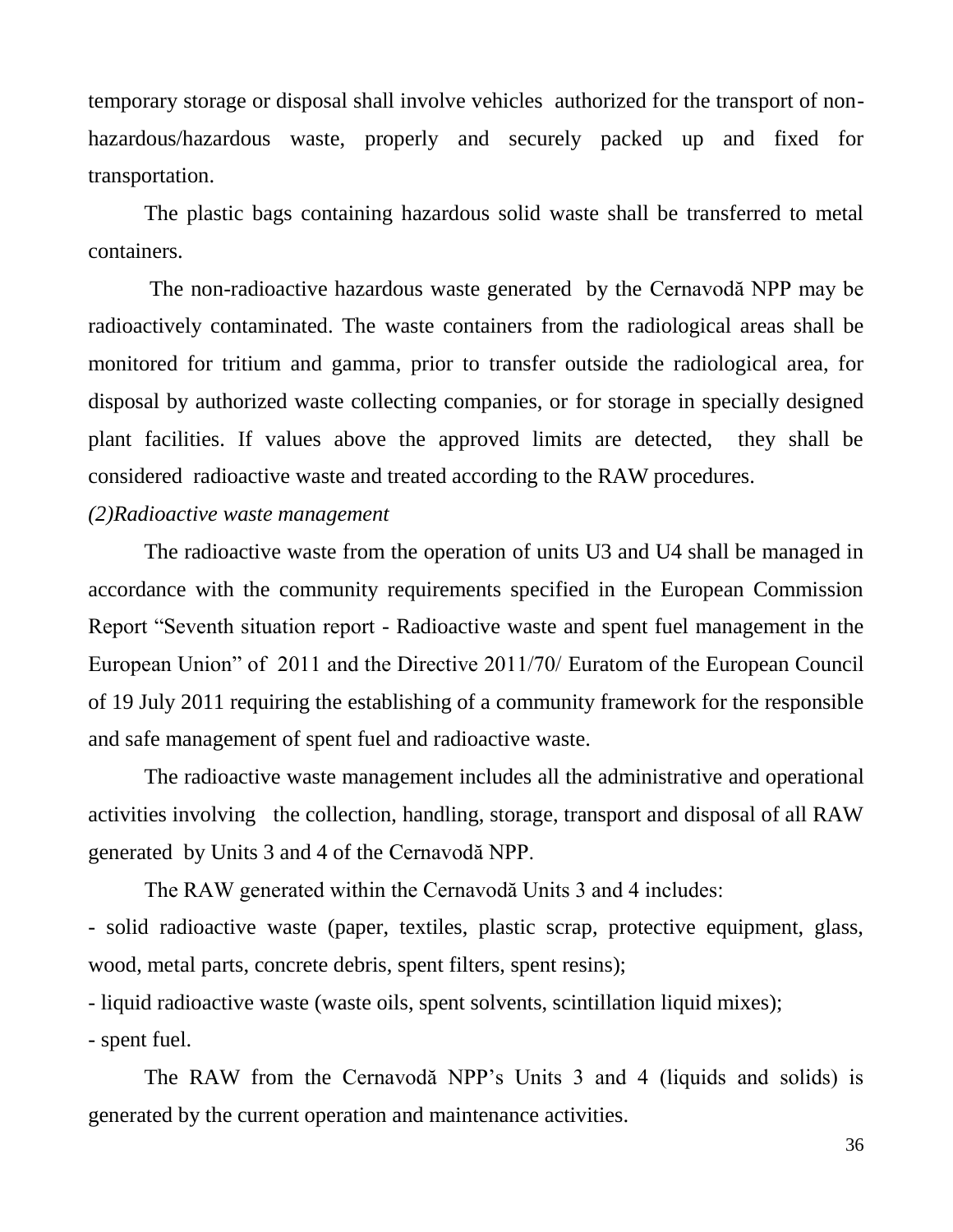The waste so generated is collected separately as compactable waste, segregated (based on the generating source and the material type), monitored, compressed (for volume reduction) and transferred to the Interim RAW Storage Facility.

The spent resins are stored separately in three reinforced concrete tanks of 200 cubic meters capacity each, covered with epoxy resin and placed in the basement of the Service Building.

The storage of the spent fuel from the operation of Units 3 and 4 of the Cernavodă NPP is provided in the following ways: wet storage, in the spent fuel bay and dry storage in the Interim Spent Fuel Storage Facility.

The bundles of spent fuels removed from the nuclear reactors are wet stored in the Spent Fuel Bay of the plant for at least 6 years, while the fuel activity and residual heat undergo decay. Subsequently, the spent fuel is loaded on storage hoppers and transferred to the Interim Spent Fuel Storage Facility. The spent fuel is stored, for at least 50 years, in dry concrete modules fitted with storage cylinders (enclosures).

The existing Interim Spent Fuel Storage Facility on site was initially designed with the necessary space and exterior facilities to accommodate a total of 27 modules.

Should the Interim Spent Fuel Storage Facility need to be enlarged, the regulatory procedures shall be observed in accordance with the environmental and nuclear legal provisions.

The final disposal of the RAW and spent fuel generated during the operations of the Cernavodă NPP's Units U1-U4 shall be located in a Final Low and Medium RAW, i.e. a national geological repository to be built in compliance with the Order of the President of the Nuclear Agency No. 844/2004 approving the medium-term and longterm National Strategy for the management of spent fuel and radioactive waste, including the final disposal and decommissioning of nuclear and radiological installations.

#### b5) Management of hazardous substances and mixtures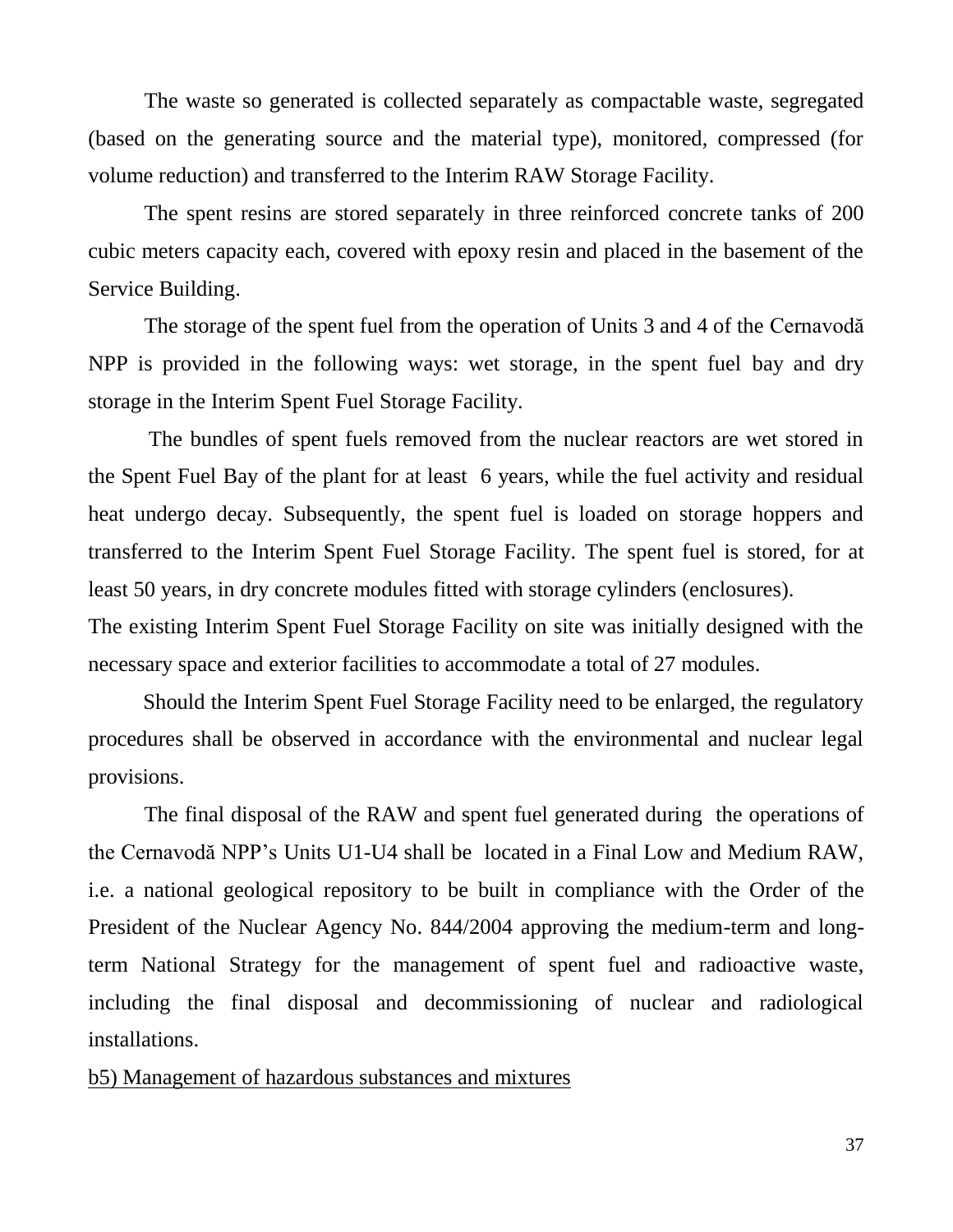The used toxic substances are: ammonia, sulphuric acid, hydrogen chloride, carbon oxide, etc. Measures shall be taken to locate the tanks containing such hazardous substances so as to avoid any potential release into the ambient air and to provide protection based on distance.

## b6) Nature protection/ protection of the natural protected areas of community interest

The appropriate assessment study proposed a number of measures, set in the context of meeting the national and European interest directions of the European Union Strategy for the Danube Region and the associated Action Plan, in point of monitoring and preserving the biodiversity and protected areas within the Project impact area.

The measures proposed for the monitoring programme have been corroborated with the requirements of the "Romanian Waters" National Administration contained in the Water Management Endorsement No. 35/2011 renewed as the Water Management Endorsement No. 54/2013, and support the actions contained in the Action Plan associated to the Strategy.

Until the development of the minimum conservation measures for the species and habitats that underpinned the establishment of natural protected areas within the Project influence area, the measures under art. 33 of the Emergency Government Ordinance No. 57/2007 on the regime of protected natural areas, conservation of natural habitats and wild flora and fauna, as amended by Law No. 49/2011, shall be complied with, namely: - for the species of protected plants and animals, other than birds, the following shall be forbidden: any kind of collection, capturing, killing, destruction or injury to the individuals in their natural environment, at any stage of their biological development; intentional disturbance during the mating, breeding, hibernation and migration season; damage, destruction and/or intentional collection of nests and/or eggs from nature; damage and/or destruction of breeding or resting places; picking of flowers or fruits, intentional picking, cutting, uprooting or destruction of such plants in their natural habitats, in any stage of their biological development; holding, transport, sell or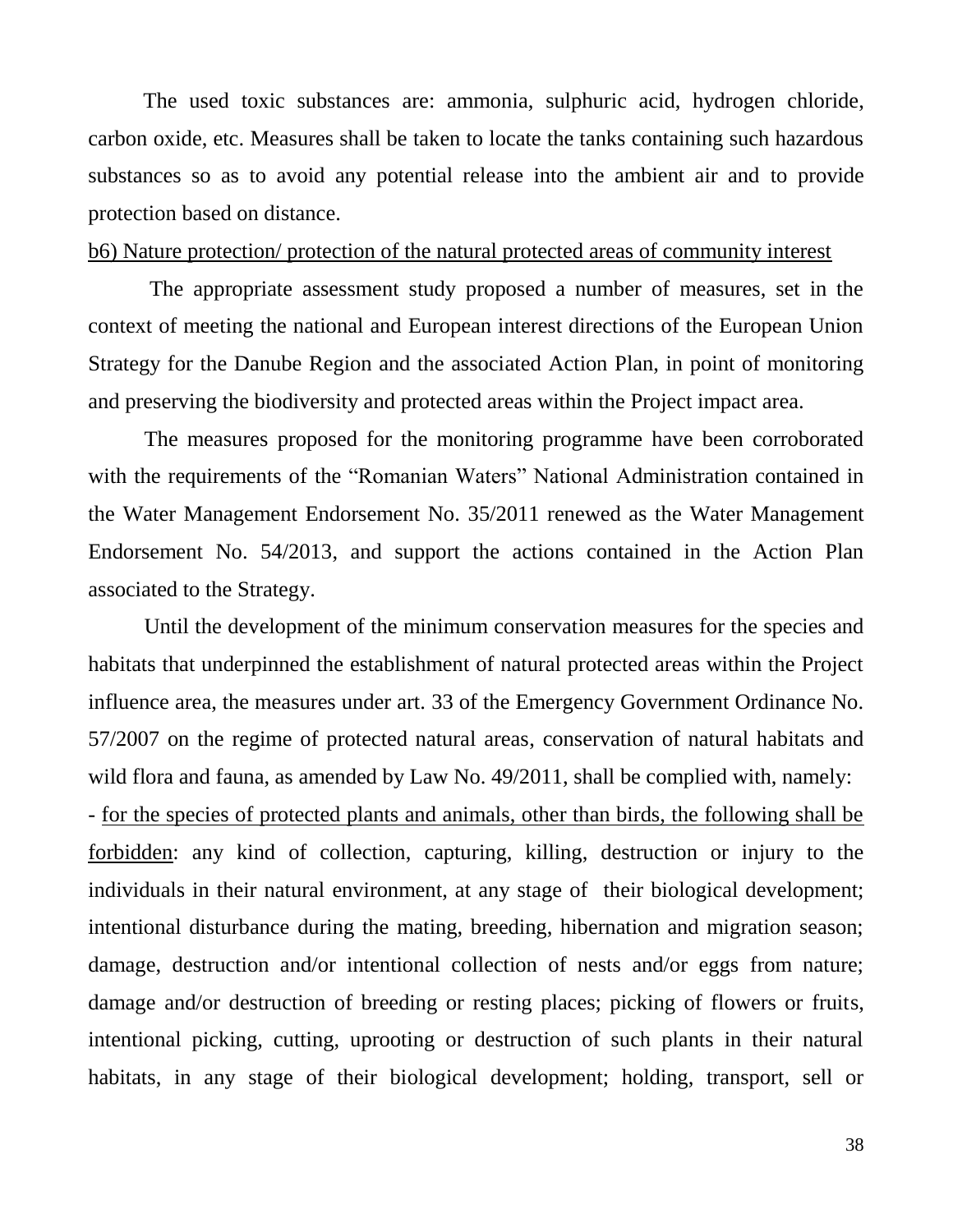exchange for any purpose, as well as offering for exchange or sale individuals taken from nature, at any stage of their biological development.

- for the species of protected birds, including migratory birds, the following shall be forbidden: intentional killing or capturing, irrespective of the used method; deterioration and/ or intentional collection of nests and/or eggs from the wild; picking of eggs from nature and keeping them, even if emptied; intentional disturbance, especially during the breeding or maturing periods; possession of individuals of species whose hunting and capturing are forbidden; as well as sale, possession and/or transport with a view to selling or offering for sale, live or dead, or of any easily identifiable parts or products made of them.

#### b7) Protection against radiations

(1) The Project of the Cernavodă NPP's Units 3 and 4 of provides measures for the protection against radiations for the on-site personnel, the public and the environment, for both normal and emergency situations.

#### *During normal operation*

The following main measures are established for the on-site protection against radiations during normal operation:

- a) for the plant personnel: source control (includes measures and activities required for the identification and removal or decrease of internal and external radiation hazards); reduction of impurities using technical solutions; maintaining low levels of activity in the process liquids and gases; radiation screening measures (primary, secondary, auxiliary and special screening); placing permanent, temporary or additional screening systems, based on the developed operations; protective measures against contamination; providing stationary and portable radiation monitoring equipment, contamination monitoring equipment, aerosols and process liquid monitoring equipment; providing staff utilities, such as showers, lockers, equipment wash rooms, decontamination spaces;
	- b) for the population and the environment: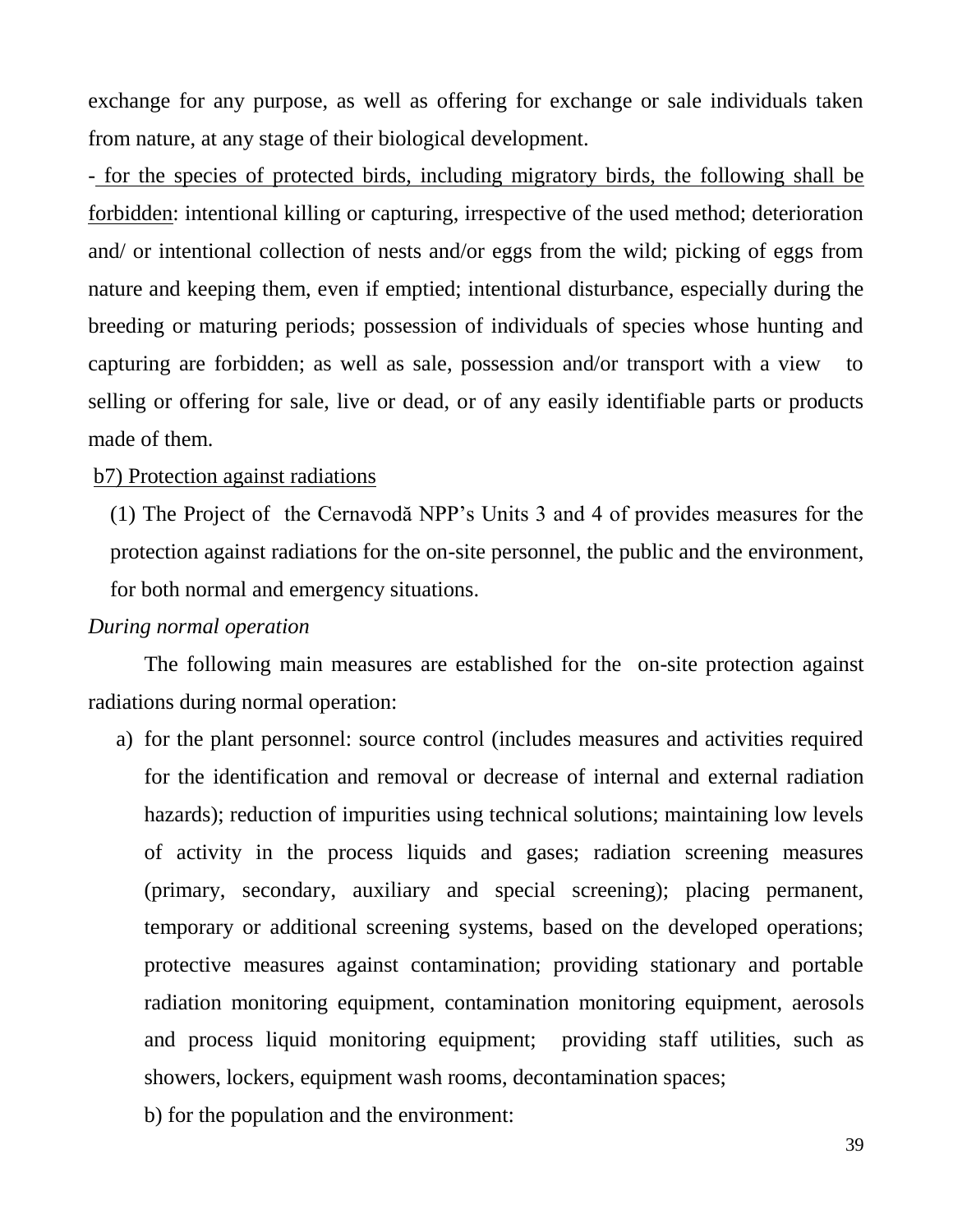- effluent control (includes the measures and activities required for monitoring and controlling radioactivity releases into the environment).

- environmental monitoring (includes the measures and activities necessary for measuring the environmental activity levels, in order to assess the radiological impacts on public health and on the environment). For abnormal emissions, additional programmes are in place for precise dose assessment.

#### *In case of accident*

In case of accident, special measures are provided for the personnel protection, including the personnel specialized in response and remediation activities . These measures refer to providing safe evacuation routes for the operating personnel and to ensuring that the required post-accident actions of the operators can be safely fulfilled.

The main protection measures provided in case of accident aim at ensuring that the radiation dose received by the operators stay within the acceptable regulated limits.

The main measures for the protection of the nearby population and businesses include:

- ensuring the containment isolation in case of accident, in order to limit the radioactivity releases into the environment;
- Emergency Filtered Containment System in case of severe accident, in order to maintain the containment integrity;
- establishing a 1 km exclusion zone around each reactor, where only plant-related activities may be conducted;

- taking specific location and design measures for the plant systems, to limit toxic or explosive gas releases from the operations, so that the integrity of the plant structures should not be affected;

- each nuclear unit is designed as a functionally independent unit in relation to the other nuclear units.

 The radiation protection measures for normal operation, as well as the response measures, in case of an accident with radiological consequences, have been approved by

40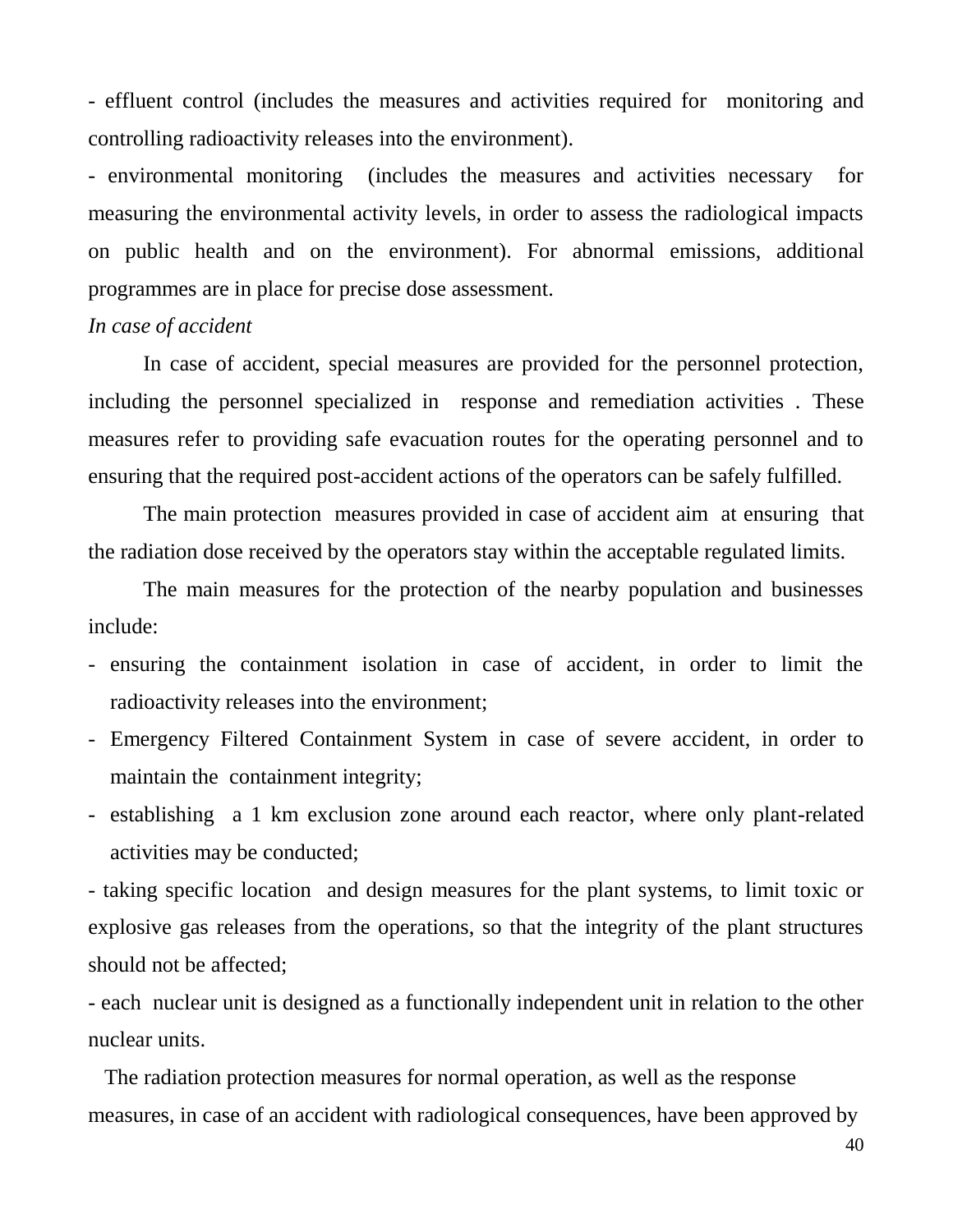the National Commission for the Nuclear Activity Control.

The analyses of design base accidents postulated for a nuclear facility have shown that the project-specific active and passive systems will ensure maintaining the reactor in a safe shutdown condition as well as the evacuation of residual heat and radiation confinement, so that the consequences for the public and the environment may be maintained within the regulated limits.

#### b8) Emergency situation management

The Project Owner shall ensure the implementation of the necessary response measures in case of accident, once the Project of Units 3 and 4 is implemented. The main measures established with the Ministry of Internal Affairs  $r -$  The General Inspectorate for Emergency Situations and other authorities with responsibilities in this area include:

- developing the site Emergency Plan in compliance with the nuclear regulatory body requirements and with the standards and guidelines of the International Atomic Energy Agency.

- establishing an on-site emergency response organisational structure including members of the personnel of the Cernavodă NPP's Units 3 and 4; this structure will act in accordance with the site Emergency Plan as approved by the National Commission for the Nuclear Activity Control.

- measures to train the facility personnel on the theoretical and practical implementation of the site Emergency Plan.

- ensuring the notification of the relevant public authorities (City of Cernavodă, Inspectorate for Emergency Situations in Constanta, General Inspectorate for Emergency Situations in Bucharest, the National Commission for the Nuclear Activity Control) by entering into notification protocols with these authorities;

- regularly organising emergency drills involving the Cernavodă NPP's personnel, to evaluate the response capacity of the personnel of the Cernavodă NPP's Units 3 and 4;.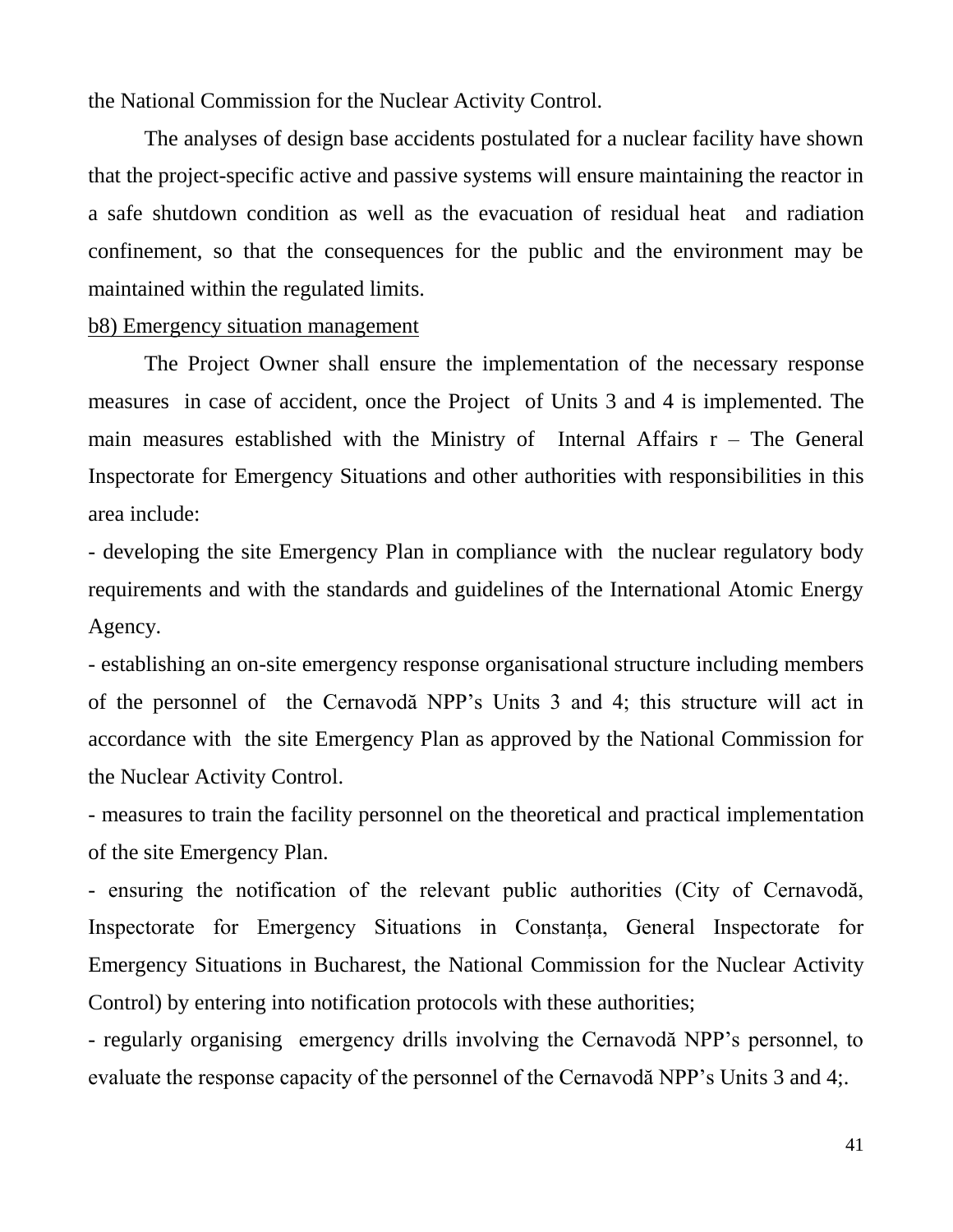-evaluation, based on regular tests performed through general emergency drills carried out by the NPP with the public authorities, of how the personnel of Units 3 and 4 interact with the public authorities in case of emergencies;

- establishing the necessary and effective measures to prevent, reduce and control transboundary impacts, in case of accident.

- providing the citizens with individual protection equipment within the planned emergency areas, as per art. 5 paragraph (1) of the Annex to the Government Decision No. 501/2005 approving the criteria for providing the citizens with individual protection equipment ;

- providing the support, free of charge, of the emergency response teams in case of emergency, with the necessary equipment, substances, devices and antidotes for the specific risks as per art. 28 paragraph (1) of Law No. 481/2004 on civil protection, republished and amended.

- organisation and execution of the radioactive, chemical and biological contamination control of the raw materials and finished products and implementation of the decontamination measures for the plant own personnel, land, buildings, installations and machinery as per art. 51 of Law No. 481/2004 on civil protection, republished and amended.

- providing protection by accommodating their own employees in case of an incident/radiologic/nuclear accident as per art.45 paragraph(1) of Law No. 481/2004 on civil protection, republished and amended.

Romania is a signatory Party to the following international conventions on emergency response: the Convention on Early Notification of a Nuclear Accident and the Convention on Assistance in Case of a Nuclear Accident or Radiological Emergency, ratified by the Decree No. 223/1990 of the Provisional Council for National Union.

**c) Measures for the Shutdown/Dismantling/Decommissioning and Site Rehabilitation**

42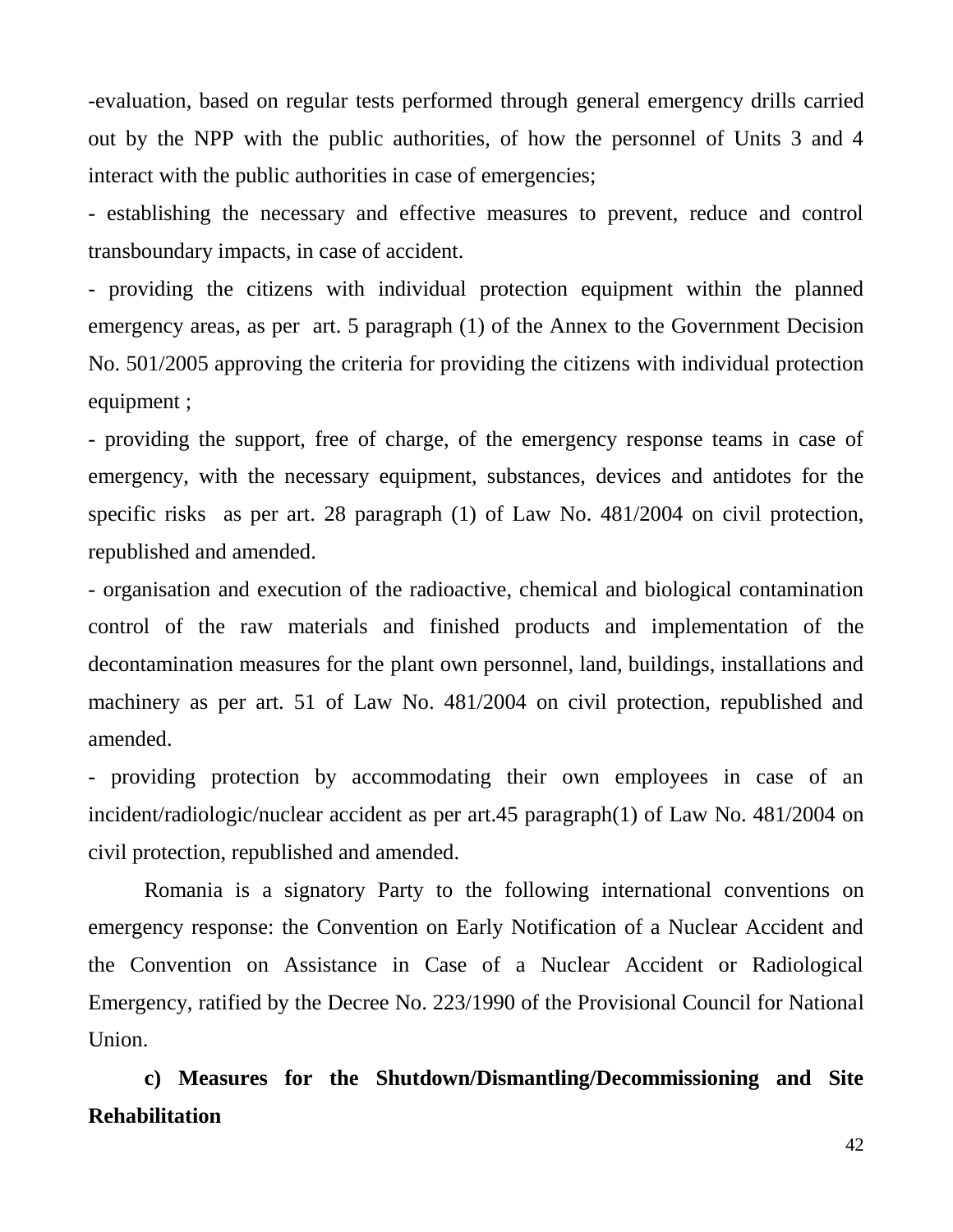The decommissioning of a power plant is regulated by Law No. 111/1996 on the safe development, regulation, authorization and control of nuclear activities, republished and amended and by the "Norms on the specific requirements for the quality management systems applied to nuclear facilities decommissioning" (NMC-11). The decommissioning planning is also based on current international standards. The decommissioning planning complies with the following international standards and requirements : IAEA, Safety Standard Series - *Decommissioning of Nuclear Fuel Cycle Facilities*, Vienna, 2001 and US-NRC Regulatory Guide 1.184 – *Decommissioning of nuclear power reactors*, 2000.

The specific decommissioning internal norms and international standards recommend the development of a 3-stage Decommissioning Plan as follows:

- Initial Decommissioning Plan, developed as early as the nuclear facility design and construction stage;

- Decommissioning Plan, developed during the operational stage of the nuclear facility;

- Final Decommissioning Plan, at the end of the operations period, required for the actual initiation of the decommissioning process.

The decommissioning method proposed for Units U3 and U4 involves the decontamination and dismantling of the contaminated and/or activated equipment and structures shortly after the final closedown of the nuclear units. Spent nuclear fuel and RAW are collected and sent to final disposal. Such actions will ensure site clearance for other uses shortly after the final shutdown of the operation activities.

c1) Short description of the decommissioning operations for Units 3 and 4

In the decommissioning process of the nuclear units, a number of buildings, structures, installations and equipment related to them will be decontaminated, dismantled, demolished and removed.

For the safe implementation of a nuclear unit decommissioning process, the following key elements will be considered in point of impact on the personnel, on the public and the environment: the radiological condition of the plant (the extent of the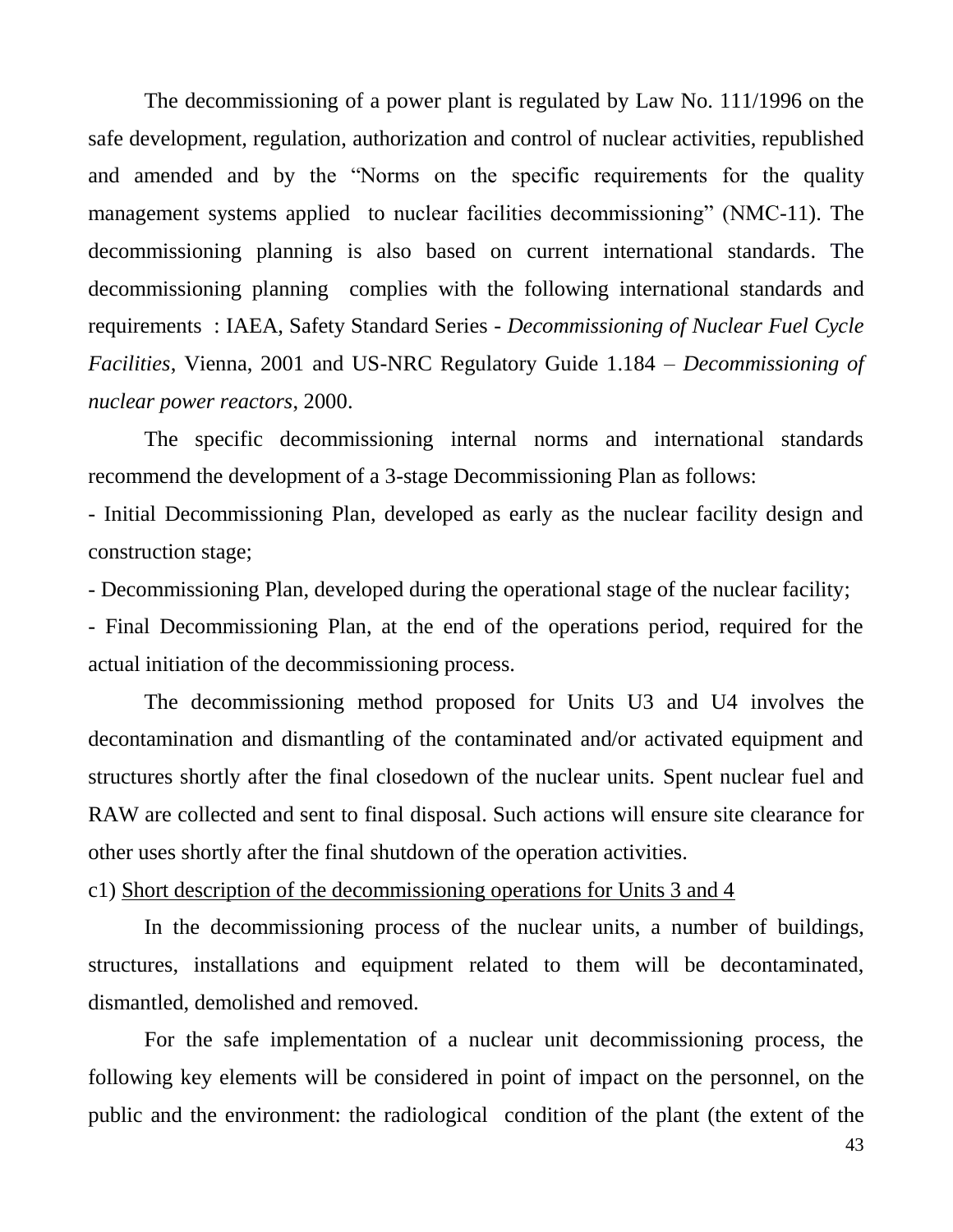contamination or activation of the structures and systems); the physical condition of the structures and of the process systems of the plant to be used as ancillary or protective systems during the decommissioning operations (the extent of deterioration, functionality); the physical condition of the plant command and control systems used during the decommissioning operations; the condition of the electrical systems, hoisting and carrying facilities; the physical condition of the structures to be used as confinement and protective screening structures during decommissioning; records of the plant operational history , general plans and lists of equipment, components and structures.

The decontamination of the surfaces, constructive elements of the decommissioned buildings, of the equipment and installations, etc. is the essential operation aiming at removing the radioactive contamination in order to reduce the residual activity levels in/on the materials within the plant or on the site.

The recommendations of the international good practice guidelines shall be applied in selecting the procedures for the chemical, electrochemical and mechanical decontamination.

# c2) General protection measures for the population and the environment during the decommissioning process

The main protection measures for the population and the environment are the following: source control, effluent control, environmental monitoring, reassessment of the initial monitoring programme according to changes that that may occur during the decommissioning process.

The general operations carried out for site remediation and rehabilitation after the building demolition include: soil samples collecting and analysis; removal of any potentially contaminated soil; restoration of the site geometry by soil levelling and fixing by successive layers of topsoil and vegetation (grass, shrubs).

#### **IV. Conditions to Be Met**

The Project Owner shall comply with all the conditions specified in the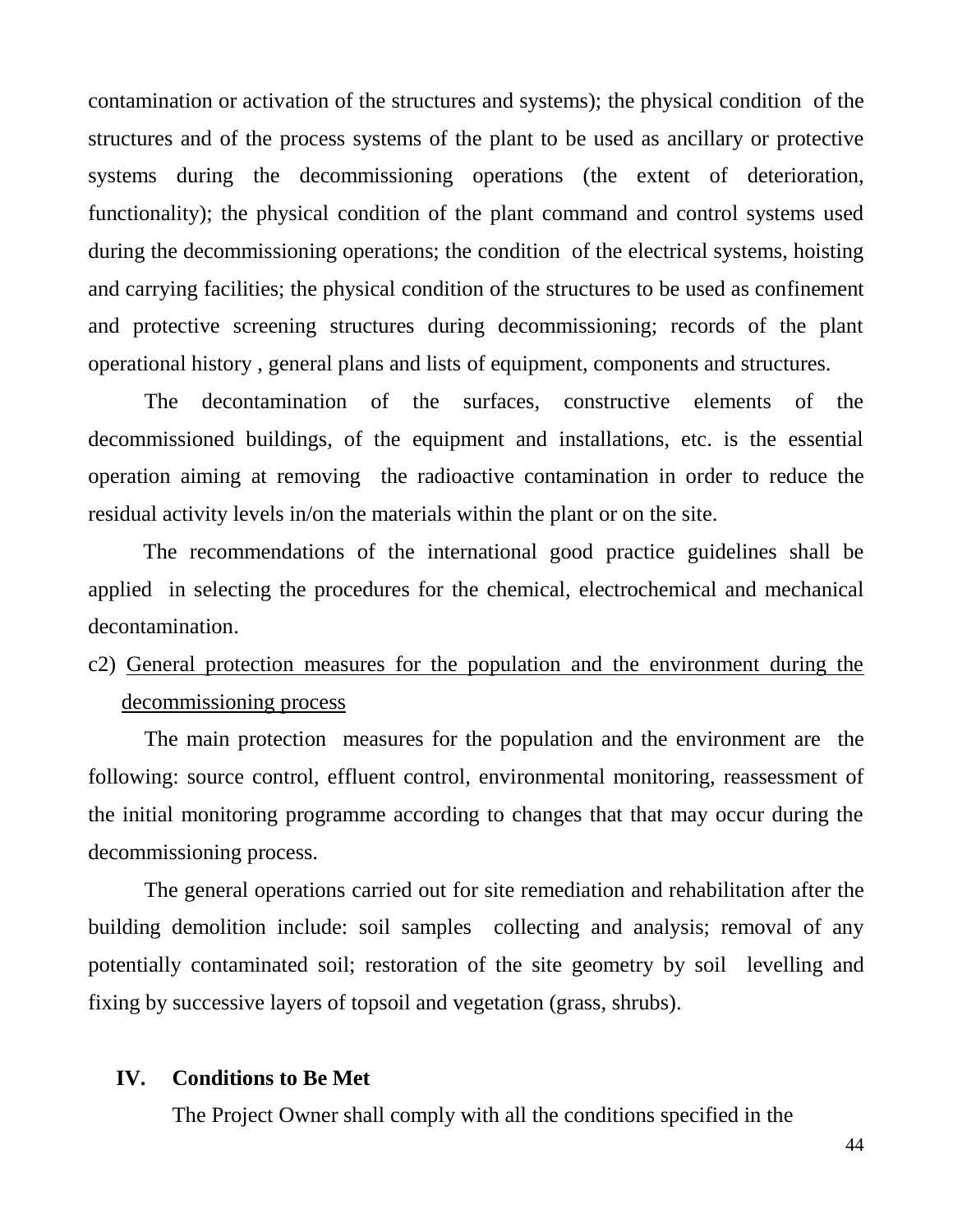endorsements, agreements, permits, authorizations, etc. as obtained for the implementation of this project.

The Project Titleholder shall be liable throughout the Project and after shut down for compliance with Law 111/1996 on the safe deployment, regulation, authorisation and control of nuclear activities, republished as amended.

The Project Owner has the obligation to comply with the provisions of the nuclear legislation issued by the National Commission for Nuclear Activity Control, as the national regulatory authority in the nuclear sector and shall be accountable for the implementation of the technical design norms provided by the national legislation, including of the internationally recognised ones.

The Project Owner shall comply with all the requirements of the national legislation, including in the nuclear sector, and with the international ones, in order to ensure and implement the highest standards of physical protection and nuclear safety, as starting early in the design stage, and later during commissioning, normal operation and accident response, during decommissioning and site remediation , in order to provide a high level of protection to the personnel, the population and the environment.

The Project Owner shall demonstrate that all the actions have been taken to ensure the protective measures for the exposed personnel, the public and the environment, so as to ensure that all the exposures, including potential exposures, are maintained at the lowest reasonable level, considering the economic and social factors (the ALARA principle).

The Project Owner shall correlate the construction and commissioning works on Units 3 and 4 with the improvement works on the Danube River aimed to change the flow rate distribution along the Old Danube arm at low water level, so as to secure the minimal operating water levels and flow rates for the safe operation of all 4 nuclear power units. The improvement works on Danube River shall be correlated with the works included in Project "Improved navigation conditions along the Danube from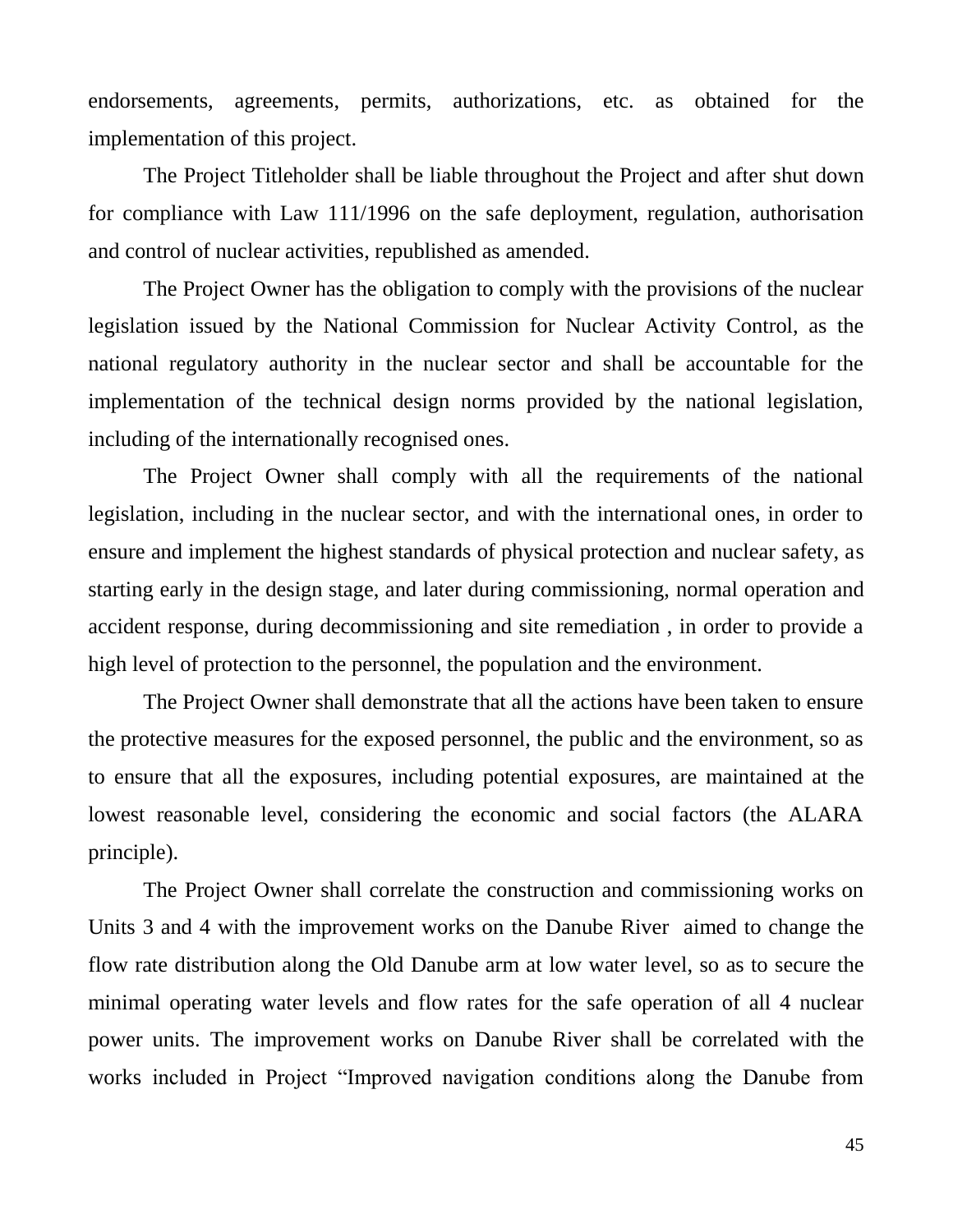Călăraşi to Brăila and complementary measures" where the investment Owner is the Ministry of Transport – Lower Danube River Administration.

## **1. During project implementation**

a) Technical conditions required by the specific (Romanian or Community) regulations, as applicable

Process equipment shall comply with the provisions of Government Decision No. 332/2007 on setting up the type approval procedure for engines to be installed on nonroad mobile machinery and engines of road vehicles for the transport of people and goods and the establishment of measures to limit gas and pollutant particle emissions from them, in order to protect the atmosphere.

b) Technical conditions deriving from the environmental impact assessment report integrating the findings of the appropriate assessment, as applicable

Considering the need to monitor temperature variations in the Danube water in the area of the altered temperature plume, the Project Owner shall develop a study to indicate the technical options in developing and implementing a temperature monitoring programme for this area, also taking into account elements of the recommendations contained in the appropriate assessment study as developed by the National Research and Development Institute "Danube Delta" in Tulcea.

c) Necessary conditions to be met in the construction site development

Construction and regular site roads shall be constantly maintained by grading and sprinkling with water to reduce the amount of suspended particulate matter. Work is to be done in phases, as provided by the project, so that the impact on air quality should be minimal.

The machinery/equipment used in the construction site development works shall not exceed the acceptable noise power levels according to art. 12 of Governmental Decision No. 1756/2006 on limiting environmental noise emission levels from equipment used outside buildings. Such machinery/equipment shall have the acoustic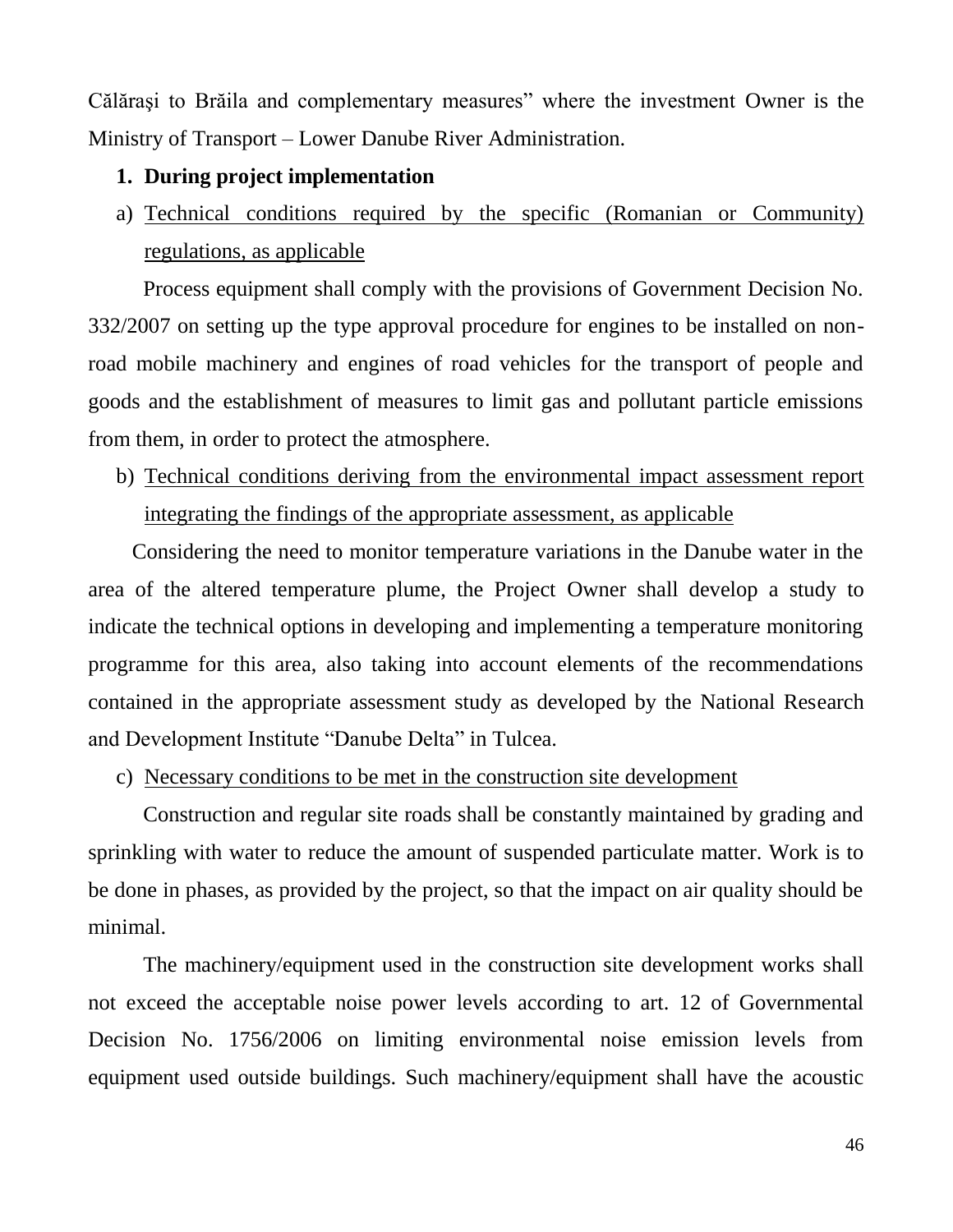power level marked under Chapter XI and comply with the provisions of Article 9, Annex 2 and art.8 of Government Decision No. 1756/2006.

Heavy duty and light transport vehicles carrying construction materials and equipment along the routes within the limits of Cernavodă town, in the residential areas near such routes shall be operated so that:

- they shall not lead to an exceedance of the acceptable equivalent noise limit levels under STAS 10009/1998 Acoustics in buildings, urban acoustics, acceptable noise limit values.
- they shall not lead to an exceedance of the acceptable limit values of vibrations generated by propagation through the road structure or the road bed, under Romanian standard 12025-2 Acoustics in buildings, vibration effects on buildings and parts of buildings, acceptable values.

Waste generated during construction works (industrial construction waste, recyclable waste, hazardous industrial waste, municipal-type waste) will be collected in an organised manner and removed from the site, in conformity withthe provisions of the Law No. 211/2011 on the regime of waste and the waste management national legislation.

The selective collection of the waste generated from the construction works, their storage and disposal based on their nature, through specialised contractors, under a contractual basis, according to the law, are mandatory.

In case of accidental soil pollution, it is recommended that the polluted soil should be removed and stored in containers before incineration or clean-up.

Vehicle traffic serving the construction-assembly works for the Project shall not use any route other than as established for the construction site operation (access roads and process roads).

d) environmental monitoring plan *d1) Domestic/storm water monitoring*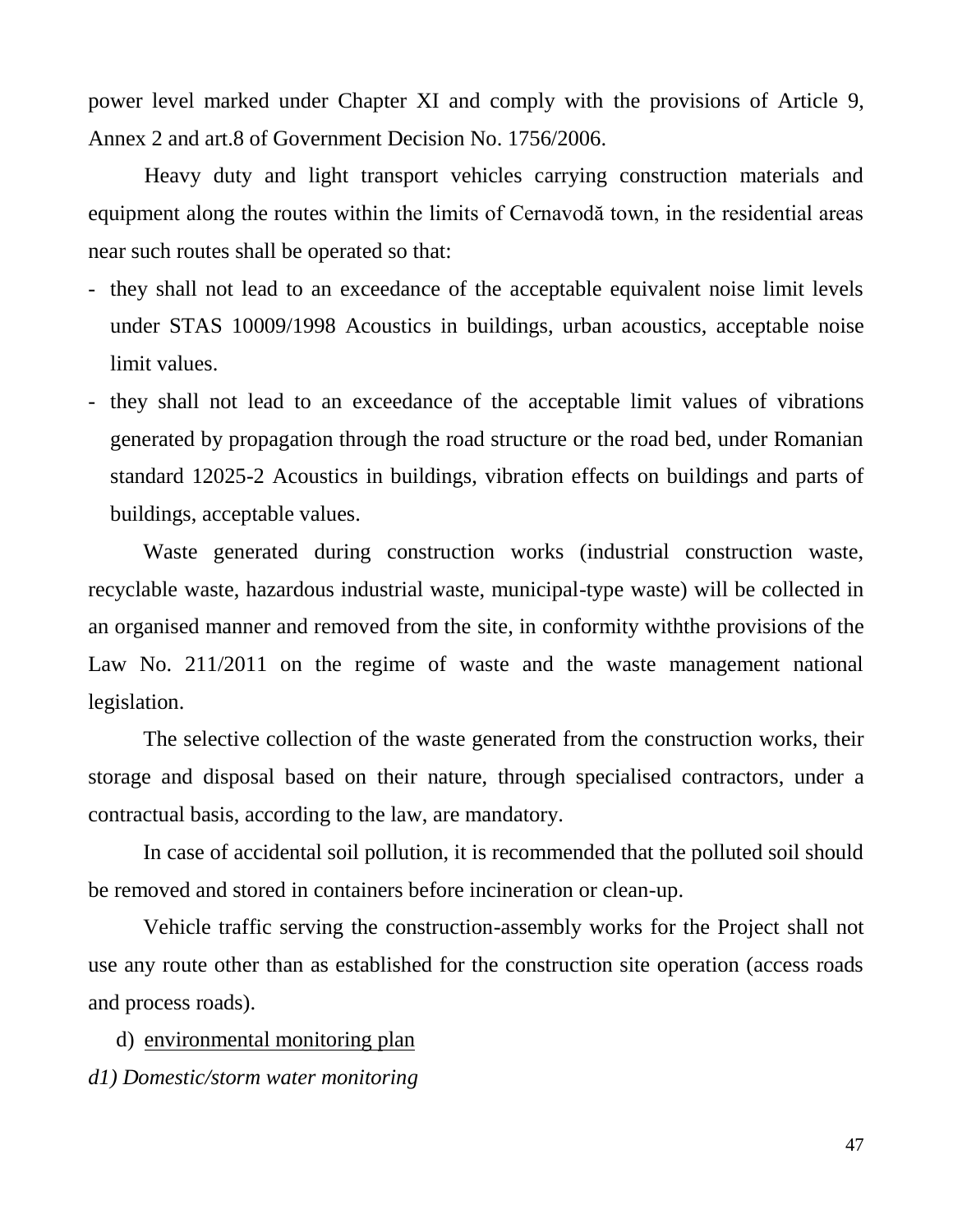| Source             | Sampling location                 | Indicators                        |
|--------------------|-----------------------------------|-----------------------------------|
|                    |                                   |                                   |
| Domestic waste     | Monitoring points to be           | According to the provisions of GD |
| water              | established by ABADL <sup>1</sup> | No. 188/2002, as amended by GD    |
|                    | and RAJA <sup>2</sup> Constanta   | No. 352/2005-NTPA 002.            |
| Storm waters,      | Upstream of the Cernavodă         | Under GD No. 188/2002, as         |
| including from     | NPP abstraction tank              | amended by GD No. 352/2005-       |
| groundwater        | inflow                            | <b>NTPA 002.</b>                  |
| drainage and water |                                   |                                   |
| stored in the      |                                   |                                   |
| exterior drainage  |                                   |                                   |
| sump               |                                   |                                   |

NB: <sup>1</sup>ABADL: Danube-Black Sea Coast Water Basin Administration <sup>2</sup> RAJA: County Water Regie Autonome

*d2) Monitoring of the Danube temperature in the area of the altered temperature plume* 

| Area                                                                                                                                           | Indicators | Monitored aspects                                                                                                                                                                                                                                                                                                  |
|------------------------------------------------------------------------------------------------------------------------------------------------|------------|--------------------------------------------------------------------------------------------------------------------------------------------------------------------------------------------------------------------------------------------------------------------------------------------------------------------|
| Cooling<br>water<br>discharge into the<br>Danube via Seimeni Temperature<br>valley and in Race II<br>of the $DSC^1$ (in<br>special situations) |            | Develop a study for providing the technical<br>solutions for the development<br>and<br>implementation of a temperature monitoring<br>programme, taking into consideration the<br>recommendations of the study on the adequate<br>assessment of the environmental impact prepared<br>by INCDDD <sup>2</sup> Tulcea. |

 NB: <sup>1</sup>DBSC: Danube-Black Sea Canal <sup>2</sup> INCDDD: National Research & Development Institute "Danube Delta"

# *d3) Air quality monitoring*

| Source/pollutant                                | Implementation                                                                                                                                                                                                                                                                                                                                            |
|-------------------------------------------------|-----------------------------------------------------------------------------------------------------------------------------------------------------------------------------------------------------------------------------------------------------------------------------------------------------------------------------------------------------------|
| particles<br>Suspended<br>PM10 and PM2.5        | Typical measures for reduction of emissions in conformity<br>with current legal provisions so as to comply with the limit<br>values provided in the Law No. 104/2011.<br>Construction and regular site roads shall be constantly<br>maintained by grading and sprinkling with water to reduce<br>the amount of suspended particulate matters PM10, PM2.5. |
| Machinery<br>and<br>equipment<br>used<br>in.    | Necessary measures to comply with the provisions of GD<br>No. 332/2007.                                                                                                                                                                                                                                                                                   |
| current construction and<br>assembly activities |                                                                                                                                                                                                                                                                                                                                                           |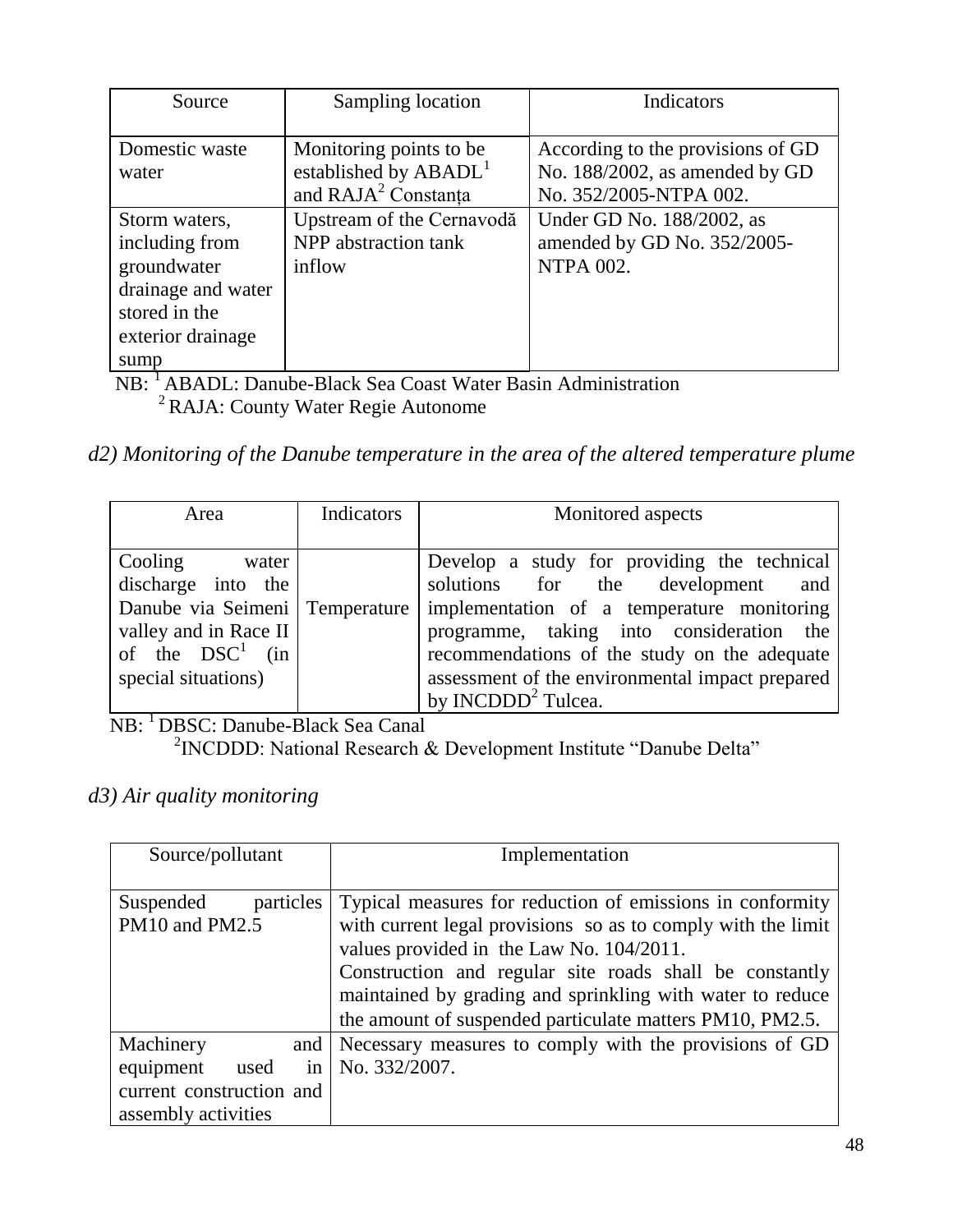# *d4) Non-radiation waste monitoring*

| Source                | <b>Monitoring locations</b>                                    | Types                 |
|-----------------------|----------------------------------------------------------------|-----------------------|
|                       | Frequency                                                      |                       |
| Current construction- | In general, the power plant site                               | - construction waste; |
| assembly activities   | and in particular, at the points of $\vdash$ recyclable waste; |                       |
|                       | generation/collection/temporary $\vdash$ hazardous waste;      |                       |
|                       | storage / and vehicle loading                                  | municipal-type waste. |
|                       | points                                                         |                       |
|                       | Permanent frequency                                            |                       |

Waste management shall be provided in conformity with the provisions of the Law No.211/2011 on the regime of waste, including in regards to the compliance with art. 22 para. (3), and the provisions of the specific legislation on waste management.

# *d5) Noise and vibrations monitoring*

| Source                                    |  |  |  |  | Implementation |  |                                                            |  |
|-------------------------------------------|--|--|--|--|----------------|--|------------------------------------------------------------|--|
| Heavy<br>vehicles and equipment operation |  |  |  |  | No.1756/2006   |  | duty and light transport According to the provisions of GD |  |
| Equipment operation                       |  |  |  |  |                |  |                                                            |  |

# *d6) Biodiversity monitoring*

| Monitored | Monitoring                                                                |                                |
|-----------|---------------------------------------------------------------------------|--------------------------------|
| species   | areas/implementation/frequency                                            | Monitored aspects              |
| Corbicula | - the control sample to be collected $\vdash$ the dynamics of pediveliger |                                |
| fluminea  | upstream of the cooling water abundance in                                | the                            |
| (Mollusca | discharge channel;                                                        | cooling water discharge        |
| phylum),  | - samples to be collected from the                                        | channel of Cernavodă NPP;      |
| invasive  | discharge channel and from the $\vdash$ pediveliger                       | larvae                         |
| species   | Danube, at regular intervals along the distribution area;                 |                                |
|           | length of the plume with modified $\vdash$ abundance of adults in the     |                                |
|           | temperature;                                                              | bentos habitats of the Project |
|           | - minimum three annual samplings; to                                      | area.                          |
|           | analyse water thermal regime and                                          |                                |
|           | hydrological differentials.                                               |                                |
|           |                                                                           |                                |
|           | Monitoring stage of 3 years before the                                    |                                |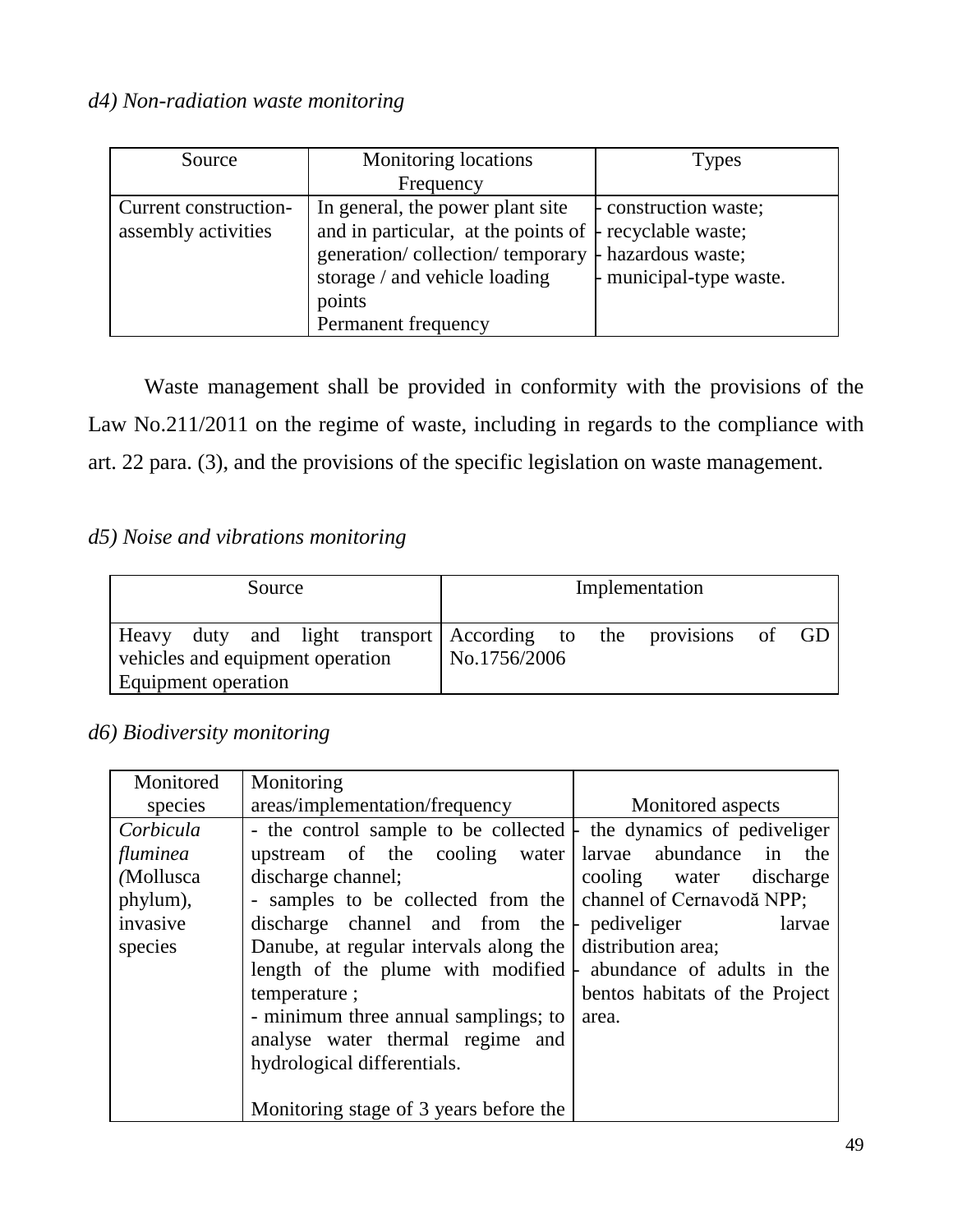|                                        | commissioning tests for Units U3 and                                                                                                                                                                                                                                                                                                                                                                                                                                                                                                                                         |                                                                                                                                                                                                                                                                                                                                                                                                                                                            |
|----------------------------------------|------------------------------------------------------------------------------------------------------------------------------------------------------------------------------------------------------------------------------------------------------------------------------------------------------------------------------------------------------------------------------------------------------------------------------------------------------------------------------------------------------------------------------------------------------------------------------|------------------------------------------------------------------------------------------------------------------------------------------------------------------------------------------------------------------------------------------------------------------------------------------------------------------------------------------------------------------------------------------------------------------------------------------------------------|
| Alosa<br>immaculata –<br>(Pisces) shad | U4.<br>to conduct simultaneous study<br>fishing (larvae and young spawn)<br>transiting the plume with modified<br>temperatures) in the thermally<br>affected and not affected areas;<br>- to record the flow speeds and<br>temperatures in the typical sections in<br>order to know where the highest flow<br>speed rate area is located (where most<br>shad larvae will flow) and whether the<br>"modified temperature plume"<br>phenomenon is or is not present in<br>that area;<br>- to start monitoring 1 year before the<br>commissioning tests for Units U3 and<br>U4. | - knowledge of the influence<br>of the modified temperature<br>plume on the migration<br>behaviour of adult mackerel;<br>- knowledge of the influence<br>of the modified temperature<br>plume on the migration<br>behaviour and potential effect<br>on the larvae and early spawn<br>of Danube shad;<br>-identifying the presence of<br>early spawn <i>Alosa sp.</i> on the<br>Danube bottom in the final<br>part of the<br>modified<br>temperature plume. |

The provisions of Emergency Government Ordinance No. 57/2007 on the regime of protected natural areas, the conservation of natural habitats and wild flora and fauna as amended, approved by Law No.49/2011 shall be met; the presence/absence of wild species shall be monitored with a 2 times/year frequency (in spring and autumn).

The Project Owner shall submit, on a semestrial basis, to the central environmental protection authority and the custodian of the protected areas of community interest, a summary report of the monitoring results, stating the following: the conservation status of the species and habitats of community interest, their presence in the project impact area, any significant change occurred and, if applicable, additional surveillance and/or conservation measures to be applied.

#### **2. During operation**

The Project Owner shall comply with all the requirements of the endorsements/ agreements/ permits etc. issued by the relevant authorities, and those deriving from the national and international legislation.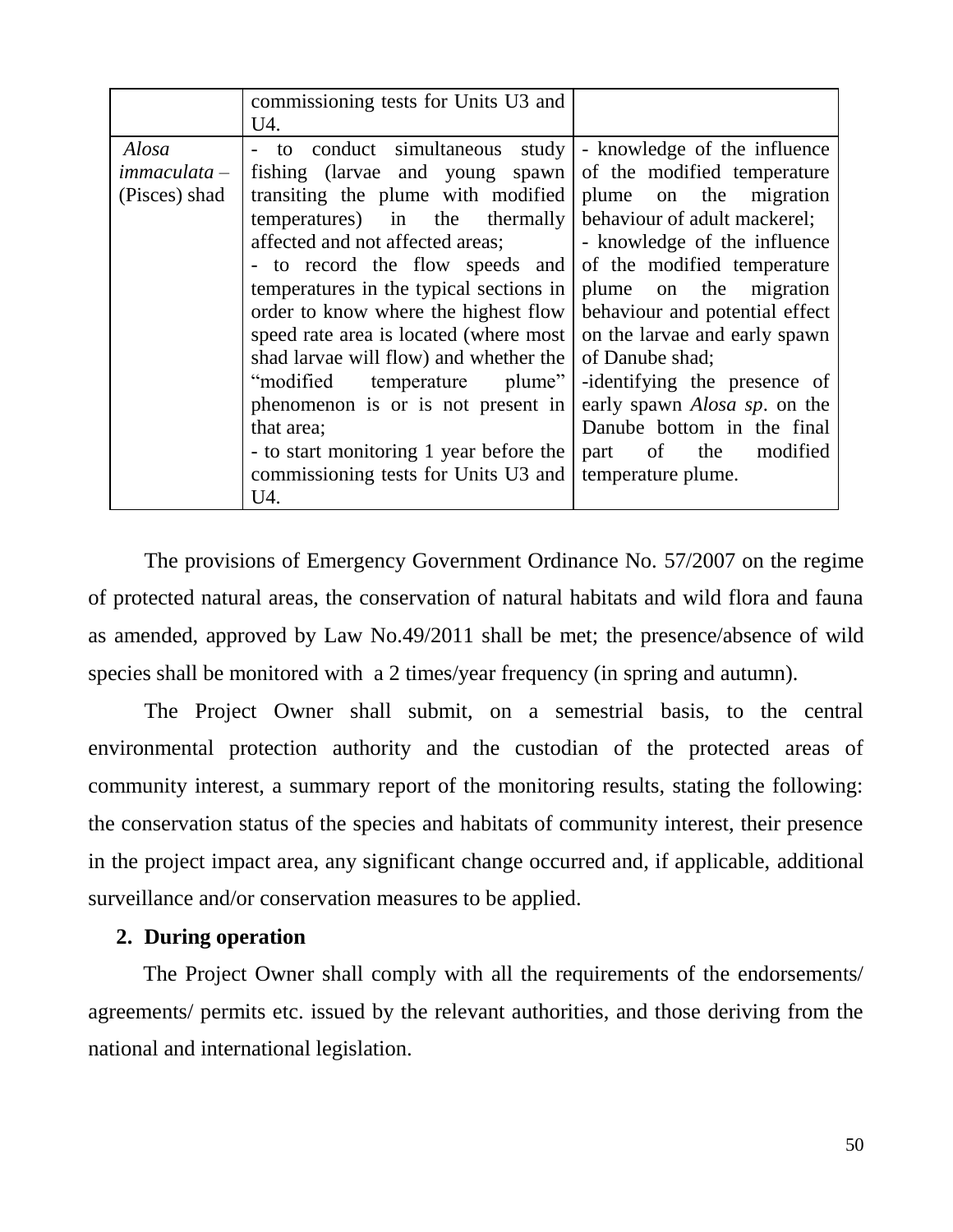Full commissioning of Units 3 and 4 shall take place after obtaining the environmental authorization for Cernavodă NPP - 4 units, in accordance with the provisions of art. 12 para. (1) of the Emergency Government Ordinance No. 195/2005 on environmental protection, approved by Law No. 265/2006 as amended.

#### a) Necessary conditions to be met under the specific regulations

Upon commissioning of Units 3 and 4, the National Commission for Nuclear Activity Control shall establish the dose constraints for the whole site and each unit on the Cernavodă NPP site, and the Derived Emission Limits for liquid and gas effluents discharged from the Cernavodă NPP site - 4 units, in accordance with the provisions of the Order of the President of the National Commission for Nuclear Activity Control No. 14/2000 approving the Basic Radiological Safety Norms.

The Project Owner shall conduct an assessment on public health impact, in accordance with art.8 letter e) of Law No.95/2006 on health sector reform, as amended. The public health impact study for the Cernavodă NPP area - 4 units shall be developed in accordance with the provisions of the Order of the Health Minister No. 381/2004 on approving the Basic Health Norms for the safe deployment of nuclear activities.

The Project Owner shall implement the necessary programmes and procedures for the management of emergencies, in accordance with the provisions of the Order of the Minister of the Environment, Waters, Forests and Environmental Protection No.242/1993 approving the republican nuclear safety norms concerning the planning, preparedness and response to nuclear accidents and radiological emergencies, Law No. [481/2004](../Local%20Settings/Local%20Settings/dds.GEN/sintact%203.0/cache/Legislatie/temp68214/00078920.htm) on civil protection, as republished and amended, and Emergency Government Ordinance No. 21/2004 on the National Emergency Management System, as approved and amended by Law no.15/2005.

The Project Owner shall prepare the Site Emergency Plan for Cernavodă NPP - 4 Units to be approved by the National Commission for Nuclear Activity Control, in accordance with the provisions of art.40 para.(2) and para.(5) of the Law No. 111/1996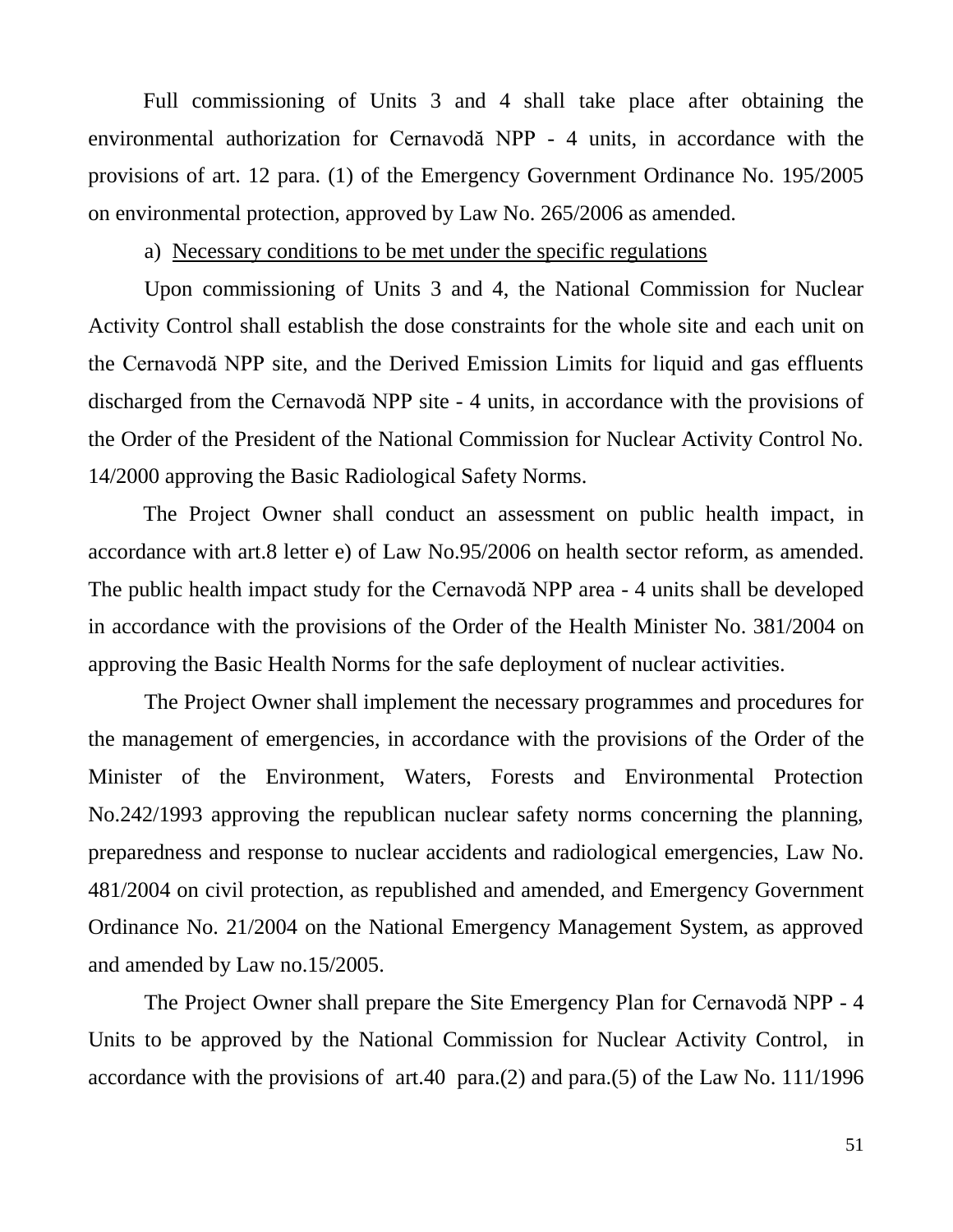on the safe performance, regulation, permitting and control of nuclear activities, republished as amended.

The management of spent nuclear fuel and RAW, including final disposal shall be undertaken in compliance with the national standards and norms on nuclear safety and protection of occupational exposed personnel, public, environment and property, and the international agreements to which Romania is a Party.

The provisions of the Government Ordinance No. 11/2003 on the management of spent nuclear fuel and radioactive waste, including final disposal, republished shall be complied with.

b) Conditions deriving from the environmental impact assessment report, and the community legislation, as applicable

The Project Owner/operator of Units 3 and 4 shall only use the type of nuclear fuel considered for normal operation in the environmental impact assessment report, i.e. natural uranium in the form of uranium oxide pellets, in accordance with legal provisions in force.

c) Compliance with the requirements of the specific legislation on air quality, water management, waste/RAW management, noise, nature protection

c1) Atmosphere protection; noise protection

The Project Owner/operator shall take all the necessary measures when operating the Auxiliary Steam Plant in starting up or shutting down units U3 and U4 to avoid affecting ambient air quality and shall comply with the provisions of the Law No. 104/2011 in ambient air quality.

Equivalent noise limit levels at the boundary of the functional area shall be within the limits provided in STAS 10009/1998, Acoustics in buildings, urban acoustics, acceptable noise limit values.

#### c2) Water management

For the safe operation of the whole investment during periods of low waters in the Danube (Old Danube arm), the Project Owner shall comply with the following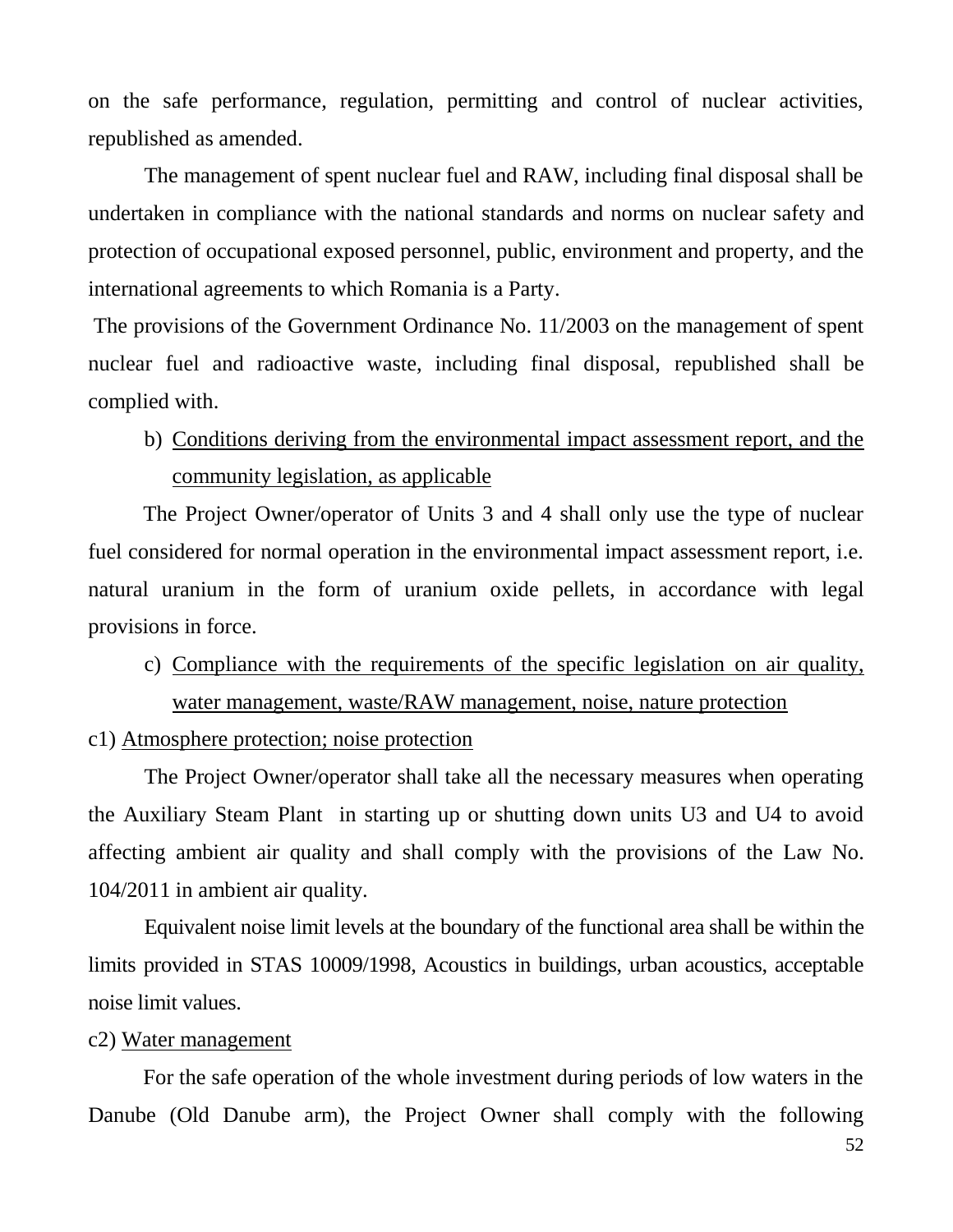requirements of Water Management Endorsement No.54/2013 issued by the "Romanian Waters" National Administration:

- to implement all the necessary investments and adjust all the optimum constructive options to ensure the minimal operating levels in the pumping stations (for circulation and process water);
- to conclude a protocol with the Ministry of Transport Lower Danube River Administration in order to monitor the development of the improvement works on the Bala arm over time and maintain the works within the designed technical parameters; the improvement works on Bala arm are included in the Project "Improvement of the Danube navigation conditions from Călăraşi to Brăila and complementary measures", where the investment Owner is the Ministry of Transport - Lower Danube River Administration Galati.
- to conclude a protocol with the Ministry of Transport–National Company Administration of "Navigable Canals" S.A. Constanta - Lower Danube Adminsitration Galaţi for the ongoing monitoring of alluvia deposited along the Old Danube arm and at the mouth of the Danube-Black Sea Canal.

The wastewater generated from Units U3 and U4 may not exceed the maximum concentrations for the quality indicators provided in Water Management Endorsement No. 54/2013, upstream of the discharge point in the natural receiver:

| Water        | Quality indicators                   | Maximum values |
|--------------|--------------------------------------|----------------|
| discharge    |                                      | (mg/L)         |
| category     |                                      |                |
| $(Non-$      | Under GD No. 188/2002, as amended by |                |
| radioactive) | GD No. 352/2005-NTPA 002.            |                |
| domestic     |                                      |                |
| wastewaters  |                                      |                |
|              | 1. Temperature                       | $^{(*)}$       |
|              | $2.$ pH                              | $6.5 - 9.0$    |
|              | 3. Suspensions                       | 25             |
|              | 4. Total ionic Fe                    | 1.5            |
|              | 5. Chlorides                         | 250            |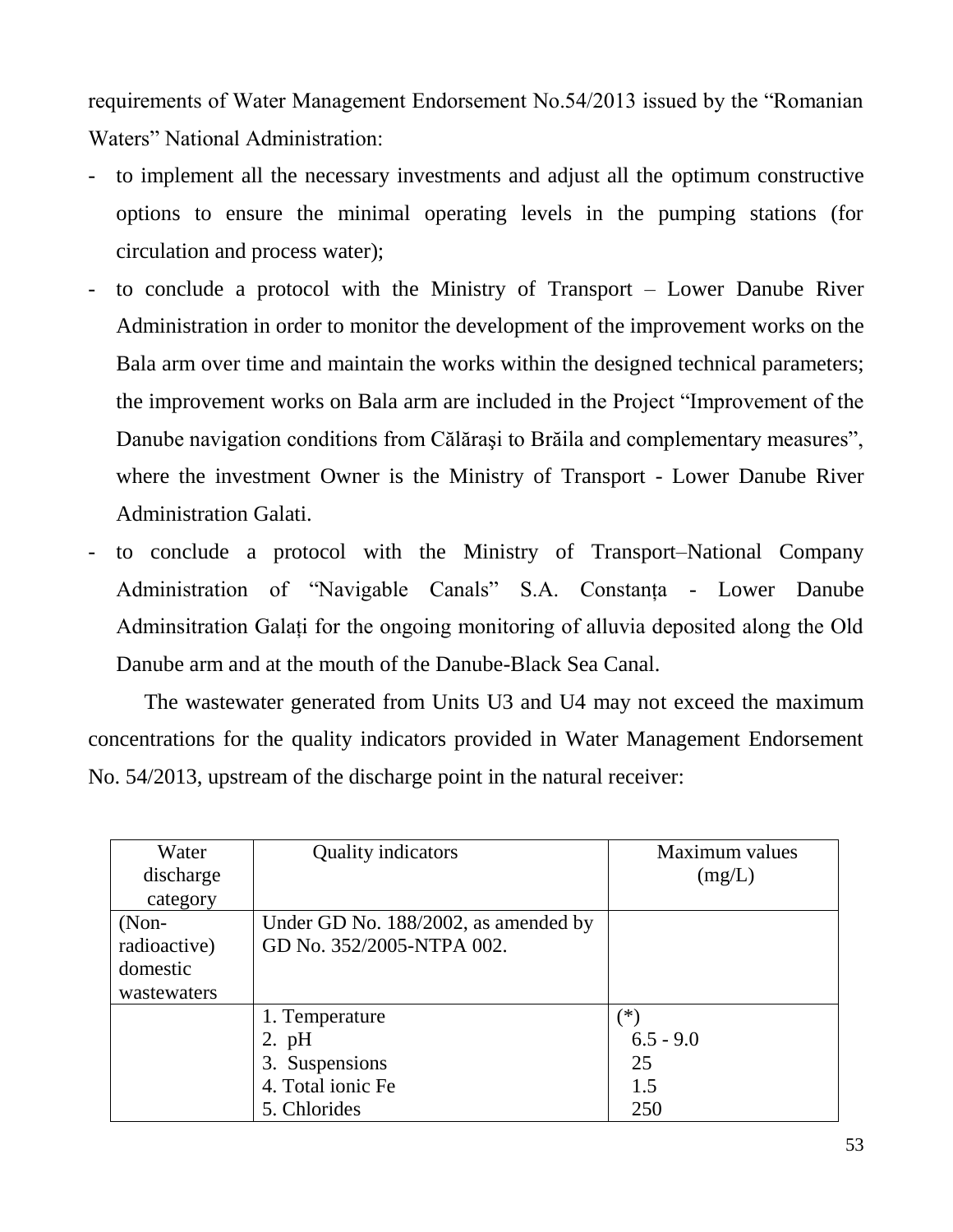|                  |                                                           | 200                      |
|------------------|-----------------------------------------------------------|--------------------------|
| Process water    | 6. Sulphates<br>7. Ammonium                               | 3                        |
|                  | 8. Phosphorus                                             | 1                        |
|                  | 9. $BOD5$                                                 | 15                       |
|                  | 10. Sodium                                                | 100                      |
|                  | 11. Calcium                                               |                          |
|                  |                                                           | 150                      |
|                  | 12. Magnesium                                             | 50                       |
|                  | 13. Oil product                                           | 5 (minus iridescence)    |
|                  | 14. Free residual chlorine                                | 0.2                      |
|                  | 15. Hydrazine                                             | 0.1                      |
|                  | 16. Morpholine                                            | 0.4                      |
|                  | 17. Cyclohexylamine                                       | 0.1                      |
|                  | 18. Lithium hydroxide                                     | 0.025                    |
|                  | 19. Hydrazine + Lithium Hydroxide<br>mixture              | $0.1 + 0.025$            |
|                  | 20. Hydrazine + Morpholine mixture                        | $0.1 + 0.4$              |
|                  | 21. Hydrazine + Morpholine +                              |                          |
|                  | Cyclohexylamine mixture                                   | $0.1 + 0.40 + 0.1$       |
|                  | 22. Rhodamine - discharging into the                      |                          |
|                  | <b>DBSC</b>                                               | 2.0                      |
|                  | -discharging into the Danube                              | 10.0                     |
|                  | 23. Fluoresceine-discontinuous discharge                  | 0.25                     |
|                  | 24. RGCC 100                                              | 1.0 commercial product   |
|                  | 25. Biomate 5716                                          | 1.0                      |
|                  | 26. Biocide MB-40                                         | 5.2 active substance     |
|                  |                                                           | 0.01 ml/l comm. product  |
|                  | 27. Ethylene glycol                                       | < 1.0                    |
|                  | 28. ULTIMA scintillation fluid                            | 0.001 active substance   |
|                  | <b>GOLD LLT</b>                                           | 0.00195 commercial       |
|                  |                                                           | $\operatorname{product}$ |
|                  | 29. PRAESTOL A3040L                                       | 3                        |
|                  | 30. NALCO 3DT149                                          | 500                      |
|                  |                                                           |                          |
| Storm<br>waters, |                                                           |                          |
| including from   |                                                           |                          |
| groundwater      | Under GD No. 188/2002, as amended by GD No. 352/2005-NTPA |                          |
| drainage<br>and  | 002.                                                      |                          |
| water stored in  |                                                           |                          |
| the<br>exterior  |                                                           |                          |
| drainage sump    |                                                           |                          |

NB: (\*) From the point of view of the thermal load, the temperature of the process waters discharge shall comply with the requirements of the "Romanian Waters"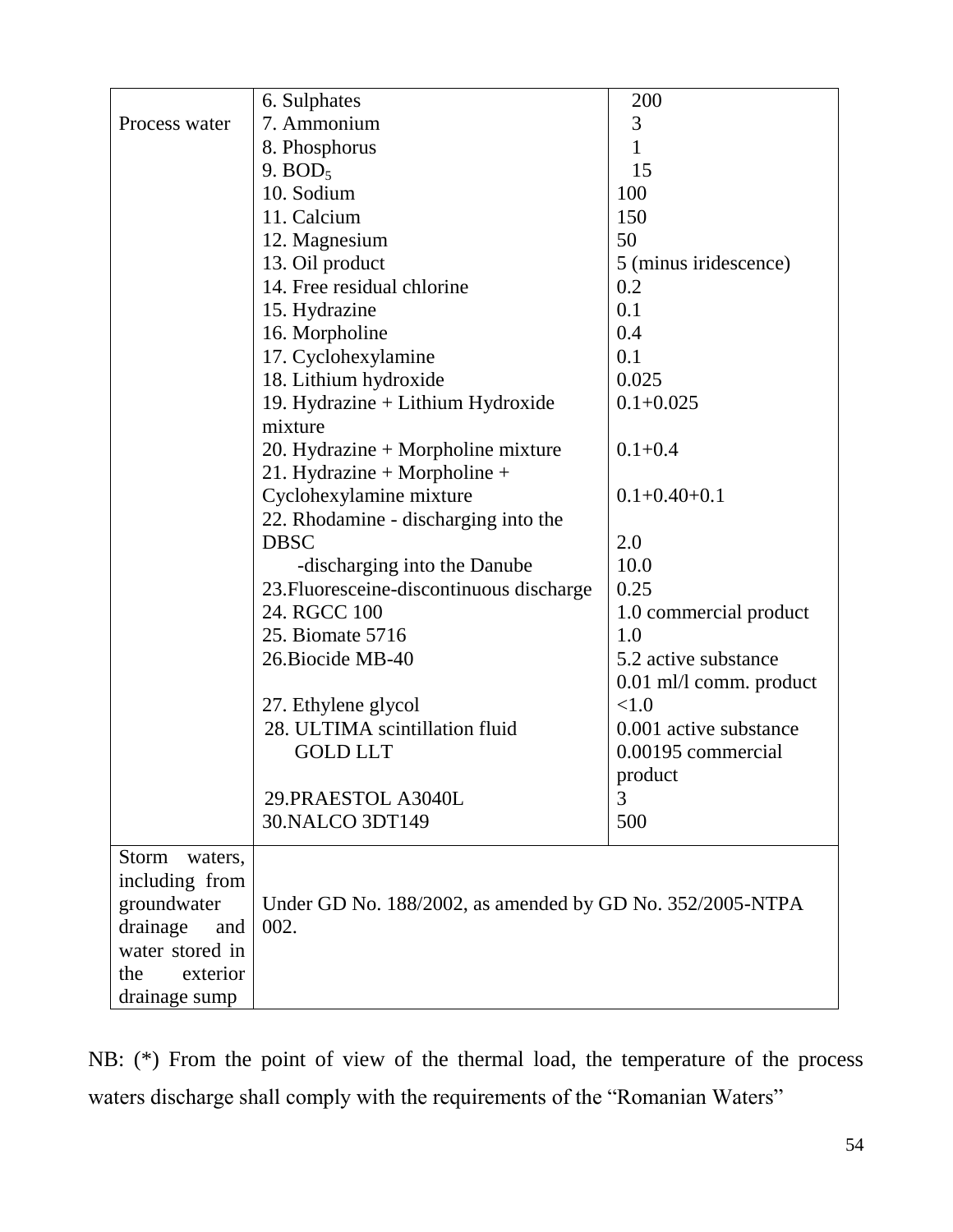National Administration as follows:

- into Race II of the Danube-Black Sea Canal (the settling tank of the Recovery HPP) it shall be a maximum  $10^{0}$ C above the temperature of Race I of the Danube-Black Sea Canal, so that the water temperature in this race, downstream of the channel discharge point should not exceed  $25^0C$ .

- Into the Danube, it should be a maximum  $10^0$  C above the Danube water temperature, but no higher than  $35^{\circ}$  C, after crossing the mixing area.
- In periods when warm water is injected into the distribution basin the range of Δt shall be analysed by the NPP depending on the temperature of the water in the distribution channel (condensers) and the Seimeni section.

Warm water discharge into Race II of the Danube-Black Sea Canal shall occur in special situations, and only based on approval by the "Romanian Waters" National Administration and by the National Administration Dobrogea-Black Sea Coast, with the acceptance of the National Company "Administration of the Navigable Canals" SA, of the County Water Regie Autonome, on notification of the Public Health Directorate in Constanta and the Environmental Protection Agency Constanta and with the approval of the National Commission for Nuclear Activity Control.

c3) Non-radioactive/radioactive waste management

Non-radioactive industrial waste and domestic-type waste shall be disposed of/recycled/reused and managed as they are generated, in accordance with the Government Decision No.856/2002 on waste management records and approval of the list of waste, including hazardous waste, as amended, the Government Decision No.1061/2008 on the transport of hazardous and non-hazardous waste on the Romanian territory and the Law No. 211/2011 on the waste regime.

Transport of non-radioactive waste along the access roads on Cernavodă NPP site for temporary storage or disposal shall be made by utility car, tractor or/and lorry authorized for the transport of hazardous waste (when the case is) with proper anchoring of the transported goods.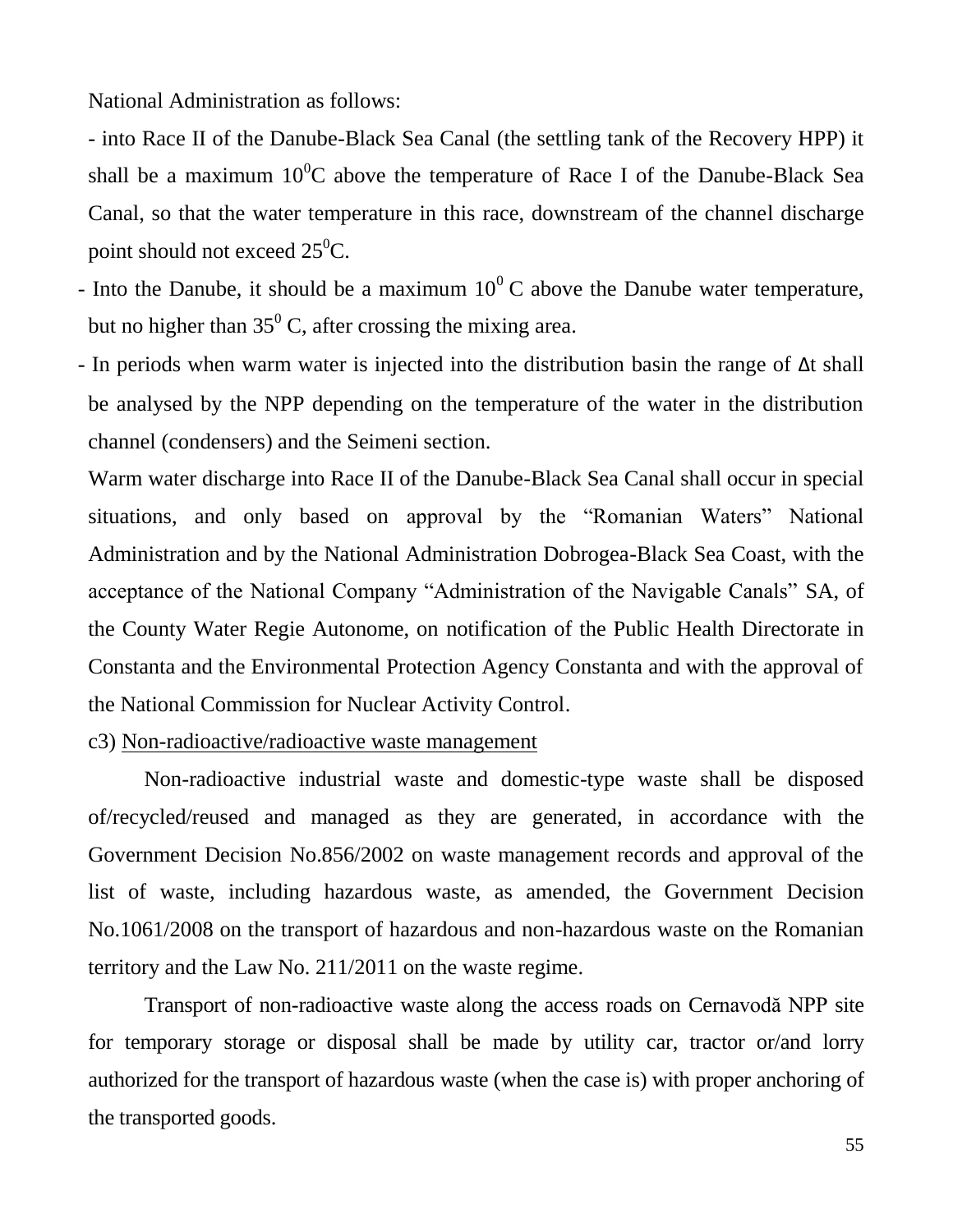Waste transport out of the nuclear plant site for disposal, storage or recycling shall be provided by companies authorized to provide transport services in the conditions and in compliance with the obligations stipulated in the Government Decision No.1061/2008 on the transport of hazardous and non-hazardous waste on the Romanian territory and of Law No.. 211/2011 on the regime of waste.

Transport of hazardous expired chemical waste shall be in compliance with Government Decision No.1175/2007 approving the Norms for the road transport of hazardous goods in Romania.

Management of substances classified as expired shall comply with the provisions of Emergency Government Ordinance No.121/2006 on the legal regime of drug precursors and of the applicable European Commission Regulations (273/2004 and 111/2005).

Hazardous waste disposal in amounts exceeding 1 To will require shipment/transport approval of the environmental protection authority of jurisdiction over the service provider site, endorsed by Constanta County Civil Protection, in accordance with the provisions of art. 7 of the Governmental Decision No.1061/2008 on the transport of hazardous and non-hazardous waste on the Romanian territory.

The limits and technical conditions for final RAW disposal shall comply with the norms issued by the National Commission for Nuclear Activity Control and the standards set and approved by the Nuclear and for Radioactive Waste Agency.

The Project Owner may only use the spent nuclear fuel and RAW management processes and methods so as to ensure that all the actions have been taken to provide optimization in radiation protection, in the sense of ensuring that all exposures of the occupationally exposed personnel, the public and the environment, including potential exposures, are maintained at the lowest reasonable possible level, considering the economic and social factors (the ALARA principle), according to the provisions of the Order of the President of the National Commission for Nuclear Activity Control No. 14/2000 approving the Basic Norms for Radiological Safety, as amended.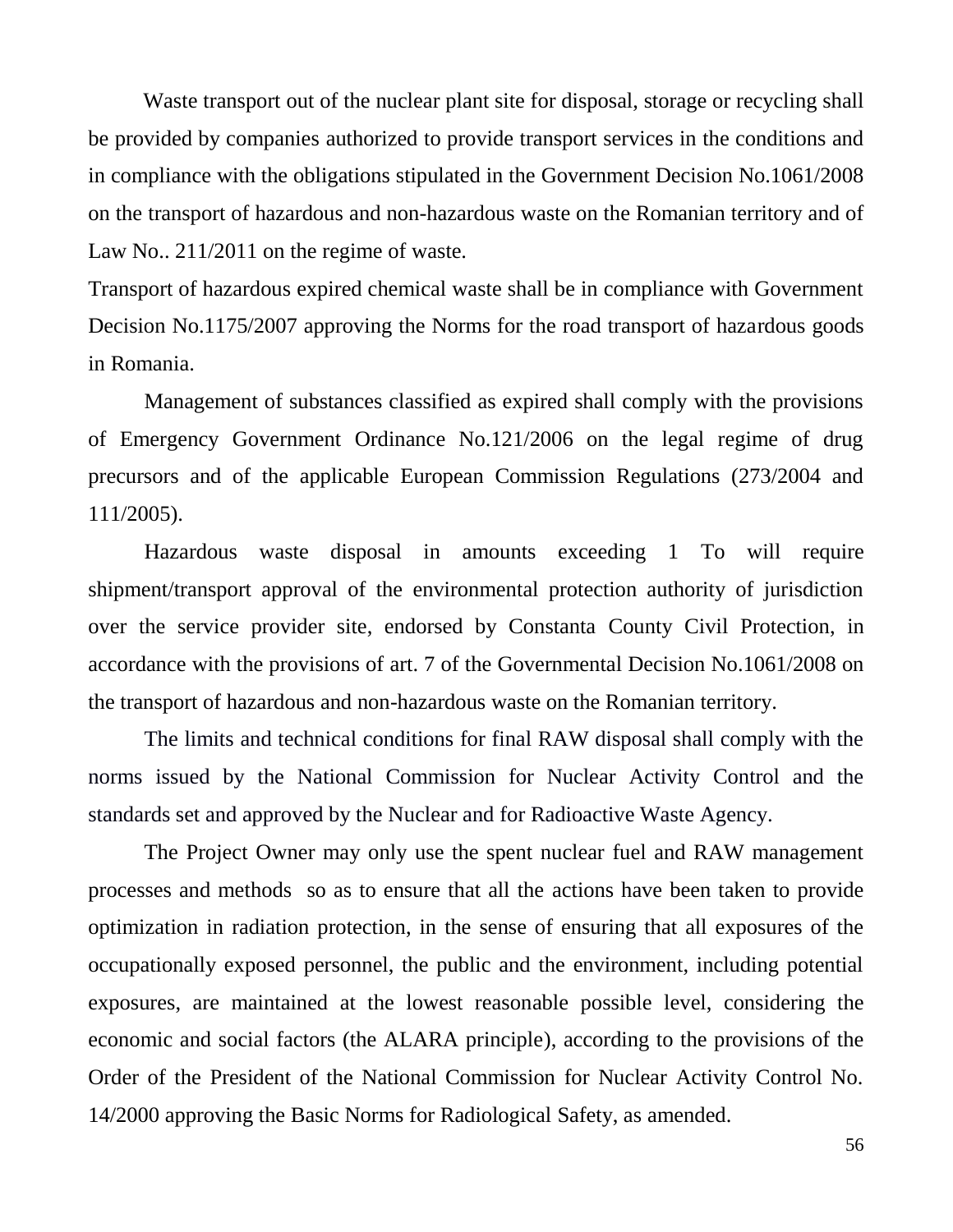During operation of units U3 and U4, the Project Owner shall be responsible for ensuring that the activity and volume of spent nuclear fuel and RAW generated are maintained at the lowest possible level.

Radioactive waste management at Cernavodă NPP is conducted in accordance with the national and international RAW management legislation. Direct liability for spent nuclear fuel and RAW management from the operations of NPP. Cernavodă - 4 units, in view of final disposal, belongs to the nuclear license Owner for the lifetime of the nuclear power plant, including during the decommissioning of the nuclear facilities, in accordance with the provisions of the Government Ordinance No.11/2003 on the safe management of radioactive waste, republished and amended, the Order of the National Commission for Nuclear Activity Control No.56/2004 and the standards of the International Atomic Energy Agency (IAEA Safety Series No.111F "The Principles of Radioactive Waste Management").

#### c4) Management of hazardous substances/mixtures

The provisions of the Law No.360/2003 on the regime of hazardous substances and preparations, as amended, shall be complied with.

The provisions of Government Decision No. 1408/2008 on the classification, packaging and labelling of hazardous substances shall be complied with.

The Project Owner shall know and abide by the provisions of (EC) Regulation No.1907/2006 of the European Parliament as amended, and of the European Parliament and Council Regulation of 16 December 2008 on classification, labelling and packaging of substances and mixtures, amending and repealing Directives 67/548/EEC and 1999/45/EC.

# c5) Nature protection/ protection of the natural protected areas

The Project Owner shall comply with the recommendations and further biodiversity monitoring under the specific legislation in force in nature protection and the requirements of the Favourable Endorsement No.336/11.09.2012 issued by the Forestry Directorate Constanţa of the National Forest Regie ROMSILVA, as custodian of Natura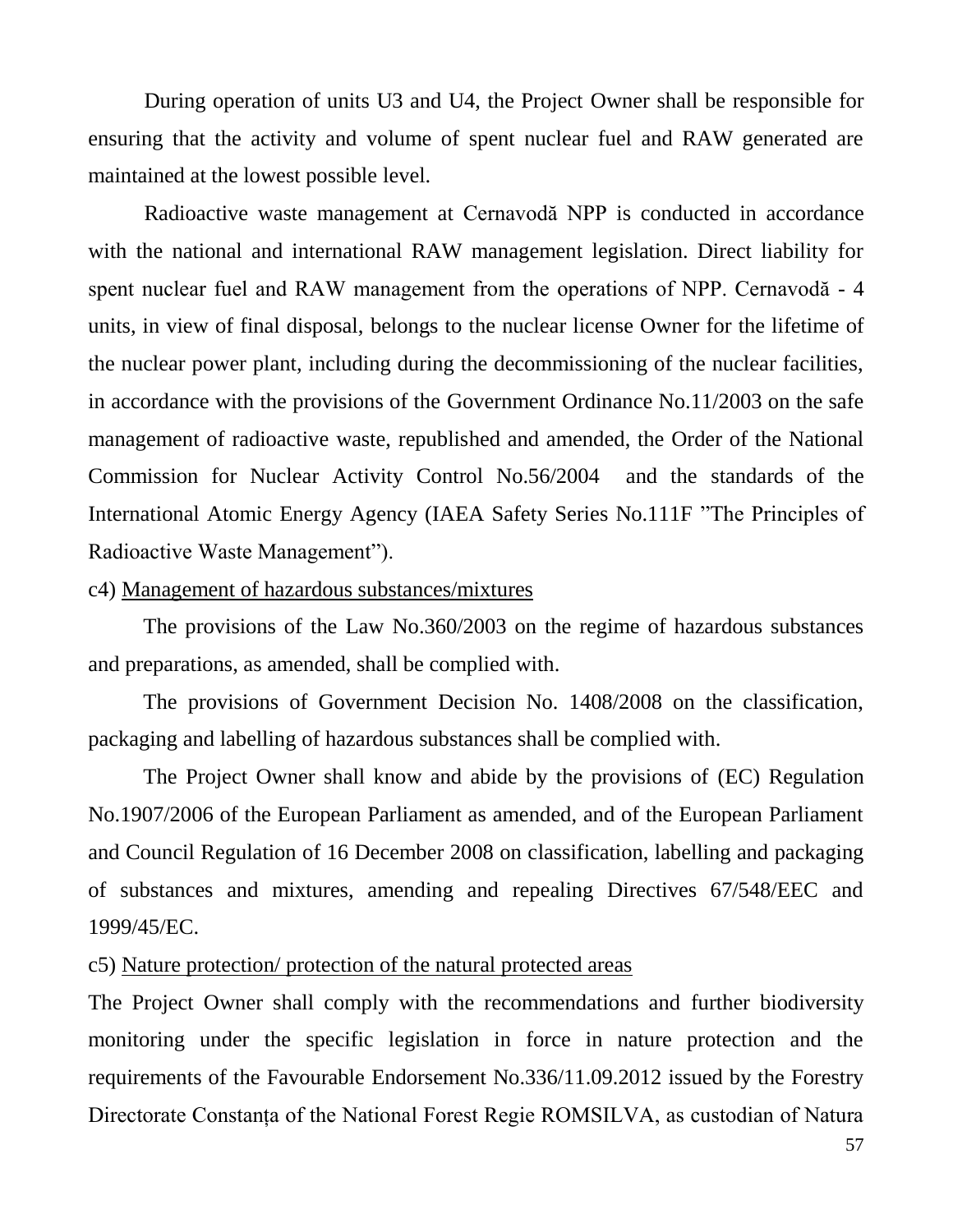2000 sites ROSCI 0022 Canaralele Dunării, ROSPA 0002 Allah Bahir-Capidava and ROSPA 0017 Canaralele de la Hârşova.

d) Environmental monitoring plan during technological and commissioning tests (PIF phase) and during commercial operation (operation phase)

*d1) Monitoring of non-radioactive liquid effluents*

| Source           | Sampling<br>location                                                                                                                                                                                                                             | Indicators                                                                                                                                                                                                                                                                                                                                                                                                                                                                                        | Comments                                                                                                                                                                                                                                                                                                                                                                                                                                                                                                                                                                                                                                                                                                               |
|------------------|--------------------------------------------------------------------------------------------------------------------------------------------------------------------------------------------------------------------------------------------------|---------------------------------------------------------------------------------------------------------------------------------------------------------------------------------------------------------------------------------------------------------------------------------------------------------------------------------------------------------------------------------------------------------------------------------------------------------------------------------------------------|------------------------------------------------------------------------------------------------------------------------------------------------------------------------------------------------------------------------------------------------------------------------------------------------------------------------------------------------------------------------------------------------------------------------------------------------------------------------------------------------------------------------------------------------------------------------------------------------------------------------------------------------------------------------------------------------------------------------|
| Process<br>water | For the<br>influent<br>-the Danube,<br>on the intake<br>pipe;<br>For the<br>effluent<br>-discharge<br>into the<br>Danube,<br>under the<br>road bridge;<br>-discharge<br>into the<br>$DBSC1$ Race<br>II (in special<br>situations).<br>Monitoring | 1. Temperature (warm<br>water discharge<br>channels to the<br>"recovery" HPP;<br>2. Temperature, pH,<br>suspended matter,<br>Total ionic Fe, Ca, Na,<br>hydrazine and lithium<br>hydroxide mixture,<br><b>RGCC 100;</b><br>3. Chlorides, Sulphates,<br>CBO <sub>5</sub> , Na, Ca, Mg, oil<br>product, free residual<br>chlorine, ethylene<br>glycol;<br>4. Other indicators,<br>identified based on the<br>chemicals used in<br>washing the U3 and U4<br>circuits, if applicable.<br>Under GD No. | Monitoring, sampling<br>location, frequency and<br>quality indicators established<br>under:<br>1. PIF phase:<br>- GD No.1515/2008 <sup>2</sup> ;<br>-Protocol to be concluded by<br>Cernavodă NPP and<br>$ABADL3$ three months before<br>starting the technological tests<br>for U3 and U4;<br>-Protocol to be concluded<br>with $ABADL3$ three for U1<br>and $U2$ ;<br>2. operation phase<br>-Water Management<br>Authorization for Units 3 and<br>4 of Cernavoda NPP;<br>-Environmental Authorization<br>for Cernavoda NPP - 4 units<br>-Protocol to be concluded<br>between Cernavodă NPP and<br>$ABADL^3$ ;<br>-Protocol to be concluded<br>between Cernavodă NPP and<br>$EPA4$ Constanta;<br>Monitoring, sampling |
| Domestic         | points to be                                                                                                                                                                                                                                     | $188/2002$ , as amended                                                                                                                                                                                                                                                                                                                                                                                                                                                                           | location, frequency and                                                                                                                                                                                                                                                                                                                                                                                                                                                                                                                                                                                                                                                                                                |
| waste            | established                                                                                                                                                                                                                                      | by GD No. 352/2005-                                                                                                                                                                                                                                                                                                                                                                                                                                                                               | quality indicators to be                                                                                                                                                                                                                                                                                                                                                                                                                                                                                                                                                                                                                                                                                               |
| water            | by $ABADL^3$                                                                                                                                                                                                                                     | <b>NTPA 002</b>                                                                                                                                                                                                                                                                                                                                                                                                                                                                                   | established under:                                                                                                                                                                                                                                                                                                                                                                                                                                                                                                                                                                                                                                                                                                     |
|                  | and RAJA <sup>5</sup>                                                                                                                                                                                                                            |                                                                                                                                                                                                                                                                                                                                                                                                                                                                                                   | 1. PIF phase:                                                                                                                                                                                                                                                                                                                                                                                                                                                                                                                                                                                                                                                                                                          |
|                  | Constanța                                                                                                                                                                                                                                        |                                                                                                                                                                                                                                                                                                                                                                                                                                                                                                   | -Water Management                                                                                                                                                                                                                                                                                                                                                                                                                                                                                                                                                                                                                                                                                                      |
| <b>Storm</b>     | Upstream of                                                                                                                                                                                                                                      | Under GD No.                                                                                                                                                                                                                                                                                                                                                                                                                                                                                      | Endorsement for U 3 and U4;                                                                                                                                                                                                                                                                                                                                                                                                                                                                                                                                                                                                                                                                                            |
|                  |                                                                                                                                                                                                                                                  |                                                                                                                                                                                                                                                                                                                                                                                                                                                                                                   |                                                                                                                                                                                                                                                                                                                                                                                                                                                                                                                                                                                                                                                                                                                        |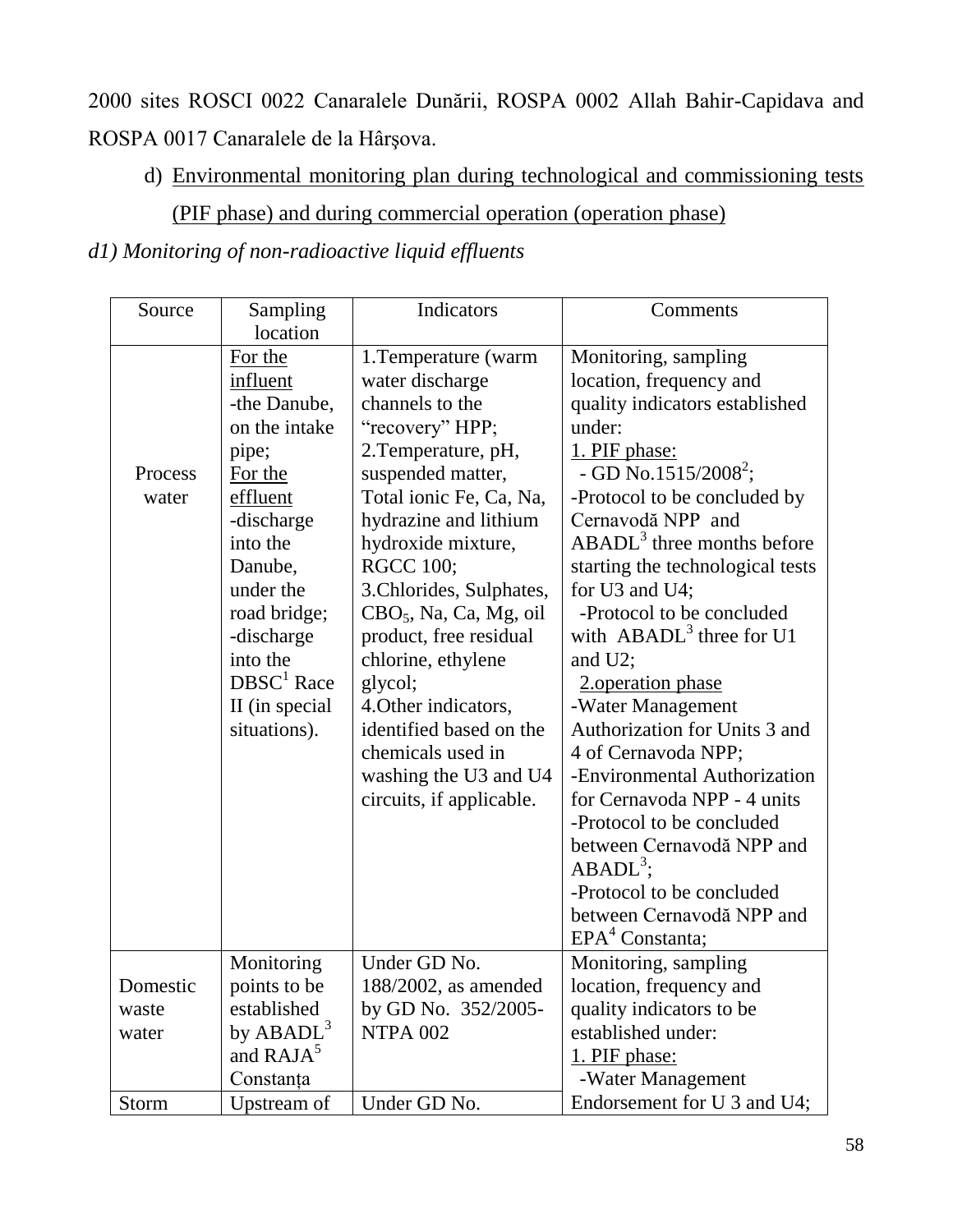| waters,      | the NPP      | $188/2002$ , as amended |                                    |
|--------------|--------------|-------------------------|------------------------------------|
| including    | intake basin | by GD No. 352/2005-     | - Protocol between Cernavodă       |
| from storm   | inlet e      | <b>NTPA 002</b>         | NPP and $ABADL3$ concluded         |
| water        |              |                         | three months before starting       |
| drainage     |              |                         | the technological tests for U3     |
| and water    |              |                         | and U4.                            |
| stored in    |              |                         | 2. operations phase                |
| the exterior |              |                         | -Water Management                  |
| drainage     |              |                         | <b>Authorization for Units U1-</b> |
| sump         |              |                         | U4 of Cernavoda NPP;               |
|              |              |                         | -Environmental Authorization       |
|              |              |                         | for Units U1-U4 of                 |
|              |              |                         | Cernavoda NPP;                     |
|              |              |                         | - Protocol between Cernavodă       |
|              |              |                         | NPP and $ABADL^3$ ;                |
|              |              |                         | - Protocol between Cernavodă       |
|              |              |                         | NPP and EPA <sup>4</sup> Constanta |

NB: <sup>1</sup>DBSC: Danube-Black Sea Canal

<sup>2</sup>GD No. 1515/2008 on issuing the environmental permit for "Nuclearelectrica"-SA National Company - NPP Branch - Unit No.1 and Unit No. 2 of Cernavodă NPP

<sup>3</sup>ABADL: Water Basin Management Dobrogea-Black Sea Coast

<sup>4</sup> EPA: Environmental Protection Agency

<sup>5</sup>RAJA: County Water Regie Autonome

*d2) Monitoring of the Danube temperature in the area of the plume with modified*

*temperature* (PIF and commercial operation phases)

| Area                   | Indicators | Comments                                  |
|------------------------|------------|-------------------------------------------|
|                        |            |                                           |
| Cooling water          |            | Develop a technical options study for the |
| discharge into the     |            | development and implementation of a       |
| Danube via Temperature |            | temperature monitoring programme,         |
| Seimeni valley         |            | considering the recommendations of the    |
| and in Race II of      |            | adequate assessment study prepared by     |
| the $DBSC1$ (in        |            | $INCDDD2$ Tulcea.                         |
| special situations)    |            |                                           |

**NB:** <sup>1</sup>DBSC: Danube-Black Sea Canal

<sup>2</sup> INCDDD: National Research & Development Institute "Danube Delta"

# *d2) Waste monitoring* (PIF and commercial operation phases)

## a) non-radioactive

| -<br>$-$<br>.50117C <sub>e</sub><br>по<br>'VI.<br> |
|----------------------------------------------------|
|----------------------------------------------------|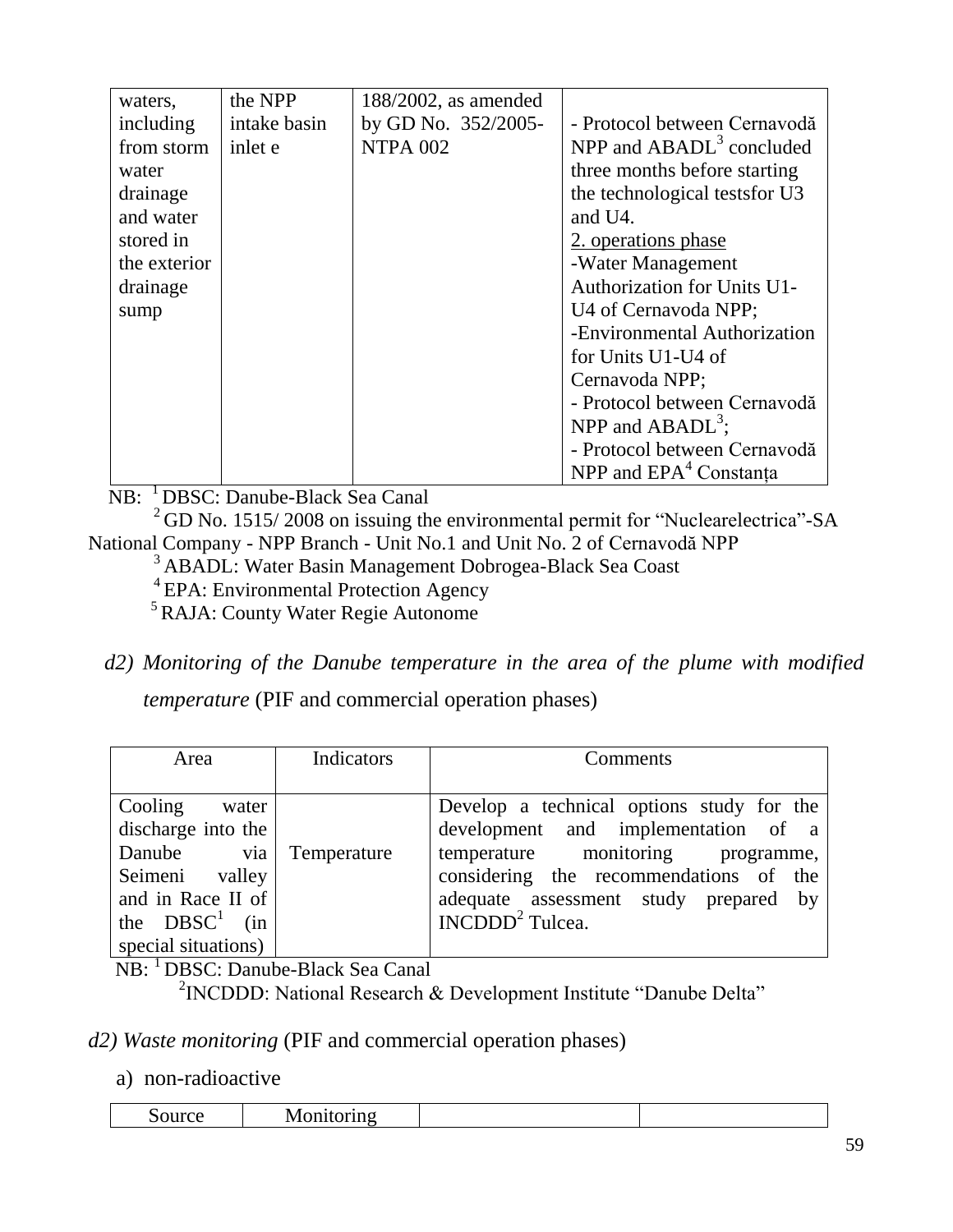|                                                                                   | locations/<br>frequency                                                      | <b>Types</b>                                                                                                                                  | Comments                                                                                                                                                                       |
|-----------------------------------------------------------------------------------|------------------------------------------------------------------------------|-----------------------------------------------------------------------------------------------------------------------------------------------|--------------------------------------------------------------------------------------------------------------------------------------------------------------------------------|
| Current<br>commissionin<br>g activities at<br>U <sub>3</sub> and U <sub>4</sub> . | Work areas where<br>investment works<br>take place<br>Permanent<br>frequency | waste generated from<br>commissioning activities<br>of the site facilities;<br>recyclable waste;<br>hazardous waste;<br>municipal-type waste. | Monitoring and<br>reporting of the<br>waste management<br>records follow the<br>provisions of the<br>Law No.211/2011<br>and the specific<br>legislation in waste<br>management |

# b) radioactive

| Source                                                                                    | Monitoring locations                                                                              | Indicators                                 | Comments                                                                                        |
|-------------------------------------------------------------------------------------------|---------------------------------------------------------------------------------------------------|--------------------------------------------|-------------------------------------------------------------------------------------------------|
| <b>Current Activities:</b><br>Radiological Zone<br>Radiological Zone<br>Radiological Zone | - workplaces in the<br>radiological zones<br>- decontamination<br>centre of each unit<br>$-DIDR1$ | Quantity<br>generated<br>and/or<br>treated | RAW monitoring<br>programme to be<br>approved by CNCAN<br>under Law No.111/1996<br>republished. |

NB: <sup>1</sup>DIDR: Interim RAW Storage Facility

# *d4) Radiological environmental monitoring, including of the radioactive liquid and gas effluents*

(starting from loading the nuclear fuel into the reactor) to be done according to the requirements of the National Commission for Nuclear Activity Control (CNCAN) as included in the specific authorizations for testing and commissioning, and the operating authorization issued by CNCAN

|                      |                       | Sampling  |                               |
|----------------------|-----------------------|-----------|-------------------------------|
| Sample type          | Test type             | points    | Comments                      |
| Air                  |                       |           | Environmental monitoring      |
| <i>(atmospheric)</i> | - global $\beta$      |           | programme according to:       |
| aerosols and         | analyses              |           | - Basic Norms of Radiological |
| atmospheric          | - γ spectrometry      |           | Safety (NSR-01);              |
| deposition)          | $-\beta$ spectrometry |           | -Norm for the monitoring of   |
|                      |                       | There are | environmental radioactivity   |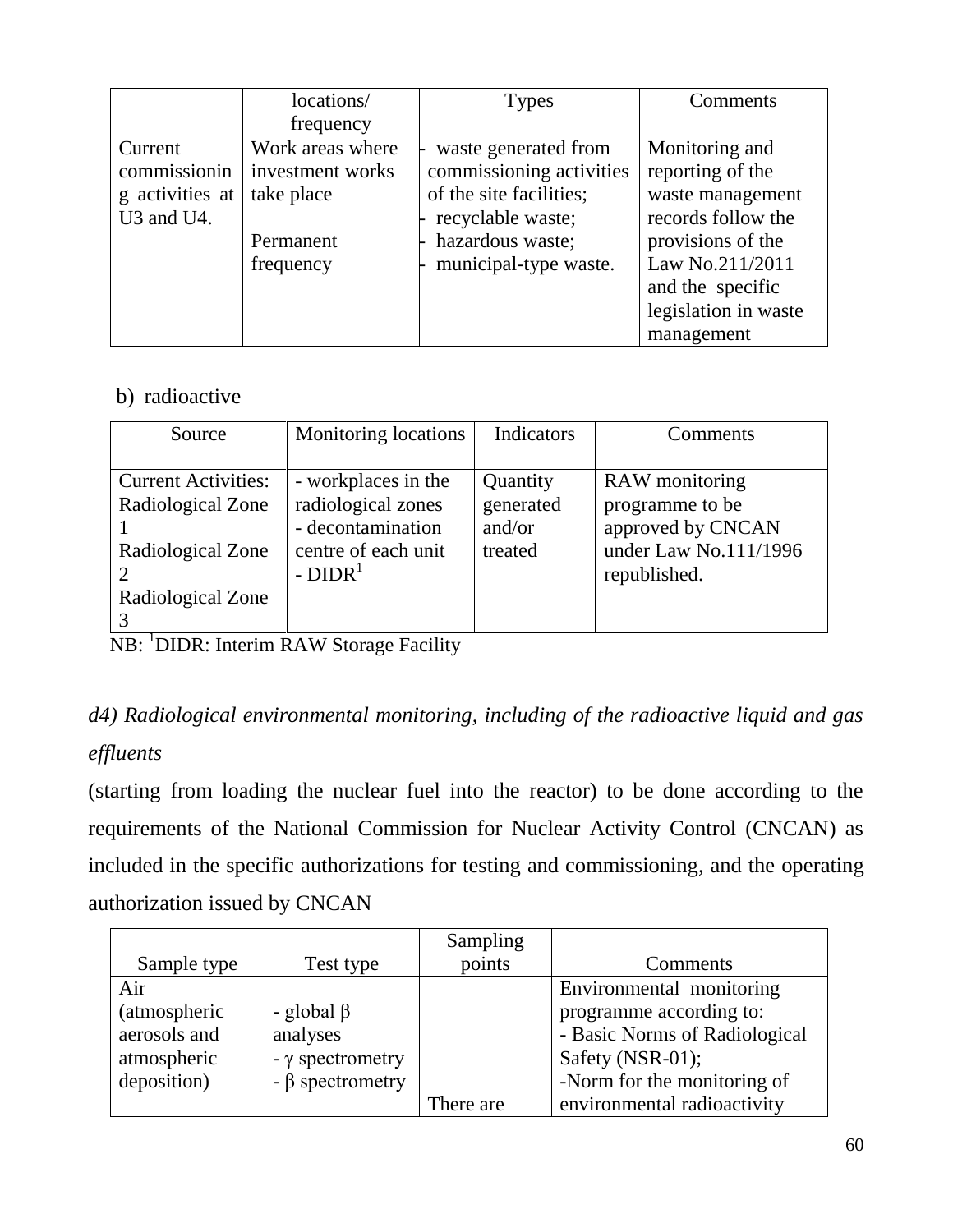| Process        | - global $\beta$        | established    | near a radiological nuclear   |
|----------------|-------------------------|----------------|-------------------------------|
| wastewater     | analyses                | according to   | facility (NSR-22);            |
| Cooling water  | $- \gamma$ spectrometry | the CNCAN      | -Environmental monitoring     |
| Storm water    | $- \beta$ spectrometry  | requirements   | programme to be approved by   |
| Seepage water  |                         | included in    | CNCAN;                        |
| Deep           |                         | the specific   | 1. PIF phase:                 |
| groundwater    |                         | testing and    | - Commissioning Authorization |
| Soil, Sediment | - global $\beta$        | commissionin   | for U3 and U4 issued by       |
|                | analyses                | g              | CNCAN;                        |
|                | $- \gamma$ spectrometry | authorizations | 2. operation phase            |
|                | $- \beta$ spectrometry  |                | - Operating Authorization for |
| Milk, Fish,    | - global $\beta$        |                | U3 and U4 issued by CNCAN.    |
| Meat,          | analyses                |                |                               |
| Vegetables,    | $- \gamma$ spectrometry |                |                               |
| Leafy          | $- \beta$ spectrometry  |                |                               |
| Vegetables,    |                         |                |                               |
| Fruit,         |                         |                |                               |
| Spontaneous    |                         |                |                               |
| vegetation     |                         |                |                               |

# *d5) Biodiversity monitoring*

a) monitoring of the mollusc species *Corbicula fluminea* and the species of fish

*Alosa immaculata* (P.I.F. phase and commercial operation phase)

| Monitored | Monitoring locations/implementation                          | Monitored aspects                       |
|-----------|--------------------------------------------------------------|-----------------------------------------|
| species   |                                                              |                                         |
|           | - the control sample to be collected  -                      | of<br>the<br>dynamics                   |
|           | upstream of the cooling water                                | pediveliger<br>larvae                   |
|           | discharge channel;                                           | abundance in the cooling                |
|           | - samples to be collected from the                           | water discharge channel of              |
|           | discharge channel and from the                               | Cernavodă NPP;                          |
| Corbicula | Danube, at regular intervals along the                       | pediveliger<br>larvae<br>$\blacksquare$ |
| fluminea  | length of the plumewith modified                             | distribution area;                      |
| (Mollusca | temperature;                                                 | - abundance of adults in the            |
| phylum),  | - minimum three annual samplings; to                         | bentos habitats of the Project          |
| invasive  | analyse the thermal regime of the water                      | area.                                   |
| species   | and the hydrological differentials;                          |                                         |
|           |                                                              |                                         |
|           | 3 year monitoring after the start of the                     |                                         |
|           | commissioning phase                                          |                                         |
|           |                                                              |                                         |
|           | - conduct study fishing (larvae and   - knowledge            | - of<br>the                             |
|           | young spawn transiting the altered influence of the modified |                                         |
| Alosa     | plume<br>temperature                                         | area) temperature plume on the          |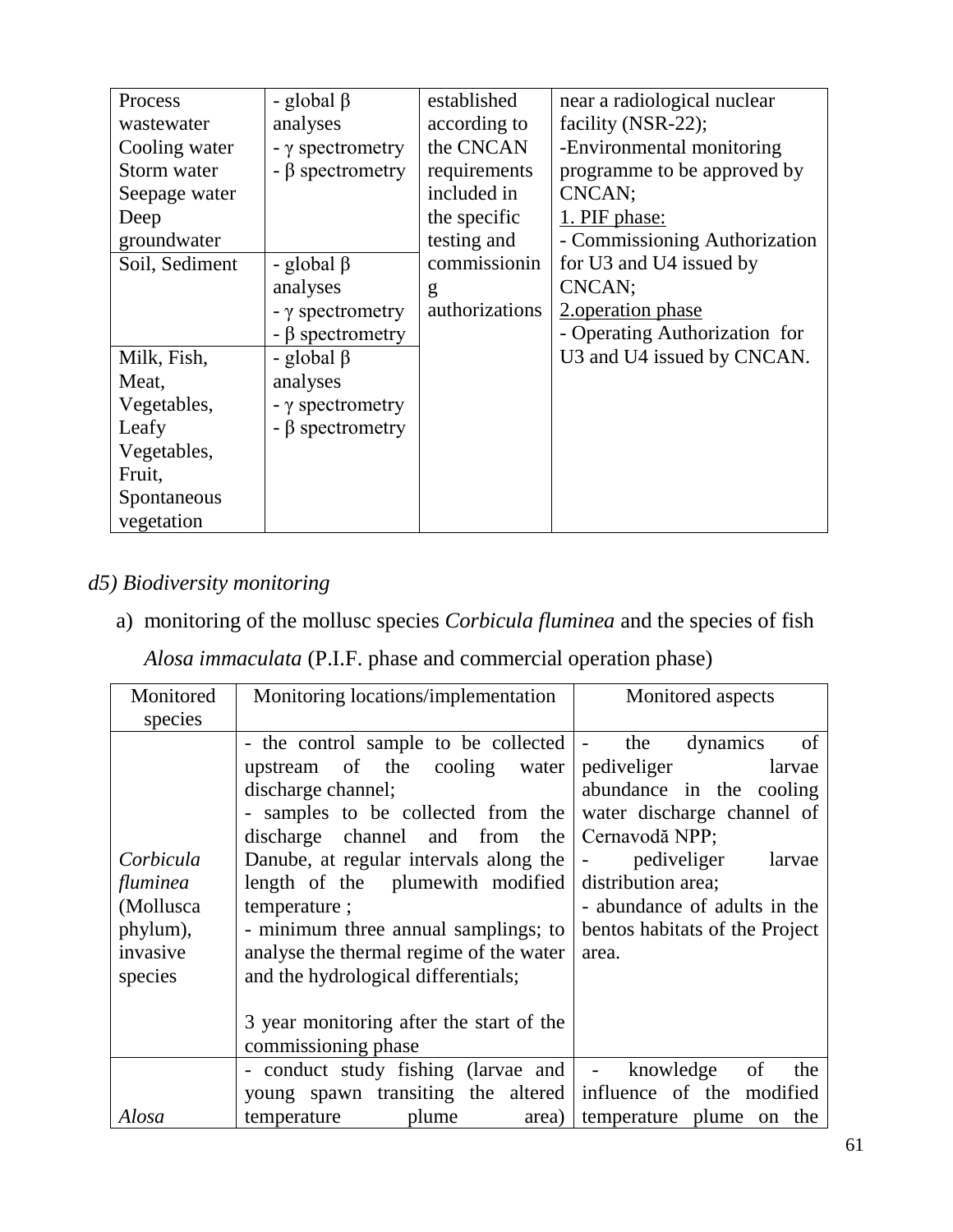| immaculata | simultaneously in the thermally         | migration behaviour of adult   |
|------------|-----------------------------------------|--------------------------------|
| (Pisces)   | affected and not affected areas;        | mackerel;                      |
| mackerel   | record the flow speeds and - knowledge  | of<br>the                      |
|            | temperatures in the typical sections to | behaviour<br>and<br>potential  |
|            | know where the highest flow speed       | effect on the larvae and early |
|            | rate area is located (where most)       | spawn of Danube in the area    |
|            | mackerel larvae will flow) and whether  | of the modified temperature    |
|            | the "warm water plume" phenomenon       | plume;                         |
|            | is or is not present in that area;      | -identifying the presence of   |
|            | 1. PIF phase:                           | early spawn Alosa sp. on the   |
|            | - 1 year monitoring before start of U3  | Danube bottom in the final     |
|            | and U4 commissioning.                   | modified<br>part of the        |
|            | 2. operation phase                      | temperature plume.             |
|            | 2 years monitoring after U3 and U4      |                                |
|            | start of commissioning                  |                                |

 NB: Biodiversity monitoring shall be done by a specialist institute empowered under the law and holding laboratories certified under ISO 17025

| Purpose               | Indicators           | Comments                                   |
|-----------------------|----------------------|--------------------------------------------|
|                       |                      |                                            |
| 1. PIF phase:         | and  <br>Survey      | 1. PIF phase:                              |
| Developing<br>an      | monitor<br>the       | Programme to identify the relevant items   |
| aquatic<br>and        | influence<br>of      | required in establishing the effects of    |
| terrestrial           | radiological,        | operating 4 nuclear units, based on        |
| biodiversity          | thermal, physical-   | investigations conducted by S.N.N.S.A.-    |
| monitoring            | chemical,            | Cernavodă NPP Branch, by integrating       |
| programme.            | mechanical factors   | monitoring programmes and existing         |
| 2. operations phase   | aquatic<br>and<br>on | studies                                    |
| Implementation<br>of  | terrestrial          | Programme to be submitted with the         |
| aquatic<br>the<br>and | organisms.           | environmental authorization application    |
| terrestrial           |                      | for Cernavoda NPP - 4 units                |
| biodiversity          |                      | 2. operation phase                         |
| monitoring            |                      | Integrated interpretation<br>of<br>the     |
| programme.            |                      | monitoring programme results to be done    |
|                       |                      | by a specialist institute empowered under  |
|                       |                      | the law and holding laboratories certified |
|                       |                      | under ISO 17025                            |

# b) integrated biodiversity monitoring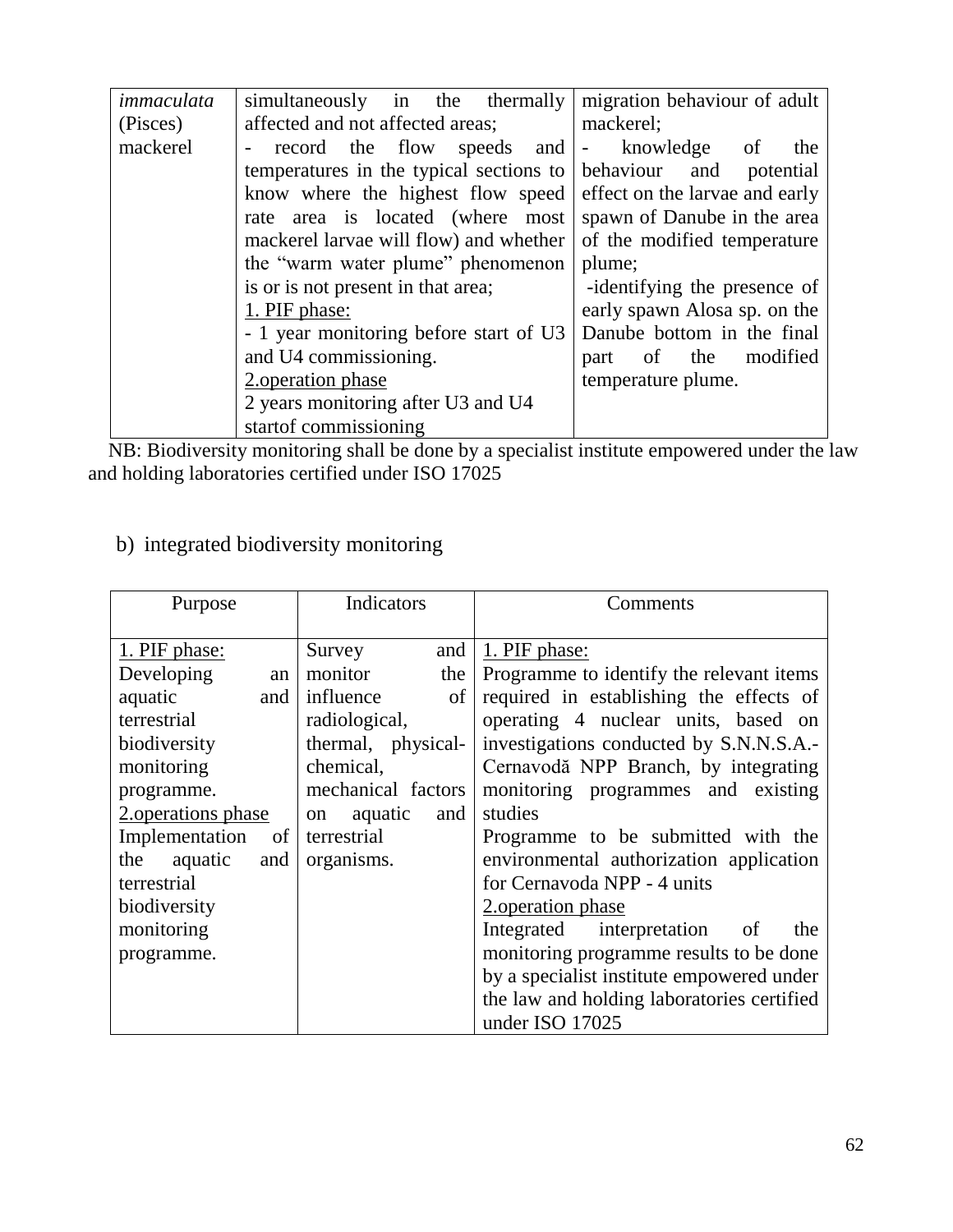Implementation of the impact mitigation measures and their efficiency shall be monitored on an ongoing basis; if negative effects on the species and habitats for which the conservation objectives were established are recorded, the Project Owner shall submit to the central environmental authority additional impact mitigation measures.

#### **3. During closure, decommissioning, environmental restoration and post-closure**

The decommissioning conditions for Units 3 and 4 are provided by the Law No. 111/1996 on the safe deployment, regulation, authorisation and control of nuclear activities, republished as amended, Order of the CNCAN President No. 75/2003 approving the Norms on the specific requirements for quality management systems applied in decommissioning nuclear facilities" (NMC-11) and the Order of CNCAN President No. 275/2005 on approving the Norms for the monitoring of environmental radioactivity near a radiological nuclear facility (NSR-22);

The design lifetime of Units 3 and 4 is 30 years.

Ensuring the nuclear safety during nuclear facility operation as well as during decommissioning and final RAW disposal is a process under continous improvement and it is the basic principle of the Directive 2009/71/EURATOM of the Council of 25 June 2009 on instituting a Community framework for nuclear safety in nuclear facilities.

At the end of the operation phase, the decommissioning activities for Units 3 and 4 shall be conducted in accordance with the European Union norms and regulations, international and national laws and regulations in the nuclear sector in force.

Nuclear power plant or nuclear reactor decommissioning and dismantling projects are included into Annex I point 2(b) of the Directive 2011/92/EU of the European Parliament and Council of 13 December 2011 on the assessment of the effects of certain public and private projects on the environment, transposed into the national legislation by the Government Decision No. 445/2009 on assessing the impacts of certain public and private projects on the environment, as amended. According to art. 4, para. (1) of Directive 2011/92/EU these types of projects are subject to an environmental impact assessment. Therefore, at the end of the operation phase, Cernavodă NPP shall apply for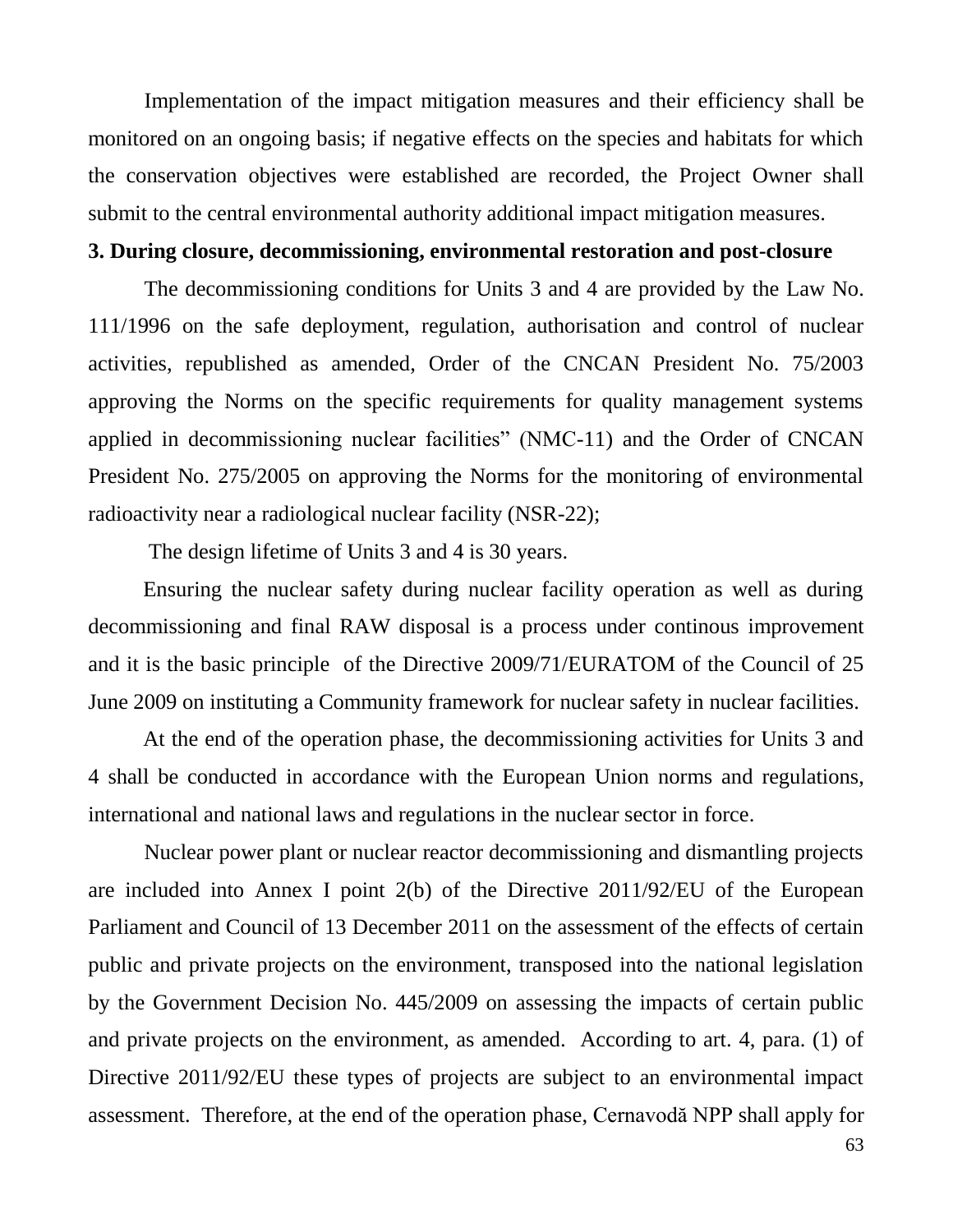an environmental agreement for the decommissioning of Units 3 and 4 under the national environmental legislation in force.

The environmental impact assessment documentation shall identify the measures, conditions, monitoring programme that need to be in place during closure, decommissioning, environmental restoration and post-closure. These requirements are to be included in the environmental agreement issued by the competent environmental authority for the decommissioning of Units 3 and 4 under the national, European and international environmental legislation in force.

## **V. Information on the Public Participation Process for the Procedure**

The Ministry of Environment and Climate Change, as the competent authority for environmental protection, has provided information to the interested public, free access to information and public participation in decision making in the environmental agreement issuance process, as follows:

- all the relevant information on the Project "Continued construction works and completion of Units 3 and 4 at Cernavodă NPP" Constanţa County, from the submittal of the environmental agreement application to the decision to issue the environmental agreement, was made available to the public on its website [www.mmediu.ro,](http://www.mmediu.ro/) under the Project section.

- the public/interested public was informed on the decisions of the EIA procedure and the scope evaluation through public notices posted on the websit[ewww.mmediu.ro](http://www.mmediu.ro/) and published in the mass media by "Nuclearelectrica" S.A. National Company (SNN) and the Ministry of Environment and Climate Change (MMSC).

- the public hearings of the EIA Report held under the national and transboundary procedures took place in 2007 as follows: 1October in Cernavodă, 3 October in Constanţa, 5 October in Bucharest, 20 November 2007 in Silistra and Dobrich (Bulgaria). "Nuclearelectrica" S.A. National Company and its experts gave extensive, documented answers to the questions and comments of the attending public.

64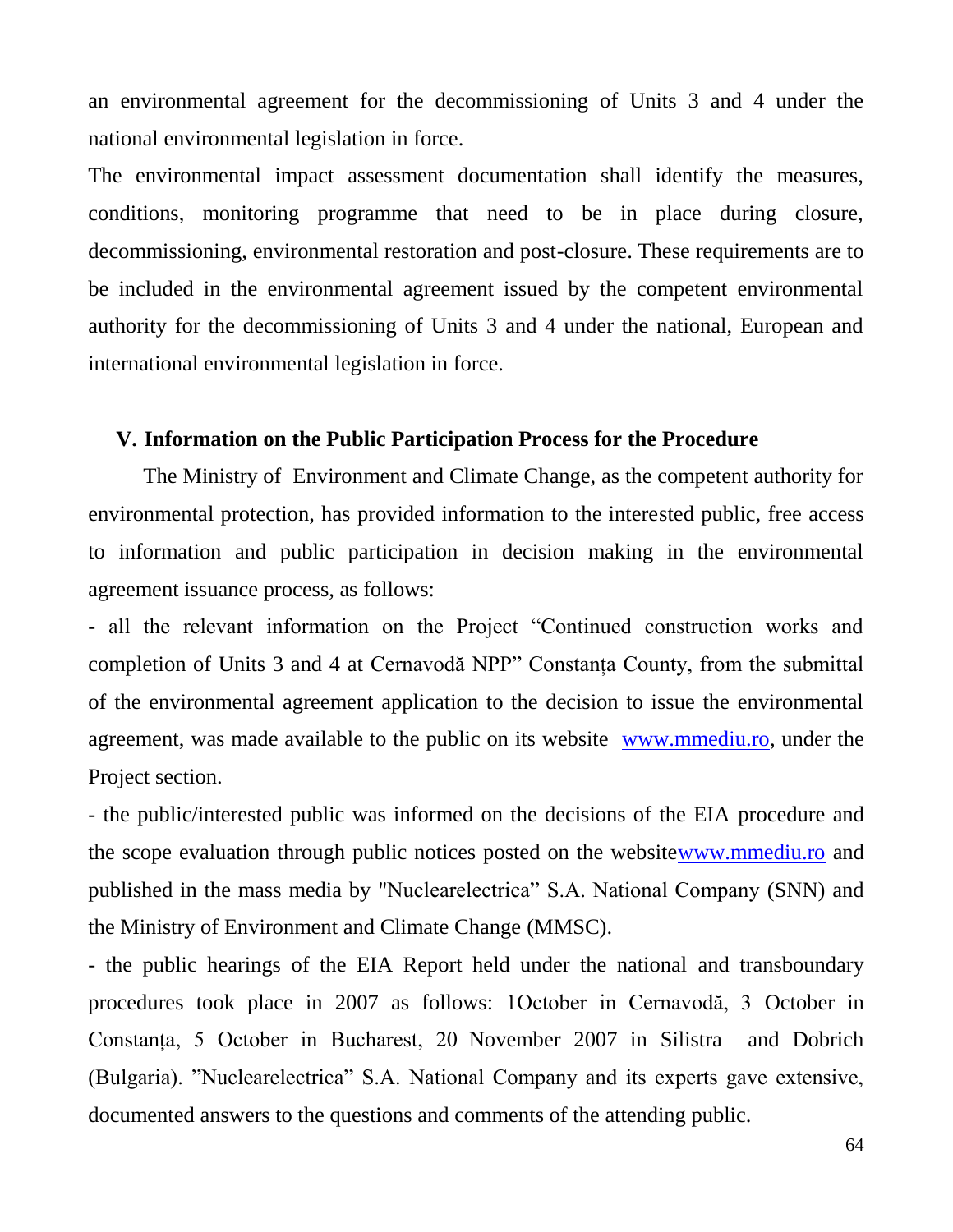- answers to public comments/observations on the content of the EIA Report and to the questions asked during the national and transboundary hearings were submitted by the Project Owner on the "Form presenting the solutions to the issues pointed out by the public" as follows:

Annex A- observations/comments of civil organisations Greenpeace, Fundația Terra Mileniul III, Women Against Nuclear Power-movement, No More Nuclear Powermovement, Women For Peace-movement;

Annex B – observations/comments of the public during the public hearings at Cernavodă, Constanţa and Bucharest;

Annex C – observations/comments of the public during the public hearings at Silistra and Dobrich (Bulgaria);

Annex D - observations/comments of the public in Austria to the EIA Report.

The document "Form presenting the solutions to the issues pointed out by the public" was published on the website [www.mmediu.ro](http://www.mmediu.ro/) under the Project section, and the answers to the comments were sent to the applicants and the States interested in the Project. In all the cases where the interested public asked for further clarifications and/or more detailed answers, they were forwarded to the civil organisations and no additional comments were received.

- consultations took place between the Romanian and Austrian environmental authorities under art. 5 of the Espoo Convention, in March 2008. During these consultations, after visiting the project site, the Austrian Party requested details on certain information contained in the EIA Report. The topics under discussion related to the current state of the work on Units 3 and 4, the reactor core, seismic risk, reactor containment and nuclear safety assessment. The discussions were attended by representatives of the Ministry of Environment and Climate Change (Ministry of the Environment and Sustainable Development, at the time of the meeting), National Commission for Nuclear Activity Control and "Nuclearelectrica" S.A. National Company as well as Austrian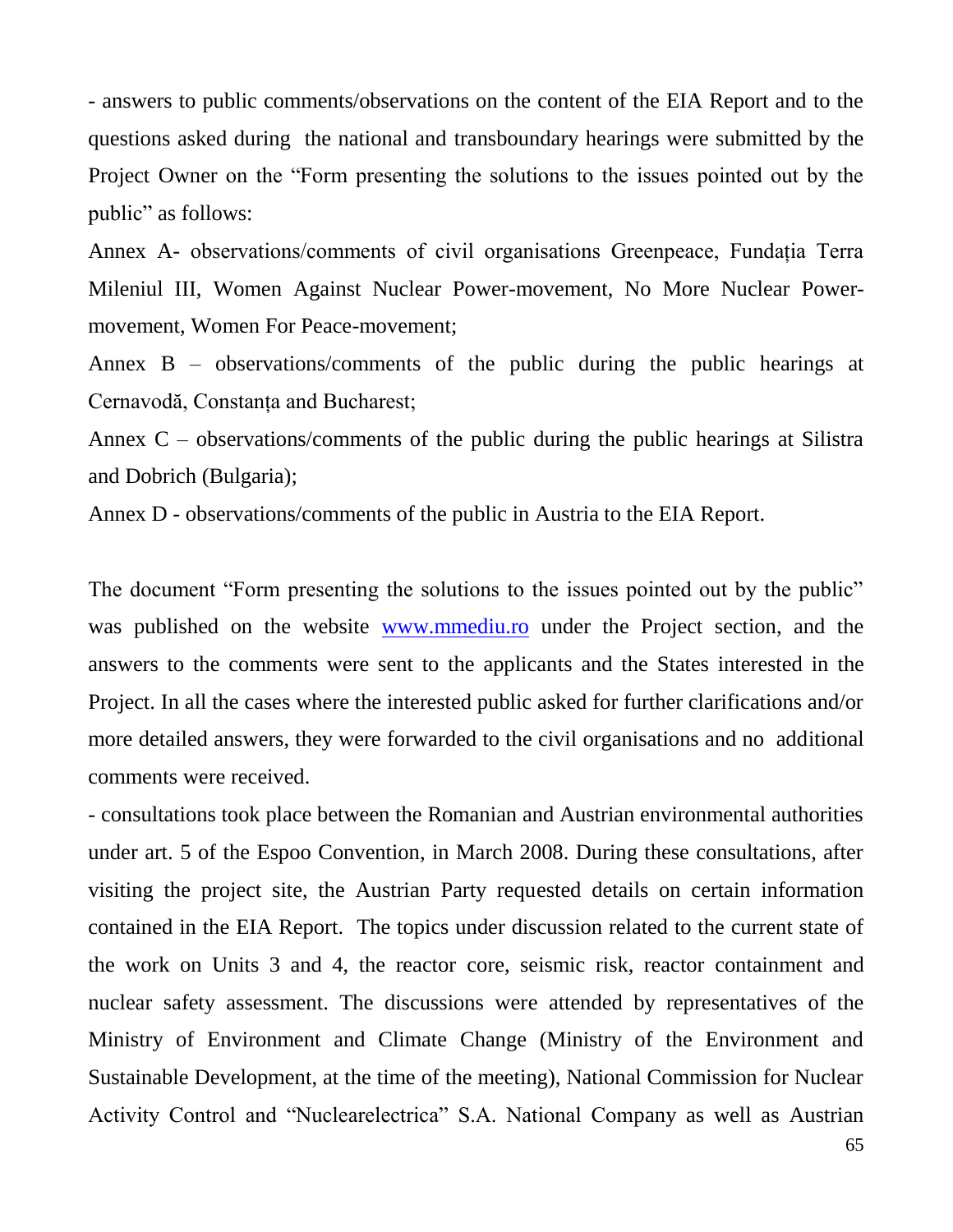experts from the Federal Ministry of Agriculture, Environment and Water Management, the Federal Environment Agency and Austrian Institute for Applied Ecology.

- additions to the EIA Report, Report on the Adequate Assessment of the Environmental Impact and final answers to the civil organisations were posted on the website [www.mmediu.ro](http://www.mmediu.ro/) for consultation in July-August 2012, and the civil organisations Geenpeace CEE România, Fundația Terra Mileniul III and Asociația "Gânditorul în Actiune" in Cernavodă were informed in writing that they can view the additions made by "Nuclearelectrica" S.A. National Company, including the answers to their questions.

- during the EIA procedure, the interested public requested additional information on procedural issues and additional details were requested in regard to the information posted on the website. The Ministry of Environment and Climate Change answered all requests by updating the website and, where necessary, forwarding copies of the requested documents/memos, etc.

- aspects of outstanding interest to the Project, that were detailed by the Project Owner in response to the comments of the interested public/ authorities and contributed to the improvement of the EIA Report were :

a) cooling water supply for the operation of Cernavodă NPP-4 units

(comments of Foundation Terra Mileniul III, Association "Gânditorul în Acţiune" and Greenpeace Organisation);

b) measures proposed in case of terrorist attack (comments of Greenpeace Organisation, Foundation Terra Mileniul III, and the Austrian public);

c) measures related to the risk assessment for severe accident, flood, draught, terrorist attack, earthquake situations (comments of Greenpeace-Austria and the Austrian public); d) decommissioning techniques and measures during decommissioning works (comments of Foundation Terra Mileniul III, Greenpeace-Austria and the Bulgarian

public);

- aspects pointed out by the Association "Gânditorul în Acţiune" and Foundation Terra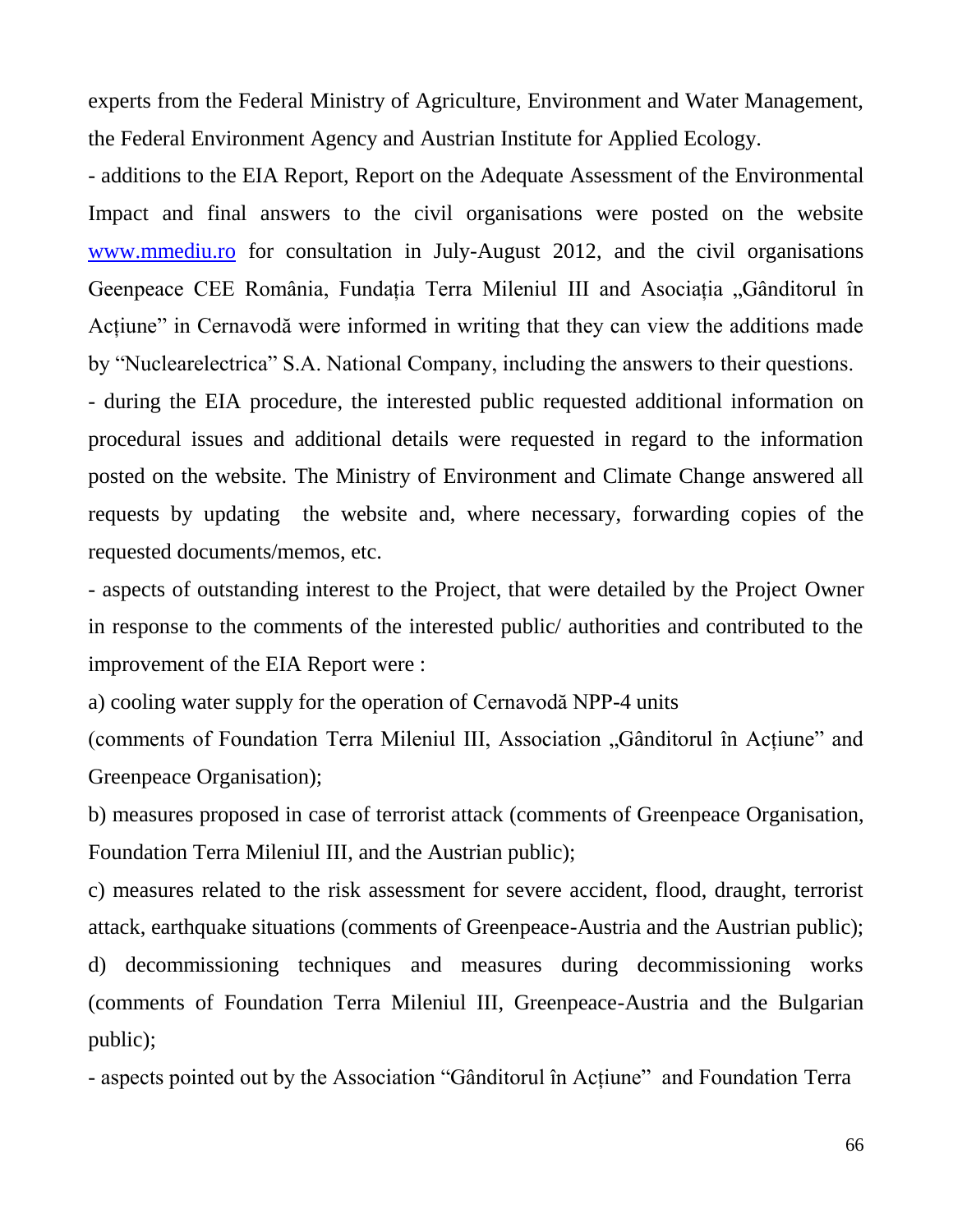Mileniul III on the need to detail the information on potential impacts on water due to the discharge of hot water into the Danube River and potential impacts on flora/fauna in the project impact areas led to additional information being included in the EIA Report prepared in 2007 by the National Research & Development Institute for Environmental Protection - ICIM Bucharest, in the form of the Study on the Adequate Assessment of the Environmental Impact prepared by the National Research & Development Institute "Danube Delta" in Tulcea, an institute holding accreditation for this type of work;

- the decision to issue the environmental agreement was posted on the Project website and published in the mass media by "Nuclearelectrica" SA National Company;

- after the decision on the environmental agreement was posted, the Fundatia "Terra Mileniul III", Greenpeace EEC Romania and the Association Bankwach Romania and the Association Re.Generation contested the decision. The issues pointed out by the civil organisations were discussed in the central Technical Review Committee meeting in April 2013 that decided to maintain the decision to issue the Environmental Agreement. The interested public was informed in writing of the decision to maintain the issue of the environmental agreement;

- the draft environmental agreement was posted on the website [www.mmediu.ro](http://www.mmediu.ro/) under the Project section.

#### **Outcomes of the Transboundary Procedure:**

Under art.6 of the Convention on Environmental Impact Assessment in a Transboundary Context, adopted at Espoo on 25 February 1991, ratified by Law No.22/2001, the final requirements agreed with the 2 States that participated in this procedure included:

#### **A. For Bulgaria:**

1. Discharge into Race II of the Danube-Black Sea Canal shall only be based on approval by the "Romanian Waters" National Administration and by the National Administration Dobrogea-Black Sea Coast, with the acceptance of the National Company "Administration of the Navigable Canals" SA, of the County Water Regie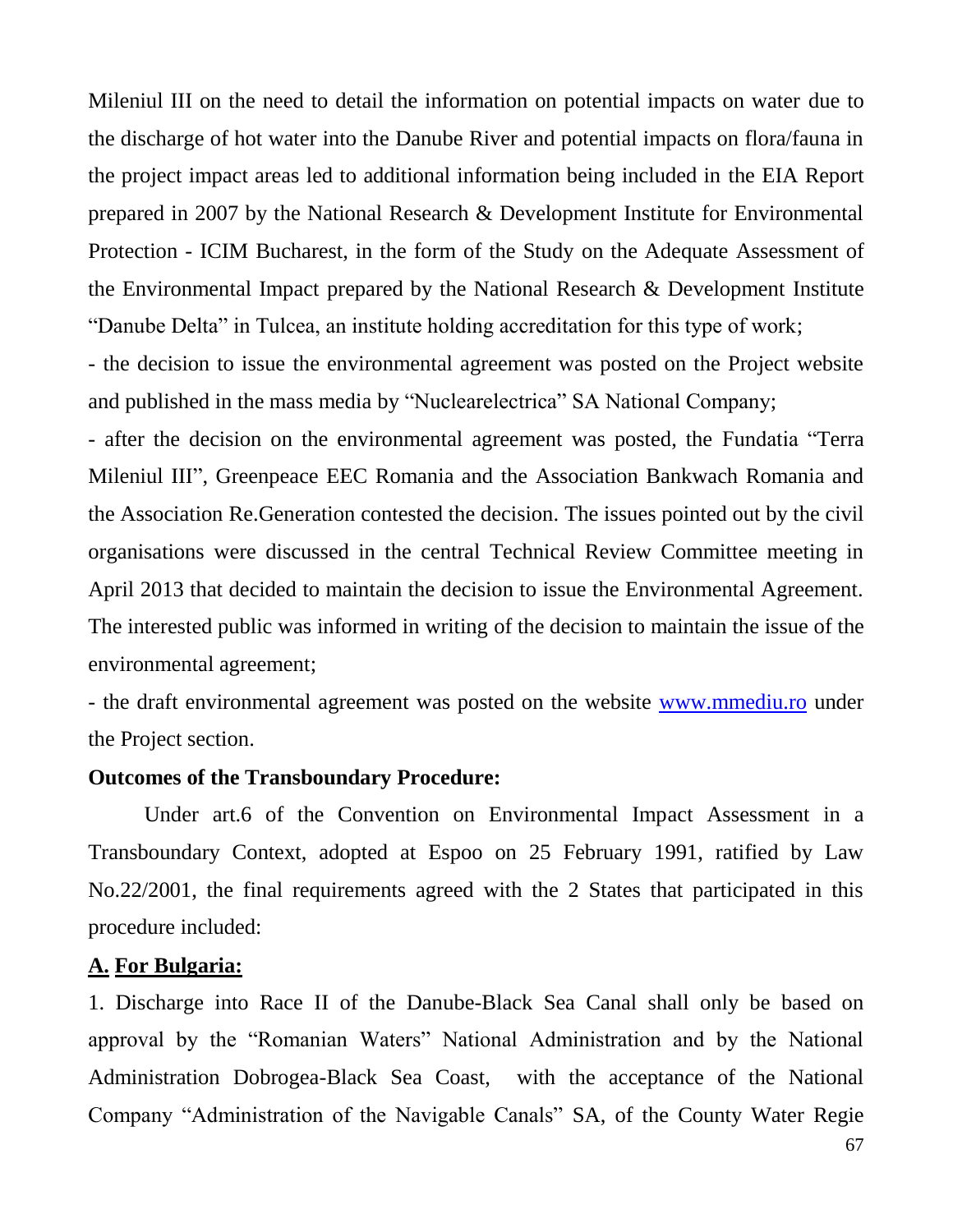Autonome, by notifying the Public Health Directorate in Constanta and the Environmental Protection Agency Constanta and with the approval of the National Commission for Nuclear Activity Control.

2. After commissioning of Units 3 and 4 of Cernavodă NPP, the central environmental authorities in Romania and Bulgaria shall agree on a common information sharing programme based on the results of radiological monitoring conducted by the two States in the respective regions of the Republic of Bulgaria and Romania. The operator shall cooperate and make the necessary data available.

3. The (quarterly) information exchange programme of the two States shall include relevant information on continuous water and air monitoring results for the above regions.

4. "Nuclearelectrica" S.A.National Company - Cernavodă NPP Branch shall make available to the public on its website, the Annual Environmental Report in Romanian and English to facilitate to the interested public (including to the Bulgarian population in the adjacent cross-border areas), access to information regarding the implementation of environmental protection activities.

## **B. For Austria**

1. The permitting steps of the National Commission for Nuclear Activity Control after the issuance of the Environmental Agreement, and any regulatory documents issued by it shall ensure compliance with all the specific permitting requirements in the nuclear sector, including implementation of the requirements expressed in the Final Opinion from Austria. The technical design project contains improvement measures derived from the assessments made in the context of "stress tests" requested by the European Council and the European Commission, after the Fukushima accident (measures included under Chapter I.2.of this Environmental Agreement).

2. Deep drilling is the alternative option for cooling water supply to the core, in case of loss of cooling sources based on the water taken from the Danube River.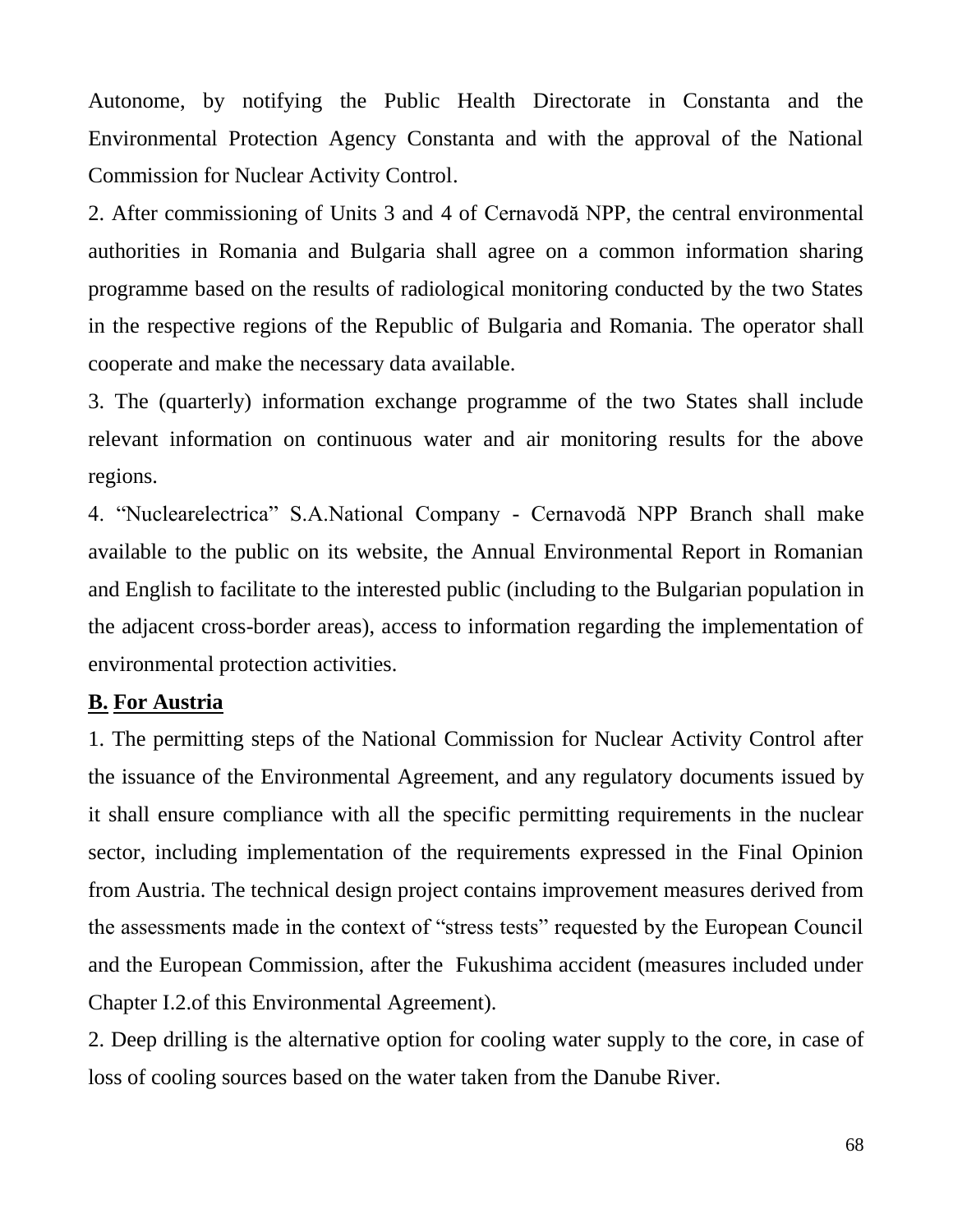3. The Owner shall ensure that the structural state of the concrete containment and reactor buildings at the start of the building works is suitable for the building, completion, and safe operation of the two units proposed by the Project.

4. The Owner shall implement and manage programs to ensure the reliability of critical nuclear safety and production components, developed under the international requirements.

5. The Project provides the measure to install passive autocatalytic recombiners, required for hydrogen control in the Reactor Buildings (a measure mentioned in Chapter I.2. of this Environmental Agreement).

6. The Projects takes into account the latest requirements of the International Atomic Energy Agency guidelines and the international standards, as required by the National Commission for Nuclear Activity Control.7. The Projects takes into account the level 2 probabilistic nuclear safety assessment (PSA level 2) that demonstrates compliance with the  $10^{-5}$  event/year target required for the core damage frequency and the  $10^{-6}$ event/year target for the large release frequency from the containment.

**In consideration of art. 21 para (1) and (4) of Emergency Government Ordinance No. 195/2005 on environmental protection, as amended and approved by Law no.265/2006, amended, the documentation submitted with the Environmental Agreement application includes:**

- Environmental Agreement Application addressed to the Environmental Protection Agency Constanta under No. 6548 RP of 09.08.2006.

- Presentation Report for the issuance of an Environmental Agreement for Cernavodă NPP Units 3 and 4 prepared by CITON-Sucursala de Inginerie Tehnologică Obiective Nucleare (Nuclear Facility Technological Engineering Branch) of the Romanian Authority for Nuclear Activities (June 2006).

- Notification of the potentially affected States (Bulgaria, Austria, Hungary, Moldova and the Ukraine) and the answer regarding participation in the EIA procedure in a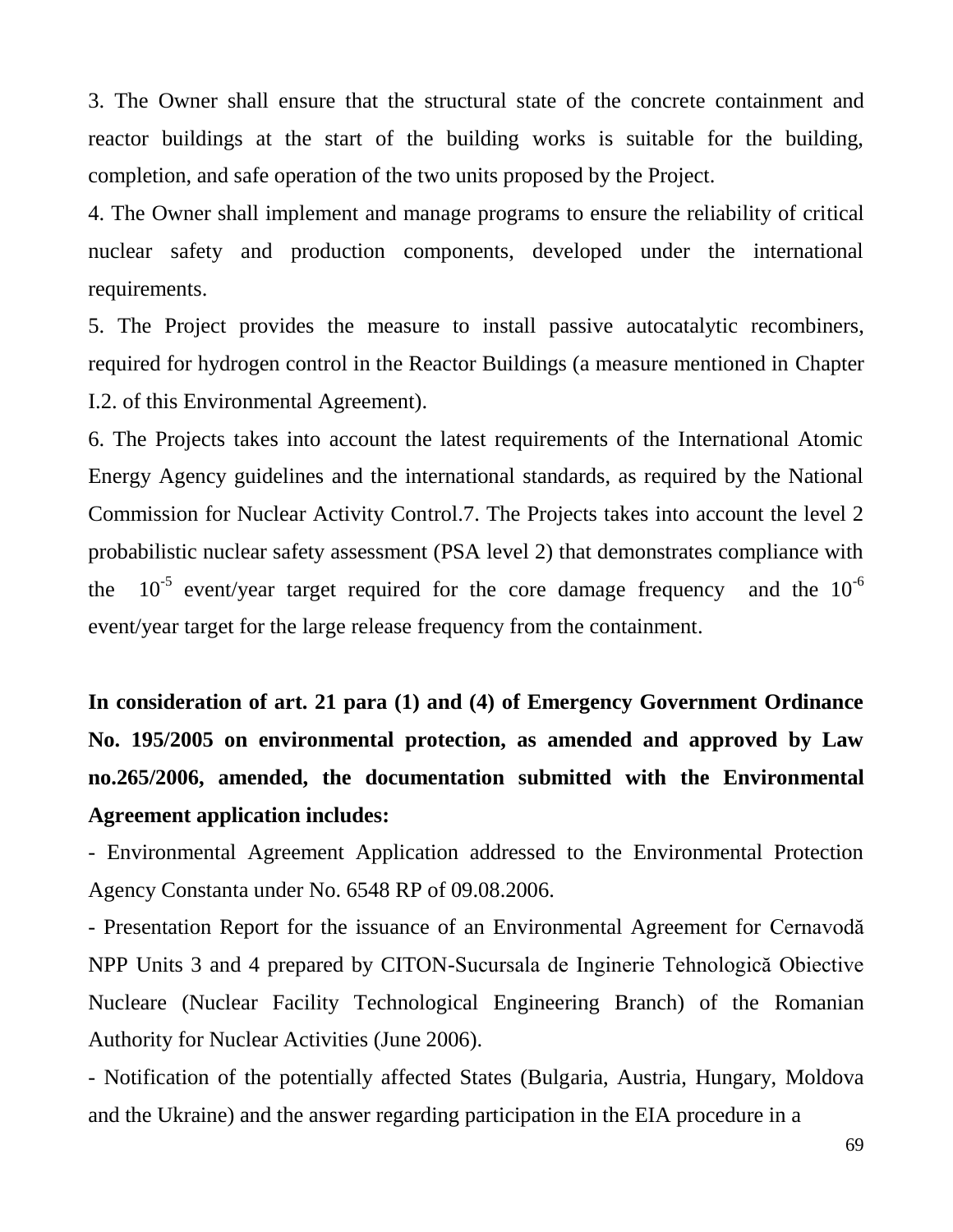transboundary context sent by Bulgaria and Austria.

- Urbanism Certificates issued by Cernavodă Town: No.165/24.07.2006, No. 240/23.07.2008, No.93/01.06.2012 and No.106/27.06.2012.

- Site Authorisation for a CANDU-PHW 4 x 660 MWe nuclear power plant, on the Cernavodă site issued by the State Committee for Nuclear Energy(1978).

- Environmental Impact Assessment Report titled "Report to the environmental impact assessment for Cernavodă NPP Units 3 and 4" prepared by National de Research and Development Institute for Environmental Protection –ICIM Bucharest (2007) and the additions to the EIA report (2012).

- The adequate assessment study titled "Adequate Assessment of the Environmental Impact of Units 3 and 4 of Cernavodă NPP – Impact on Biodiversity – Final Report" prepared by the National Research & Development Institute "Danube Delta" Tulcea (2012).

- Viewpoint of the Commission of 26.11.2010 in accordance with art. 43 of the Euratom Treaty concerning the completion of Units 3 and 4 of the Nuclear Power Plant of Cernavodă, Romania.

- The report of the probabilistic seismic hazard analysis mission, issued by the International Atomic Energy Agency (July 2012) titled "Report on the  $2<sup>nd</sup>$  follow up review mission for the probabilistic seismic hazard analysis and development of design basis ground motions for the Cernavoda NPP Units 3&4" .

Comfort letter regarding the licensibility of Units 3 and 4 of Cernavodă NPP No.3487/30.05.2012 - National Commission for Nuclear Activity Control.

- Water Management Endorsement No. 35/2011 for "Nuclear Power Plant Cernavodă Units 3 and 4" Constanta County, issued by the National Administration "Romanian Waters";

- Water Management Endorsement No. 54/2013 for "Continued Construction Works and Completion of Units 3 and 4 of Cernavodă NPP", issued by the National Administration "Romanian Waters";